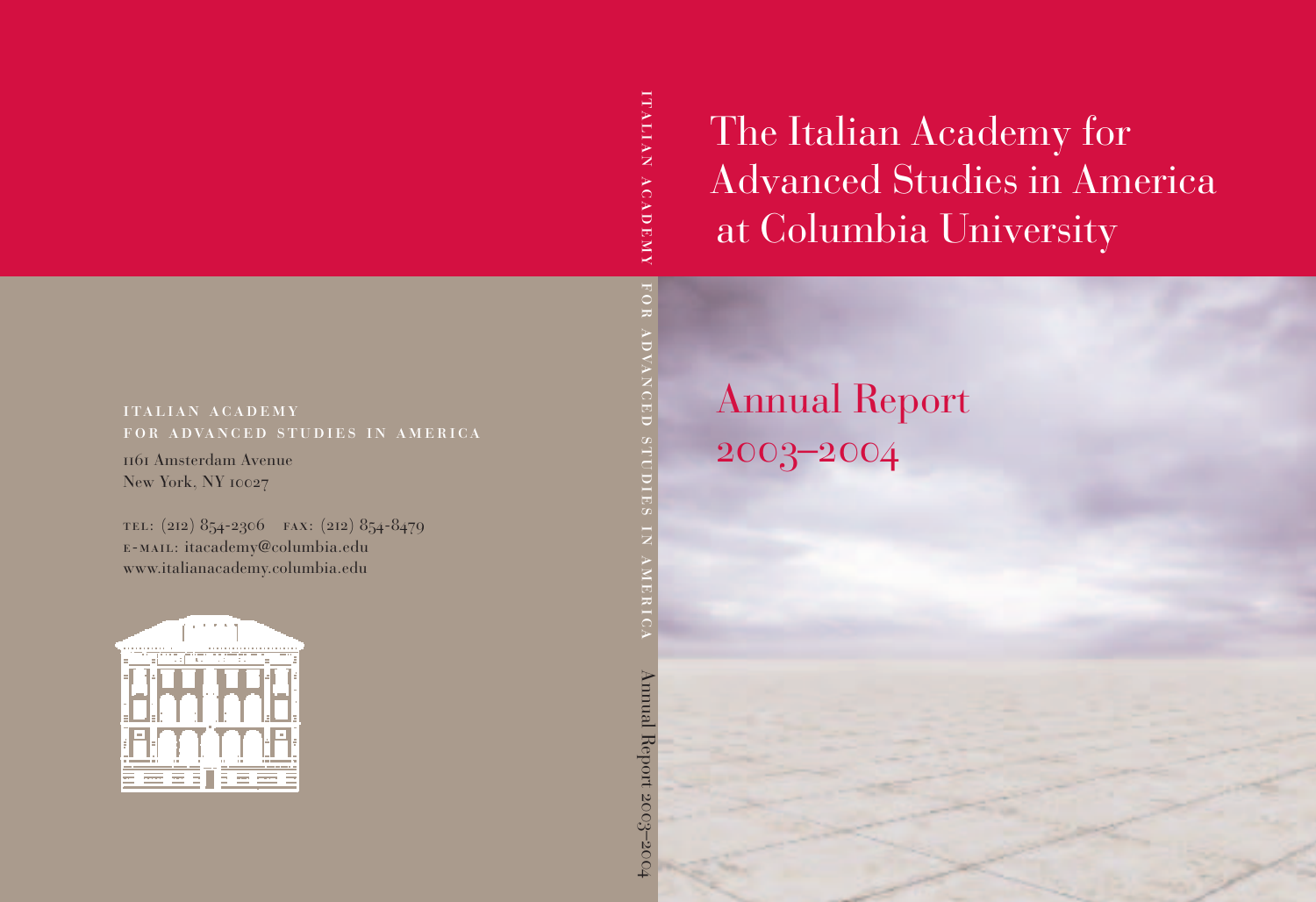The Italian Academy for Advanced Studies in America at Columbia University

Annual Report 2003–2004

new york 2004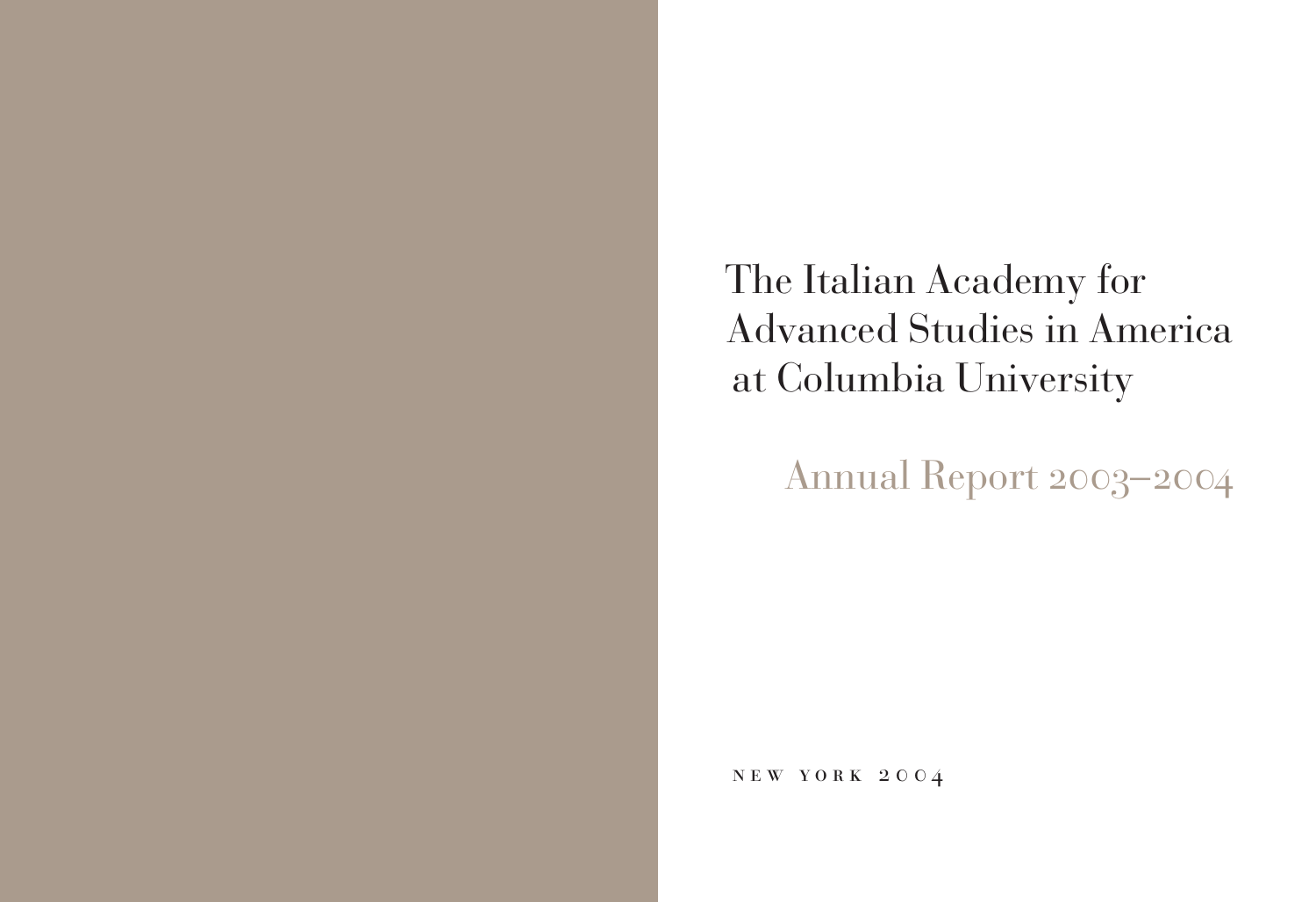# **Contents**



Board of Guarantors 9 Staff 10 Director's Report  $\;$  11 Fellows' Reports  $\,$  21  $\,$ Description of Programs 67 fellowship program premio new york Activities of the Academy 71 film series concer t series exhibitions fellows' seminars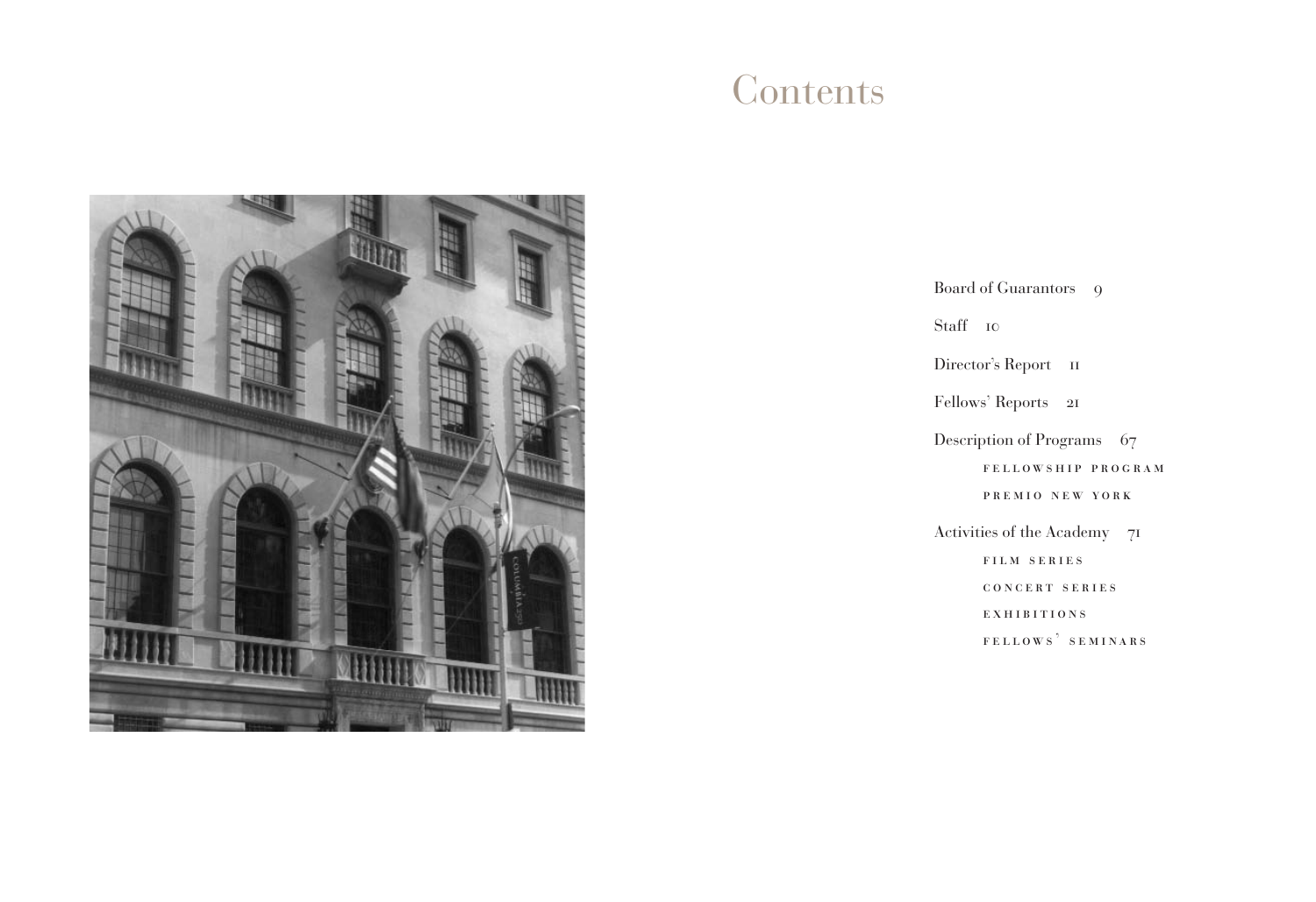

### the mission of the italian academy

Founded in 1991 on the basis of<br>
an agreement between the<br>
Republic of Italy and Columbia an agreement between the University, the Academy sponsors advanced research in all areas relating

to Italian history, science and society; presents distinguished examples of Italian culture and art; and promotes academic, cultural and scientific exchange at the highest level.

### about the academy

t the core of the work of the Italian<br>Academy lies its Fellowship Program. Fellowships are open to sen-Academy lies its Fellowship Proior scholars at the post-doctoral level and above, who wish to devote a semester or a full academic year to genuinely innovative work in all fields relating to culture, cultural memory, and the relations between culture, the sciences, and the social sciences. The most advanced part of the Fellowship Program is the Academy's ongoing Project in Art and the Neurosciences, in which scholars in both the humanities and the sciences work together in assessing the significance of the latest developments in genetics and the neurosciences for the humanities – and vice-versa.

The Academy also serves as the chief reference point in the United States for all links between the worlds of higher education in Italy and the US. Thanks to its

prestige and its location in New York, it has also become a critical site for meetings between distinguished members of the Italian and American business and political communities. Its theater, library, and other public spaces offer important locations for a variety of concerts, exhibitions and films reflecting the finest aspects of cultural relations between the Republic of Italy and the artistic and academic communities of New York and the United States.

McKim, Mead and White's 1927 Casa Italiana, beautifully reconstructed in 1993, is the home of the Academy. It provides exceptional offices for the Academy's Fellows, as well as housing a library and a magnificent theater in Neo-Renaissance style, in which major academic, theatrical and musical events regularly take place.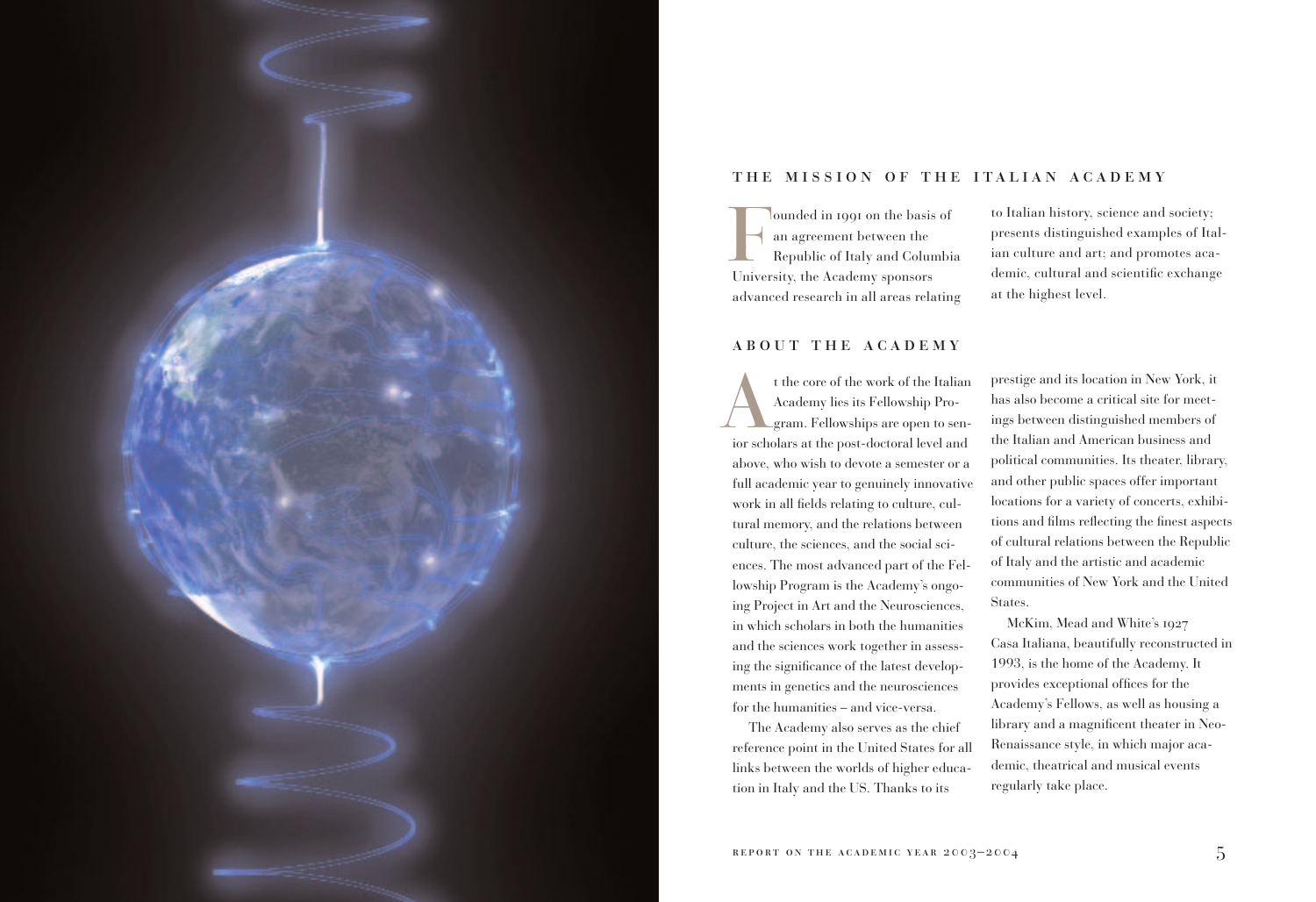

# Annual Report 2003–2004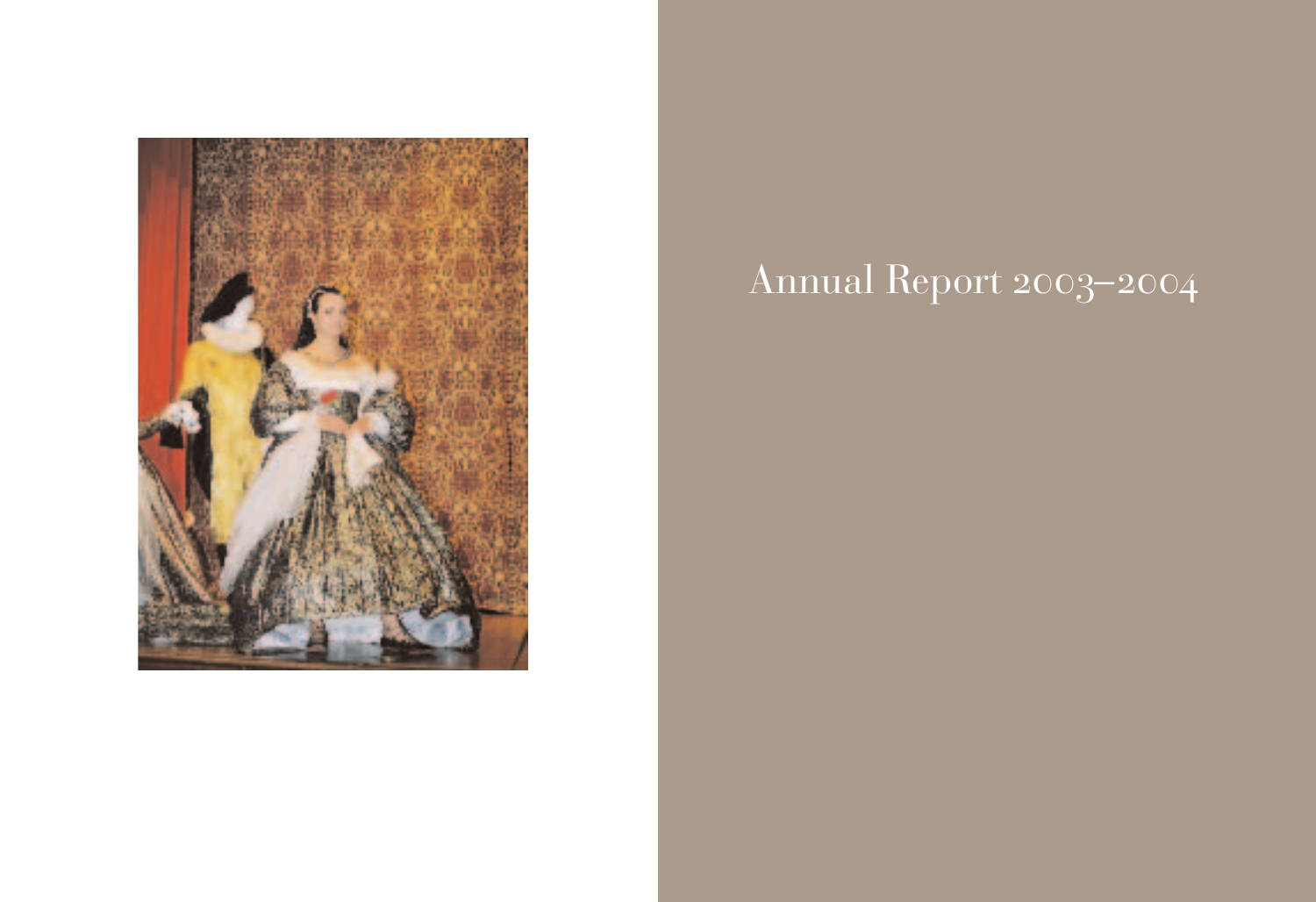# Board of Guarantors



### appointed by

columbia university

Barbara Aronstein Black *George Welwood Murray Professor of Law, Columbia University*

Daniele Bodini

*Chairman, American Continental Properties, New York, NY*

Jon Elster

*Robert Merton Professor of Social Sciences, Political Science, Columbia University*

Zvi Galil

*Dean of the School of Engineering; Schapiro Professor, School of Engineering; Julian Clarence Levi Professor of Computer Science, Columbia University*

Jeffrey Schnapp *Director, Stanford Humanities Lab, Stanford University*

Fritz Stern *University Professor, Columbia University*

2003–2004

appointed by the ministry of foreign affairs

Claudio Angelini *Director, Italian Cultural Institute, New York, NY*

Livio Caputo *Former Deputy Foreign Minster of Italy, Presidente della Commissione Stranieri ed Immigrazione Comune di Milano*

Stefano Parisi *Direttore Generale, Confindustria*

Giovanni Puglisi

*Segretario Generale, Commissione Nazionale Italiana UNESCO*

Fabio Roversi-Monaco *President, Fondazione Cassa di Risparmio di Bologna*

Alessandro Schiesaro

*Professor of Latin Language and Literature, and Head of Department of Classics, King's College, University of London*

**CHAIR** 

### Alan Brinkley

*Provost and Allan Nevins Professor of History, Columbia University, from June 2003*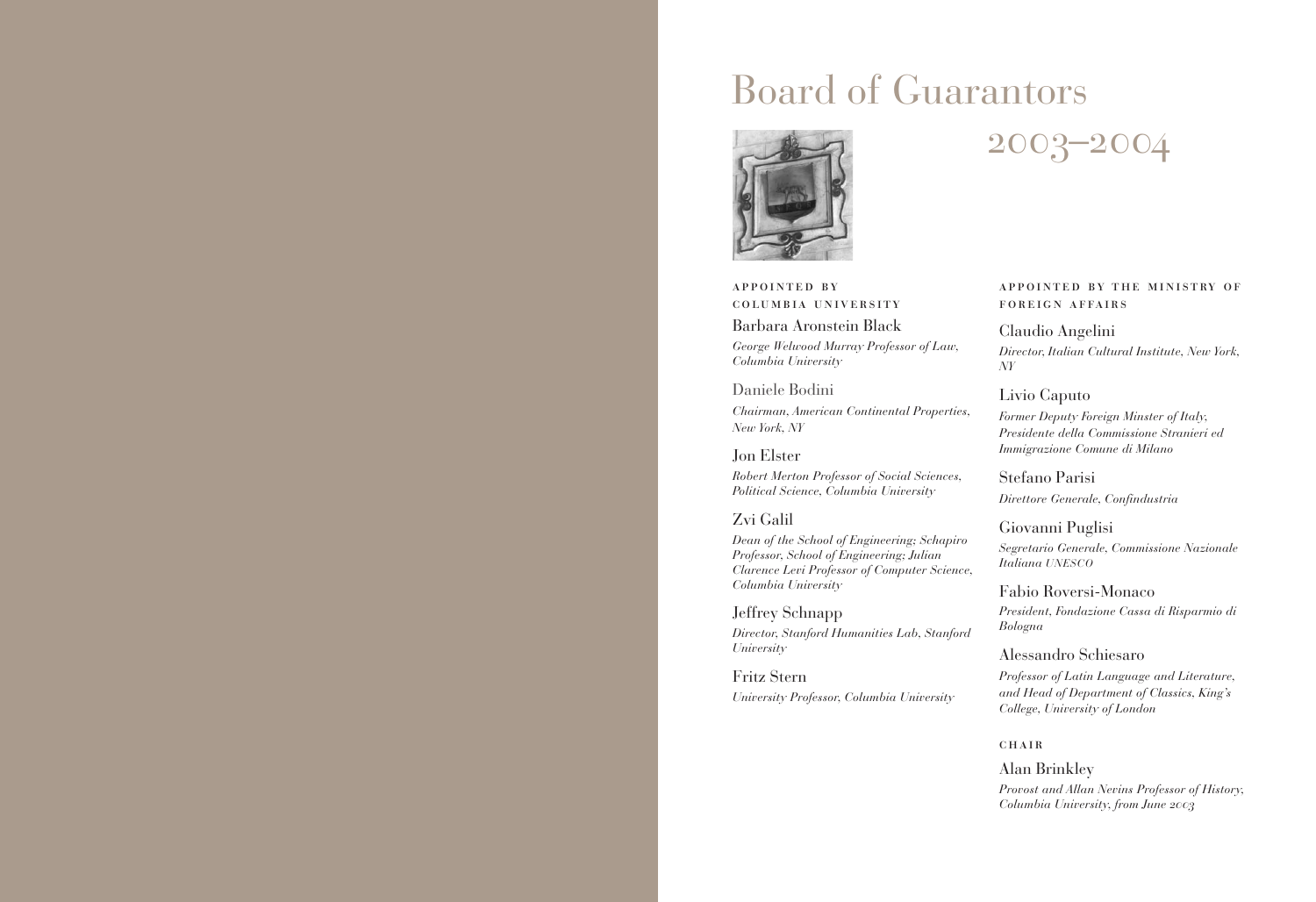# **Staff**



David Freedberg, *Director* Olivia D'Aponte, *Assistant Director* Elisabetta Assi, *Assistant Director* Shila Maghji, *Business Manager* Robert Kulesz, *Events Coordinator* Allison Jeffrey, *Administrative Assistant* Jenny McPhee, *Film Program Curator* Rick Whitaker, *Theater Manager*

## work study staff

Daniel Rinaldi Erika Gibson José Nater Kristin Soraya Batmanghelichi Marc Felezzola Monica Mecca Julia Morelli Surag Mungekar Emily Reeves Akin Salawu Matthew Sohm Dan Zafros

### volunteer staff

Deborah Norzi

### PART-TIME STAFF

Paolo Parigi Eric Johnson Constance Stellas

# Director's Report



2003-2004 was a remarkable year at the Academy. For the first time I felt that we had begun to achieve the chief objectives I had set myself upon taking up the directorship in July 2000. Our Fellowship Program was clearly thriving. After the initial years of planning, this was our second year with a full complement of Fellows. Our program of events was fuller than ever before, and represented, I think, the fullest and most serious contribution in New York to the promotion of Italian culture in the United States.

The highlight of our year was undoubtedly the visit on November 15 of the President of the Republic of Italy, Carlo Azeglio Ciampi. We were enormously honored and encouraged by his presence at the Academy. His visit stands as a token of the support enjoyed by the Academy at the Quirinal and at every level of the Italian Government. Above all, it symbolizes the strength of the bond that joins our two nations together, and the commitment to the belief that this bond rests on the highest achievements of culture, education, and

science. That all the hopes now embodied in the Academy should be thus expressed at the highest possible level in the Republic and at the same time repose in a Columbia institution, namely the Italian Academy, does the University an immeasurable honor. Of course it represents a challenge of the highest order, which we shall strive to meet in the coming years.

In his speech to the Academy (published in a separate book entitled *Viaggi negli Stati Uniti*, along with my own welcoming remarks), President Ciampi began with a spontaneous response, both witty and profound, to my citation of two words that came up frequently in our successful conference on Machiavelli a few weeks earlier (see below). I noted how lucky we at the Academy were that *fortuna* had brought us the President in person, and how the notion of *virtù* was incarnate in the President as leader of the Italian people. The President then brilliantly spoke of his own recollection of the relevant passages in Machiavelli, and set both notions in their original historical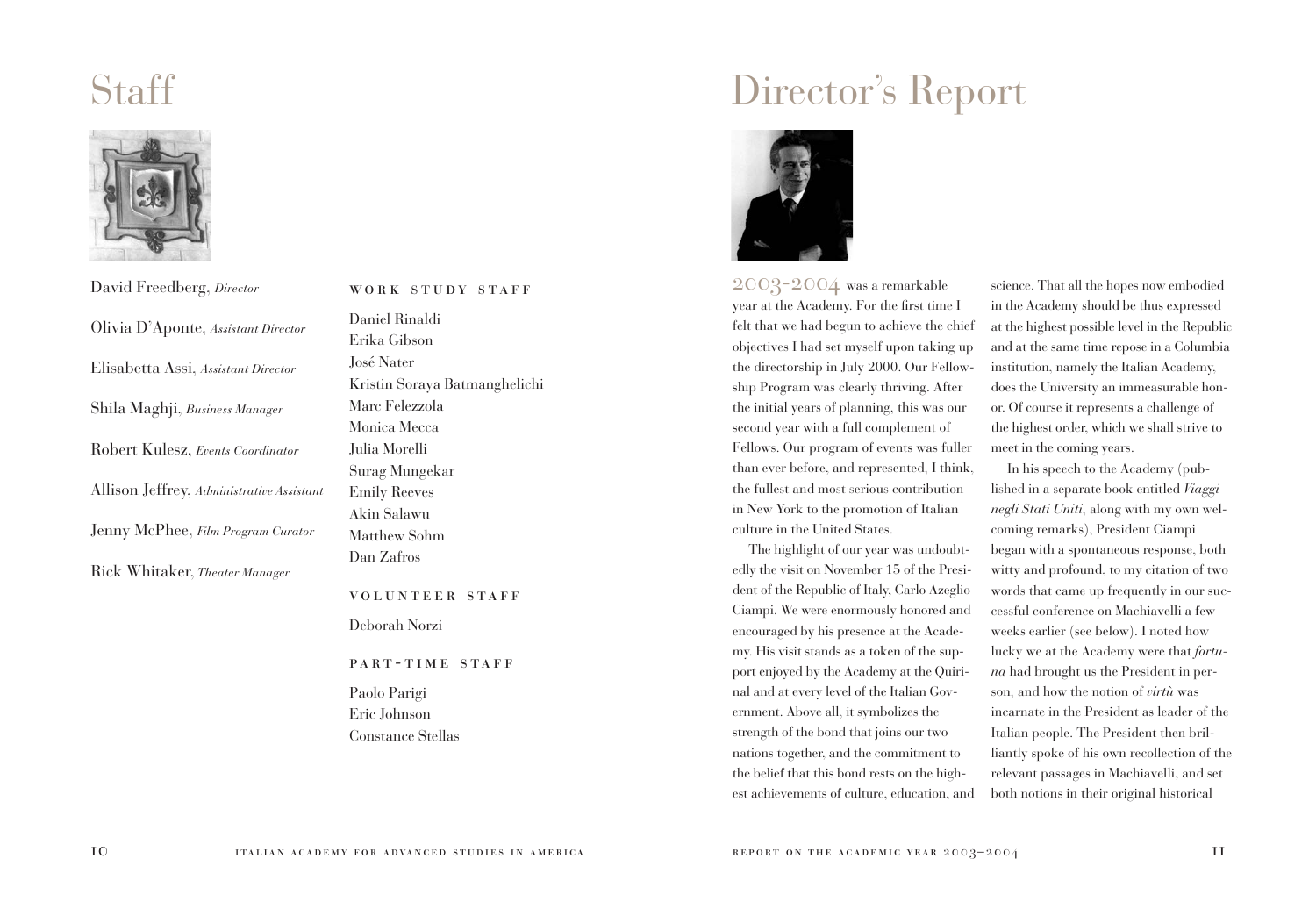context. In this way the President was able tacitly to recall the constant relevance of the past for the present.

President Ciampi spoke eloquently of the importance of the Academy as a center for advanced study, uniting Italians and Americans in the context of one of the most prestigious American universities, and of the role of the Academy in assuring the continuity of the critical dialogue between our two nations. In his supportive letter to me following the visit of President Ciampi, Ambassador Puri Purini, Chief Diplomatic Counsellor to the President (and a stalwart supporter of the Academy from its beginnings), observed that "I resultati di questi ultimi mesi indicano che la strada imboccata e' quella giusta affinche' l'Academy possa costituire, come ha sottolineato il Capol dello Stato nel suo intervento, *un foro di alto livello, per l'approfondimento di temi complessi, di spesore globale e multidisciplinare*."

This year we had 10 Fellows in the Fall term, and 9 in the Spring (as well as two winners of the Premio New York for the year). These were stellar groups, with Fellows in fields that ranged, in addition to the dominant humanistic ones, from mathematics to economics. Moreover, the two winners of the Premio New York, Sarah Cirací and Alessandra Tesi, fully contributed to the life of the Academy this year. Their common-sense approach to the quotidian problems of life in New York and at Columbia, as well as the

splendid directedness and focus of their work, made them a pleasure and an inspiration to have at the Academy.

Let me make a few remarks about arrangements relating to the academic Fellows this year as well.

In the Fall term, we were fortunate enough to have one Fellow – Setrag Manoukian, the distinguished young anthropologist from the University of Turin – who came here at the proposal of Columbia's Department of Anthropology, and who was able to be here without subvention. Manoukian made a substantial contribution to our discussions and the general collegiality of the group. The Fellowship we awarded for the Fall term to Fabrizio Luccio, the distinguished computer scientist from Pisa, was jointly funded by the Academy and the School of Engineering, while for the Spring semester, the distinguished mathematician from the Sapienza, Enrico Arbarello, was awarded a Fellowship that was funded by a similar joint arrangement with the Columbia Department of Mathematics. These are exactly the kinds of joint arrangements that work not only to the financial benefit of the Academy, but also represent the new spirit of collaboration that exists between the Academy and the rest of the University. This has been noted by many, and represents a sea change from the old days in which the Academy was perceived as a kind of fortress isolated from the rest of the campus.

This integration of the Academy with the rest of the University was also represented by the success of our events and ongoing cultural programs held at the Academy this year. We had an extraordinarily dense and full program of events in the Fall. As an indication of a new level of cooperation with the world of business and enterprise, on September 24 we held a well-attended reception, suggested and enabled by our Guarantor Stefano Parisi, Director General of Confidustria, for the Hon. Francesco Frattini, Foreign Minister of Italy, and for Antonio D'Amato, President of the Confidustria. At this event, also attended by members of the Diplomatic Corps, including the new Consul-General in New York, Antonio Bandini, and the new Permanent Representative to the UN, Ambassador Marcello Spatafora, we set the ground for what I hope will be a new era in the relationship between the Academy and the world of business. We continue to be fortunate not only in having Stefano Parisi as a Guarantor, but also to enjoy close links with the very active GEI (*Gruppo Esponenti Italiani*) in New York, the most prestigious group of high-level Italian businessmen in the US.

On October 24, we held a conference dedicated to Machiavelli, entitled *Machiavelli Revisited: New Approaches to his Political Theory*. Convened by myself and Pasquale Pasquino, Directeur de Recherche at the CNRS and Professor of Political Science at NYU, the conference

drew a much larger crowd than I had anticipated. Our theater was packed, thanks not only – I think – to the timeliness of the topic, but also to the high level of speakers, who included the noted historian from UCLA and Bologna, Carlo Ginzburg, the distinguished Professor of Law from NYU Stephen Holmes, our own Nadia Urbinati from the Political Science Department at Columbia, Sharon Holmes from the University of California at San Diego, and Quentin Skinner, Regius Professor of Modern History at the University of Cambridge. Many of the attendees commented on the exceptionally high quality both of the interventions and the responses.

For the visit of President Ciampi on November 15, the theater was fuller than it had ever been, as befitted the occasion. We were honored by the presence not only of Ambassadors Vento and Spatafora, and many other distinguished guests – as well, of course, as a full complement of members of the University community – but also of President Bollinger of Columbia and Enrico Bombieri, the mathematician from the Institute for Advanced Study at Princeton, who spoke of the importance of high-level scientific and cultural relations between our two countries, and of the role of the Academy in fostering them.

Our much-awaited conference on *Information and Democracy: Truth, Politics and the Press* was held on December 4. We are grateful to the Fondazione Corriere Della Sera, its Director Domenico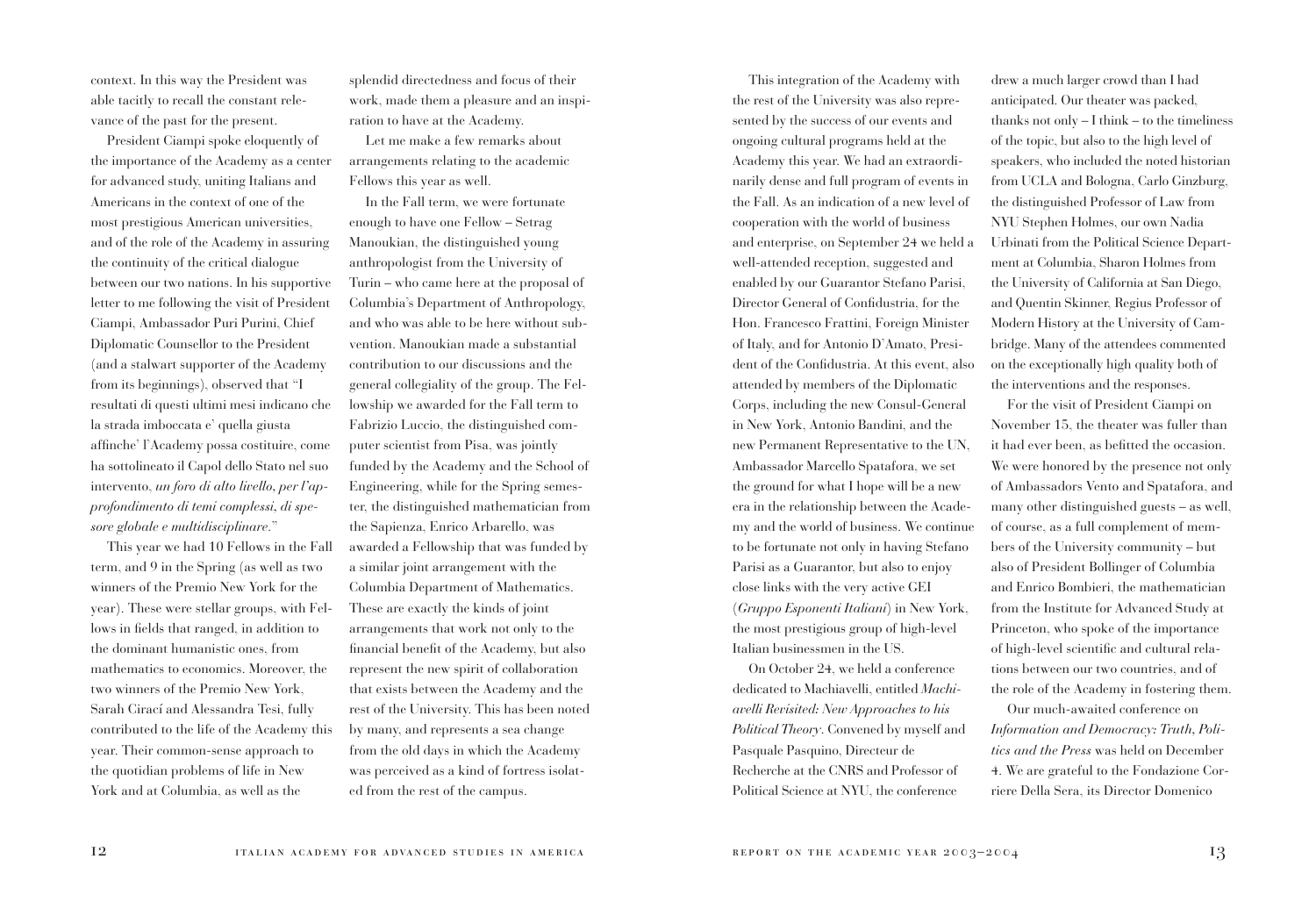Biffi and its Deputy Director Roberto Stringa, not only for having encouraged us to put on this conference, but also for having provided a generous subvention. It was another well-attended event, and the discussion, moderated by Prof. Alan Brinkley, Provost of the University and Chairman of our Board of Guarantors, could not have been more lively. Both Alexander Stille, the new Banca di San Paolo Professor of Journalism, and Nicholas Lemann, the new Dean of the School of Journalism spoke, along with our interlocutors from Italy, Stefano Baia Curioni, Angelo Panebianco, Gianni Riotta and Roberto Zaccaria. All our events, like this one, received substantial press coverage. Indeed, in this context it is perhaps worth mentioning that the Academy received an unusual amount of coverage this year, whether in Italian or local newspapers, and we plan to include a section of press coverage on our new website, which we are just beginning to plan.

In addition to these highlights, we continued to hold our by-now usual Thursday evening Film Series under the curatorship of Jenny McPhee. In the first semester the theme of the series was *Visions of the South: Geography as Character in Italian Cinema* and it continued to be very well-attended, sometimes bursting to the seams. As in the past we offered refreshments prior to the film, and well-known speakers from the film community and at Columbia introduced each

film. We remain grateful to the Monte dei Paschi di Siena for their increasing level of support for this series. It should be noted, perhaps, that when we started our film series we offered gratis entrance to each of the films, but since last year we have been asking for an admission fee, and this has not abated the attendance, needless to say, at our films.

This year I handed over the organization of our concert series to our Theater Manager, Rick Whitaker. He has done an outstanding job in bringing contemporary Italian music to the Academy, performed by distinguished artists. While the audiences were initially small – as was only to be expected when it comes to serious contemporary classical music in a city already so rich in musical offerings as New York – the press coverage was excellent, ranging from listings in *Time Out* to first-rate reviews in the *New York Times*.

In addition to the above events, the Academy continued to host the conferences and lecture series organized by the University Seminar in Modern Italian History (details on our website) and by the very active Center for the Ancient Mediterranean, to whom we continue to grant an office at the Academy. On December 5, we hosted an exceptionally well-attended conference sponsored by the Department of Middle East and Asian Languages and the Center for Comparative Literature and Society on *US Imperialism in the 21st Century*; the main objec-

tive of the conference was to critically examine both the strengths and weaknesses of the "war on terrorism" as a strategy for the US and the resistance it has generated. Amongst the various lectures held at the Academy, I would single out that given by our own Fellow, Marina Warner, *"My airy spirit": ethereal metaphors and magical thought,* on November 24, which drew a large audience from a number of constituencies within the University. Exhibitions we held in our exhibition spaces included a show of photographs by Marina Berio and of paintings by Allison Jeffrey to accompany the visit of President Ciampi.

There is no question that the Academy has now become a center of intellectual and cultural life in the University and in the City as a whole. Once regarded as a closed outpost, separated from the rest of the University, we have now begun to secure our reputation as a place where exciting things happen on campus – to such a degree that a chair of one of the largest departments in the humanities remarked to me at the end of last term that the Academy had now become, as he put it, "the hottest place on campus".

Fortunately for us, the pace of events was slightly less intense in the Spring. This was no bad thing, since the number of applications for our Fellowships rose to over 100 (up from 30 just three years ago), and we had our work cut out to have the applications appropriately juried and make

the necessary selections. Although we have devised a new software system to cope with the increasing and ever more diverse number of applicants (this time including many from England, Germany, Canada and some from Australia, France and other countries as well – in addition, of course, to the US), the process is still a long and difficult one. This will always be a term in which we will have to limit the number of conferences and other events we can hold, in order to ensure the smooth and most effective running of our Fellowship selection process, which involves not only intellectual and administrative hard work, but also serious financial planning – especially given our limited financial resources.

In the light of these pressures, we were slightly relieved (even though disappointed too) that our planned conference on the Italian economic model was postponed until the next academic year. After considerable planning discussions with Prof. Paolo Garonna, Director of Research at Confindustria, we made the decision to postpone the conference, in order to enable us to have more time to devise a more thoughtful and timely program – particularly at so critical a stage for the Italian economic model itself and when the Presidency of Confidustria was changing.

But this is not to say that we did not, even so, have a full calendar of events. On the contrary. Once more we hosted Giuliano Amato, ex-Treasury Minister and Prime Minister of Italy, and presently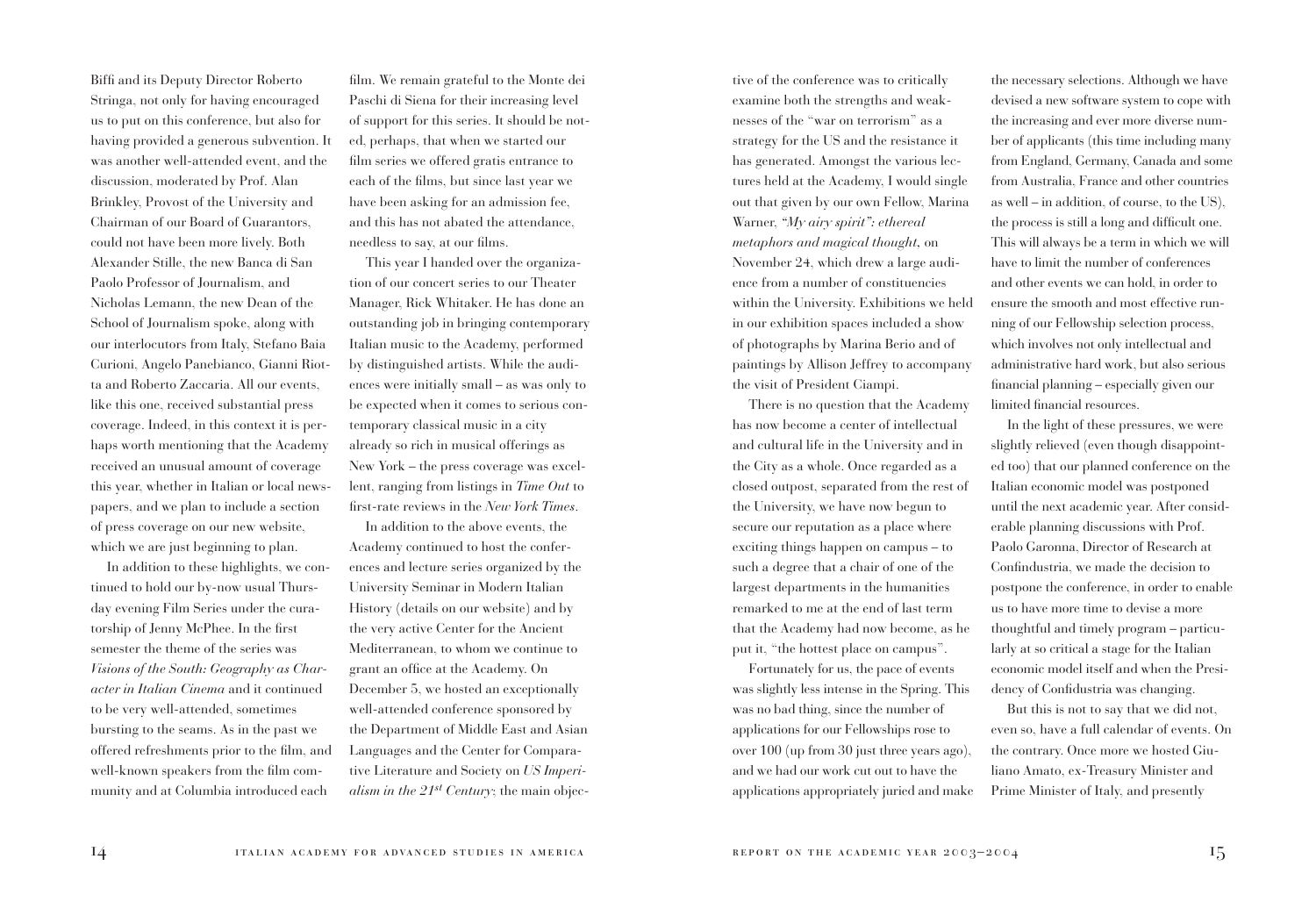European Commissioner for the Constitution of Europe, who gave the introductory lecture at a conference we jointly hosted with the Columbia International Law Society on the important subject of *"The Big Bang": Member State Expansion and EU Competition Policy* on March 31. On April 5 we were fortunate to have as our guest the Hon. Letizia Moratti, the Italian Minister of Education, Universities and Research. She spoke to a good crowd about the new initiatives in the Italian and European universities, especially with regard to links between the universities and industry and technology. Given the just importance the Minister has paid to computer technology, we were happy that Prof. James Yardley, Director of Columbia's Nanotechnology Center, was able to give a short speech on this occasion, along with Austin Quigley, Dean of Columbia College and our own most senior Fellow, Enrico Arbarello.

As always, the University Seminar in Modern Italian Studies continued to hold its seminars at the Academy, and the Center for the Ancient Mediterranean continued to have a very full program of the utmost relevance to Italy and the Mediterranean basin. On February 24 we hosted another thronged event of considerable political importance – whose Gramscian origins were always clear – chiefly sponsored by the Center for the Study of Women and Gender entitled *Can the Subaltern Speak? Reflections on the History*

*of an Idea*, devoted chiefly to the work of Gayatri Chakravorty Spivak. Of course, the Academy remains the location of choice for any number of other University events throughout the year, such as – perhaps most notably – the very important day of discussions by a number of distinguished scientists on the issue of sustainable development, which formed part of the major conference organized by Columbia's Earth Institute on *The State of the Planet: Mobilizing the Sciences to fight Global Poverty*.

The Film Series in the Spring Term was entitled *Geography as Character: Visions of the North in Italian Cinema*. The Series continued at its usual sure and popular pace; while the Music Series became so popular that the concerts by Marilyn Nonken and by Lucy Shelton were to full houses, to my great pleasure and surprise. It is greatly to the credit of the musicians concerned, as well as the enterprise of our own Rick Whitaker, that concerts featuring music by such difficult composers as Berio, Dallapiccola, Nono, Scelsi and Sciarrino (to cite just a few of the composers whose work has been performed at the Academy this term) should have drawn such good audiences.

Once more, the walls of our exhibition spaces were rarely empty, beginning with a show of Marina Berio's Staten Island Ferry photographs, and continuing with two multi-media exhbitions by the two winners of the Premio New York, Alessandra Tesi and Sarah Cirací. Tesi's exhibition was accompanied by a special screening of *Glass Movie/Film di Vetro, the initial minutes of an endlessly running movie*, while Cirací's *Dimensional Jump* was accompanied by slide projections and sound by DJ Bill Coleman.

This year brought with it a number of significant changes in the Italian diplomatic corps in the US. It has always been a pleasure working with those many members of the diplomatic corps who have supported and encouraged us in all our activities, and it is always sad to see them leave their positions. First and foremost I must express my thanks to outgoing Ambassador Ferdinando Salleo for his constant friendship and stimulating suggestions for the future of the Academy; no Ambassador had hitherto taken so active an interest in all our activities and we are immensely grateful to him. Consul General Radicati in New York was also a staunch and ready friend of the Academy from the beginning of my tenure as Director, and I feel sure that we would not have achieved our profile in the Italian or Italian-American community in New York without his constant and enthusiastic support. We are grateful to him too, and wish him well in his new appointment as Ambassador in Prague. Ambassador Salleo was replaced by another old friend of the Academy, Sergio Vento, previously Permanent Representative of the Republic of Italy at the United Nations, and I look

forward to working closely with him in the furtherance of cultural and scientific relations between our two countries. As always the senior staff at the Embassy in Washington, most notably Prof. Giorgio Einaudi, Scientific Attaché, and Dr Pasquale Ferrara, Cultural Attaché, have been immensely constructive and full of useful and practical suggestions. From the moment he arrived in New York, Consul-General Antonio Bandini has been in close contact with me. We wish him well in his new post, and look forward to working together with him and his staff. At the Istituto Italiano di Cultura, Paolo Riani was replaced by Claudio Angelini, who knows New York well as a Director of RAI, and had previously had many years of experience working as the head of the Press Office in the Quirinal. We look forward to working with him too, just as we do with Minister Blefari, the new head of the Direzione Generale per la Promozione e la Cooperazione Culturale at the Ministry of Foreign Affairs in Rome, always a critical point of contact with official circles in Italy. She replaces yet another friend of the Academy with whom I worked closely over the years, Ambassador Francesco Aloisi de Larderel. We are grateful to him for his always keen interest in the Academy, and his many proposals for events and projects, and wish him well in his new post. We are also happy that yet another old friend of the Academy, and one of its strongest and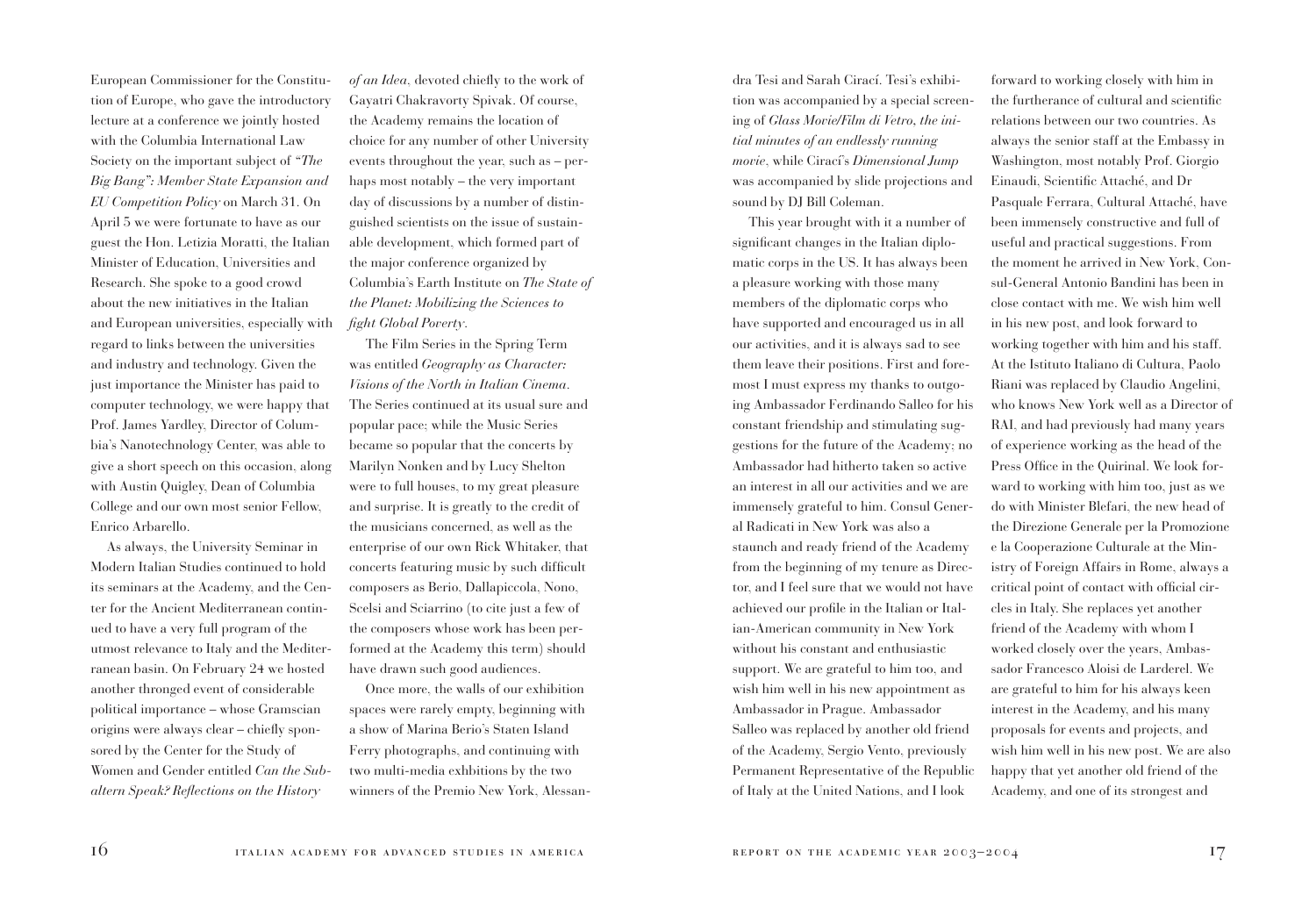most innovative supporters, Umberto Vattani, has returned from the European Commission in Brussels (where he was Permanent Representative of Italy to the EU) to be Director General of the Foreign Ministry. It should be said that our relations with the Foreign Ministry remain, in my view, a model of how an educational institution such as Columbia University can work in cooperation with the Foreign Ministry of another country, in order to achieve common ideals of intercultural and cross-cultural understanding and the promotion of scientific achievement. It is a tribute to all concerned that these ideals have not been compromised, and that the Academy's high aims of advanced research have only been encouraged. In this respect I want to put on record my continuing gratitude to Ambassador Antonio Puri Purini, Chief Diplomatic Counsellor of the President of the Republic, for his unstinting support for the ideals and aims embodied in the disinterested pursuit of advanced research on issues pertaining to the history, art, literature, society and science of our two nations. He has also been eloquent in reminding us of the role that Italy plays in the larger affairs of Europe, and has thus enhanced our role in the furtherance of transatlantic relations more generally.

I am happy to add that thanks to the suggestion of Mario Baccini, Chief Under-Secretary of the Ministry of Foreign Affairs (and a constant supporter of the

Academy), we have established a critical link with the Ministero dei Beni Culturali, who have agreed to help us rebuild our library, one of the major tasks still facing us at the Academy.

In principle, of course, the chief academic organization in Italy beyond the universities is the Accademia Nazionale dei Lincei, and I am proud to be able to mention in this report that I was asked to present my own history of the first Accademia dei Lincei (founded in 1603), entitled *The Eye of the Lynx: Galileo, his Friends, and the Beginnings of Modern Natural History* at the home of the Accademia in Rome in June, and introduce their quartercentennial conference on I Primi Lincei e il Sant' Uffizio a month later. I hope that these events contributed to the establishment of what I hope will be further collaboration between our two institutions.

A year as busy as this one would not have been possible without the combined efforts of my devoted staff at the Academy. I would like to express my appreciation to all of them, as well as to the many workstudy students who serve us so well. Each one of them put up with long hours and were cheerfully tolerant of a huge number of enquiries and projects – some realized and some not – from both sides of the Atlantic. The engagement of our staff is testimony to their devotion to the ideals of cooperation between our two countries of which I have already spoken in this report.

This year also brought some changes to our Board of Guarantors. After a long and courageous struggle against a debilitating illness – that nevertheless never seemed to sap his strength or eloquence – Edward Said died on September 25, 2003. In addition to being one of the most distinguished faculty members at Columbia, Edward was one of our staunchest and most devoted Guarantors. He rarely missed a meeting and was always available for consultation, despite the endless press of his intellectual and political activities. He was a true friend of the Academy, from its foundation, and we shall miss him terribly.

We welcome two new Guarantors to our Board this year. As Director of the Istituto di Cultura, Claudio Angelini became an ex-officio member, appointed by the Foreign Minister of Italy; while the Provost appointed the distinguished businessman and Columbia alumnus Daniele Bodini to the group of six Guarantors nominated by Columbia.

Finally I would like to extend my thanks to Alan Brinkley, Columbia's new Provost, for his immediate engagement in all affairs related to the Academy and his deep commitment to our mission. His encouragement and support have meant a great deal to me this year, as well as to that of the Academy as a whole. We extend to him a warm welcome, and look forward to seeing him as frequently at the Academy as his onerous duties at the University allow.

Before closing, I would like to reiterate the importance of raising funds in order to:

1. Sustain our Fellowship Program. In the last two years we have been able to develop a Program of great substance and coherence. I believe that the Fellowships at the Italian Academy have already acquired the prestige they deserve. But our resources at present only enable us to give 9 or 10 Fellowships per semester (excluding the winners of the Premio New York). We have space for 13 per semester, and we should therefore strive to fund another 4 Fellowships per annum (at a cost of roughly \$60,000 per Fellowship, including benefits).

2. Endow the library, and – even better – a librarian, who would occupy the space designated for this position adjacent to the library.

3. Build a garden in the space that belongs to the Academy adjacent to the theater.

4. Establish a fund to cover the costs of conferences and lecture series.

But these are only the chief priorities at the moment. As I stressed in last year's report, we need to be able to double our endowment (that is, to add roughly \$22 million to it), in order to fully realize the promise of what remains one of the most – if not *the* most – remarkable instances of cultural, academic, and scientific collaboration between a nation and a university.

> david freedberg *April 7, 2004*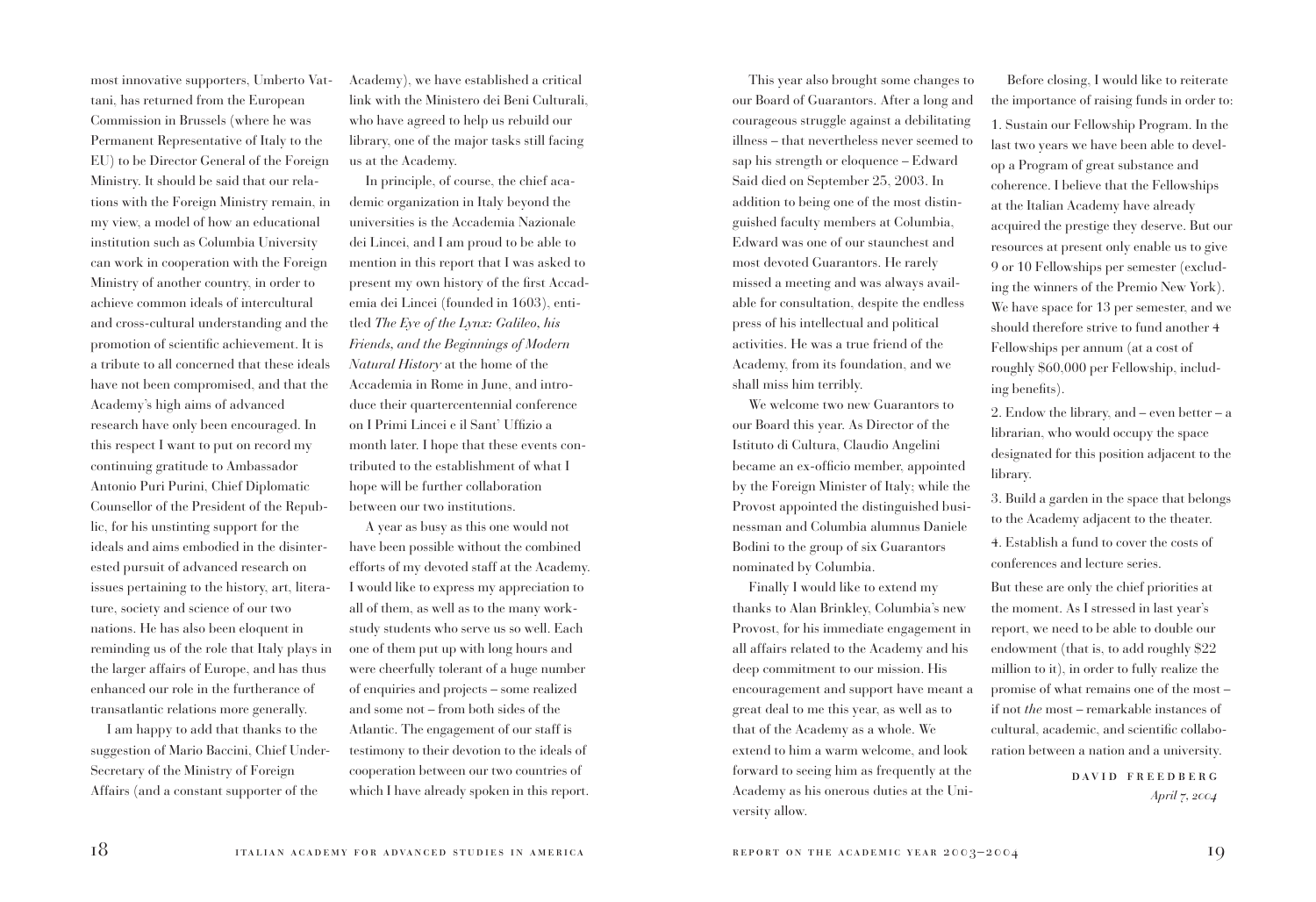

# Fellows' Reports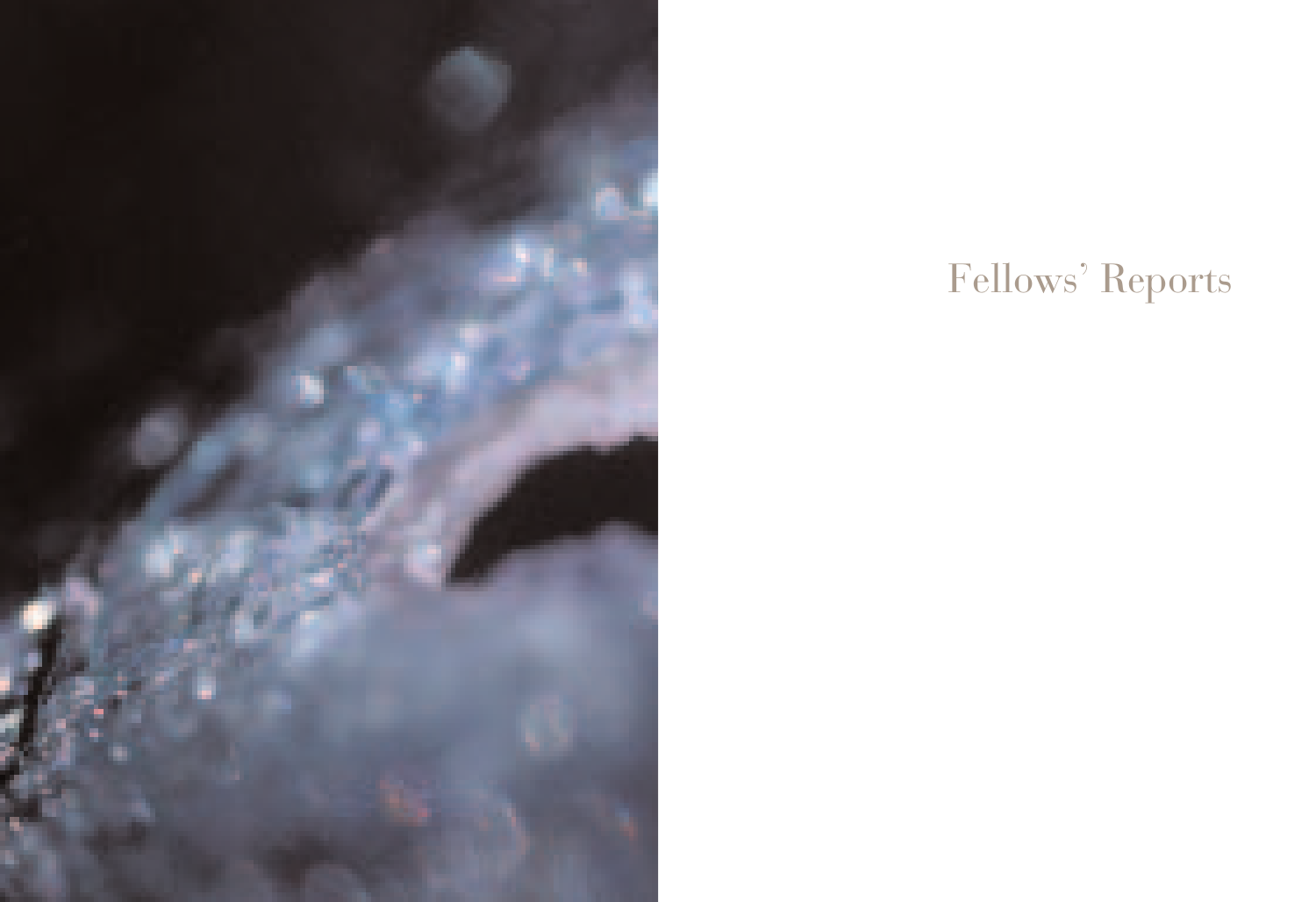### ENRICO ARBARELLO

During the period January 19–April 30, 2003 my scientific activity followed three main directions.

1. *Theta functions and non linear equations.*

A well known result, proved in the 80's, asserts that a *g*-dimensional, principally polarized, abelian variety  $(X, \Theta)$  is the jacobian of a genus *g* algebraic curve, if and only if its theta function satisfies the Kadomtsev-Petviashvilii equation. Set  $z = (z_1, \ldots, z_g)$  [C<sup>*g*</sup> and let

> $\theta(z) = \sum_{n \in \mathbb{Z}} \exp \frac{1}{2} \pi (tn\tau n + tnz)$ =

be the theta function of X, so that  $\tau$  is an hermitian matrix with positive definite imaginary part and  $\Theta = (\theta)_0$ . Let *U*, *V*, and  $W$  be vectors in  $C^g$ , and assume that  $U \neq 0$ . Write

$$
a = \omega_{2^{k_1}} f_1 \in \pm 1 = 2 \cdot \frac{3^{k_1}}{4k_1^2} \log \theta (L^2 + L^2) + H^2 + \pm 1.
$$

To say that the function  $\theta$  satisfies the Kadomtsev-Petviashvilii equation means that the following non-linear differential equation is satisfied

$$
\frac{3}{4}\mathbf{e}_{yy} \propto \frac{3}{4\pi} \left[ \mathbf{e}_t \sim \frac{1}{4} \left( \mathbf{b} \mathbf{e}_x + \mathbf{e}_{\text{max}} \right) \right].
$$

It is important to realize that the Kadomtsev-Petviashvilii equation can be expressed in terms of a system of ordinary differential equations. To do so, consider the Baker-Akhiezer function

$$
\psi = \psi(x, y, 4; x) = \frac{\theta(1/x + 4y + 12x + 3x + 4)}{\theta(1/x + 4y + 12x + 2)}
$$

where  $\alpha$ ,  $\beta$  and  $\gamma$  are suitable functions of *z*. Define differential operators *L* and *A* by setting

$$
\tilde{L}=\left(\frac{d^2}{4\pi^2}+6\right),\quad \tilde{A}=\left(\frac{d^2}{4\pi^2}+\frac{3}{2}\nu\cdot\frac{d}{4\pi}+\nu\right)
$$

where  $w$  is a suitable function which can be defined in terms of  $u$  and  $\psi$ . Then the Kadomtsev-Petviashvilii equation is obtained by eliminating *w* from the system of ordinary differential equations in terms of *u* ar<br> *z*-Petviashvilii e<br> *y* eliminating *w*<br>
inary differentia<br> *L* $\psi = \frac{\partial \psi}{\partial y}$ ,  $A\psi =$ d ա<br>դաքեր<br><br>- Հայեր<br>- Հայեր

(1) 
$$
L\psi = \frac{\partial \psi}{\partial y}, \quad A\psi = \frac{\partial \psi}{\partial t}
$$

It can be proved that this system of ordinary differential equations, i.e. the Kadomtsev-Petviashvilii equation, is equivalent to the assertion that there should exist constant vector fields  $D_1 \neq 0$ .  $D_2$ , and  $D_3$  and a costant *c* such that (2)

### $\sim \frac{3}{4}\,H_3^4\otimes 4\otimes \frac{3}{4}H_4^4\otimes H_3\otimes \wedge 2\{H_1^2\otimes H_2\}\otimes \{H_4^2\otimes H_3\}\otimes \cdots 2H_5^2\otimes \otimes \wedge$  $429p$   $p$   $q$   $b$   $d$   $m$   $22q$   $d$   $d$   $b$   $d$   $a$   $b$   $d$   $b$   $a$   $c$   $b$

Recently, I. Krichever conjectured that to characterize jacobian varieties among all principally polarized abelian varieties only the equation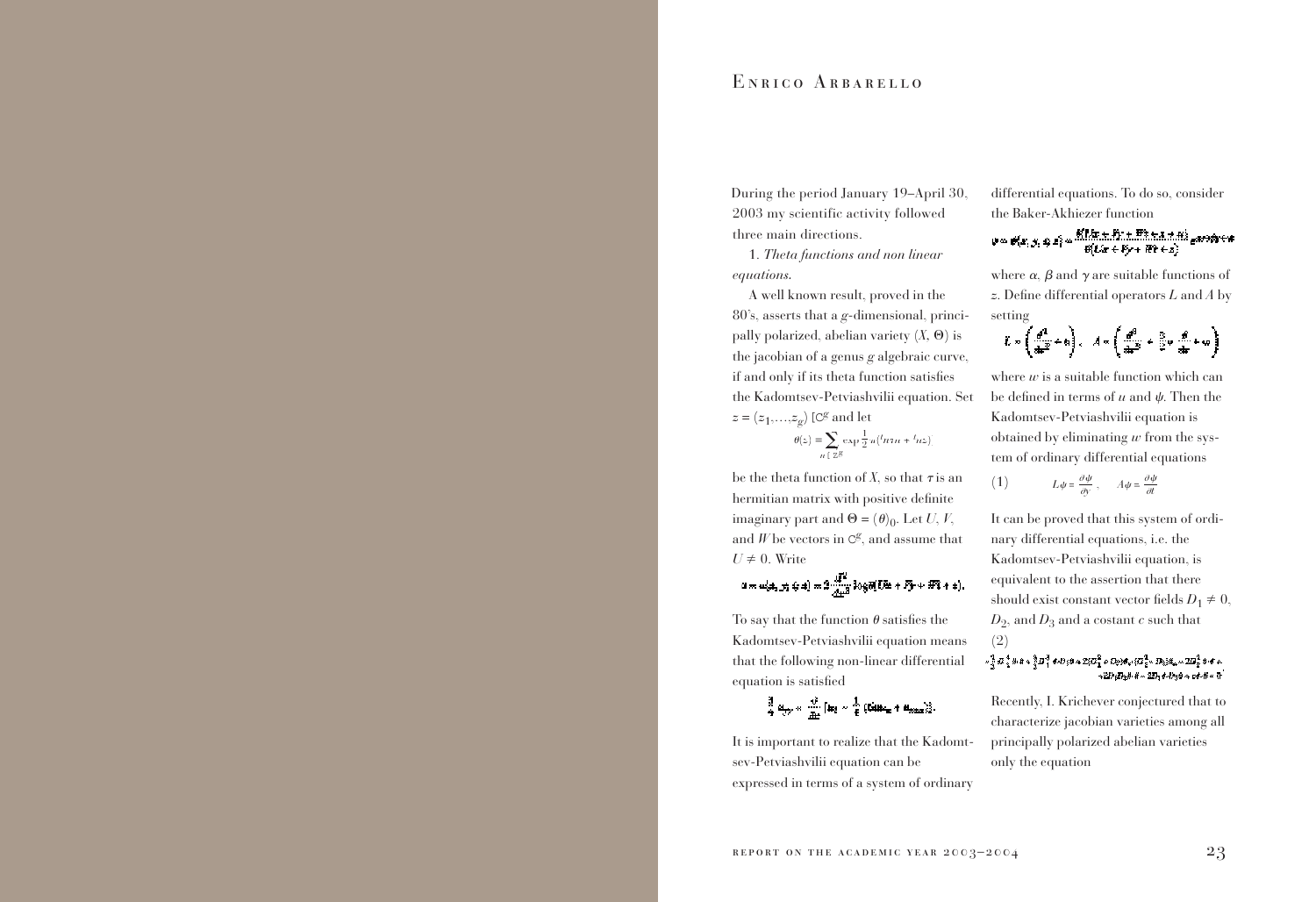$$
L\psi = \frac{\partial \psi}{\partial y},
$$

should suffice. We studied this conjecture and we arrived at the following preliminary conclusions. First of all, we showed that this equation is completely equivalent to the assertion that there should exist constant vector fields  $D_1 \neq 0$  and *D*2, and a costant *c* such that (3) *D* thould suffice. We studied this conjecture<br>
and we arrived at the following prelimi-<br>
arry conclusions. First of all, we showed<br>
hat this equation is completely equiva-<br>
ent to the assertion that there should<br>
xist co  $_{1}^{2} + D_{2})\theta_{u}\cdot\theta + (D_{1}^{2})$ 

When compared with the equation  $(2)$ , one sees that this equation looks much simpler and moreover it does not involve the vector field *D*3. The geometrical interpretation of the above equation is strikingly simple. In fact, assume that *u* is not a point of order two in *X*, and consider the Kummer map

### $\varphi$  : *X* !  $P^{2g-1}$ .

given by the linear system |2Q|. Consider the Kummer variety  $Y = \varphi(X)$  and set  $x = \varphi(u)$ . To say that equation (3) holds, exactly means that the Kummer variety *Y* admits in *x* an inflectionary tangent.

Our attempt to prove Krichever's conjecture is to proceed by contradiction, so that we may assume that equation (3) is satisfied, while equation (2) is not. In these hypotheses, we can prove that the following situation arises. There must exist a subvariety  $W$ ,  $\Theta$  which is invariant under both the  $D_1$  and the  $D_2$  flows. So, what we need to complete the argument is a lemma analogous to the lemma proved by Shiota in his proof of the Novikov conjecture, where it is shown that, under certain conditions, such an invariant subvariety does not exist.

2. *Ample cone in the moduli space of curves.*

Let  $\overline{M}_{g,n}$  denote the moduli space of *n*pointed, genus *g* stable curves. A conjecture due to Fulton, states that a divisor in  $\overline{M}_{g,n}$  is ample if and only if it has positive intersection with all 1-dimensional strata of the boundary of  $\overline{M}_{g,n}$ . Recently, A. Gibney, S. Keel and I. Morrison reduced this conjecture to the following conjecture about moduli spaces of rational curves. We consider the boundary divisors  $\Delta_S$ ,  $\overline{\mathrm{M}}_{0,n}$  and we are using the following convention: if *S* is a subset of  $\{1,...,n\}$  of cardinality at least equal to 2 and not greater than  $n-2$ , then  $\Delta_S$  denotes the boundary divisor whose general point corresponds to a rational curve which is the union of two components one of which contains the points  $p_s$ , with  $s[S]$ , while the other contains the points  $p_s$ , with *s* [ $S^c$ . We denote by  $\delta_S$  the class of  $\Delta_S$ in the rational cohomology of  $\overline{M}_{0,n}$ . Moreover, we set  $\delta_{\{i\}} = -\psi_i$ c The classes  $\delta_S$ 's, with  $S$ ,  $\{1,...,n\}$  generate  $H^2$  $(\overline{\mathrm{M}}_{0,n}, \mathrm{Q})$  with the following relations:  $\delta_S = 0$ , if  $S = \emptyset$ , or  $S^c = \emptyset$ ,  $\delta_S = \delta_{Sc}$ . For each triple of distinct indices *i*, *j*, *k*

$$
\delta_{[i]} + \sum_{i \in S, j, k \in S} \delta_S = 0
$$

where, in the sum, both  $|S|$  and  $|S^c|$  are strictly bigger than 1. For each quadruple of distinct indices *i*, *j*, *k*, *l*

$$
\sum_{i,j \in S, k,l \in S} \delta_S = \sum_{i,k \in S, j,l \in S} \delta_S = \sum_{i,l \in S, j,k \in S} \delta_S
$$

where again, in all sums, both  $|S|$  and  $|S^c|$ are strictly bigger than 1. Fulton's conjecture has been reduced to the following. Set  $P = \{1, ..., n\}$ . Let

$$
D = \sum_{S, P} b_S \delta_S
$$

Assume that for each partition  $P =$  $I \leq J \leq K \leq L$ , with non-empty *I*, *J*, *K*, *L*, the following inequalities hold  $(4)$   $b_{I \leq J} + b_{I \leq K} + b_{I \leq L}$   $b_I + b_J + b_K + b_L$ Then

Then  
\n(5) 
$$
D = \sum_{S_i} c_S \delta_S
$$
\nwith  
\n(6)  $c_i \ge 0$  and  $c_i \ge -\frac{1}{2} c_S$ ,

with

```
(6)
                             2
```
### for all *i* and *S*.

We studied this conjecture both from the combinatorial and the geometrical point of view. The procedure we are trying to follow in order to solve this conjecture is to use induction on the number of punctures of the rational curves involved. The idea is to restrict the divisor *D* to all codimensional-1 strata of the boundary of  $\overline{\mathrm{M}}_{0,n}$ . In fact, restricting the divisor *D* to each codimension-1 boundary component of  $\overline{M}_{0,n}$ , we obtain a divisor in  $\overline{M}_{0,n-1}$  satisfying condition (4). We can therefore write this divisor as in (5) and (6). The various restrictions can then be compared

in the common intersections. With this method, we can check the first few cases of this conjecture.

3. *"Geometry of algebraic Curves Vol. II"*

In the mid 80's the first volume of the book *Geometry of Algebraic Curves* (which I am co-authoring with Maurizio Cornalba, Phillip Griffiths and Joe Harris) appeared. We are now in the process of writing the second volume of this book. This second volume is devoted to the theory of moduli of curves. This is a subject which finds itself at the crossroads of many fields in mathematics and theoretical physics. The connections range from algebraic geometry to number theory, topology, symplectic geometry, the theory of nonlinear differential equations of KdV type, mathematical physics, gauge theory, conformal field theory and string theory.

The second volume of *Geometry of Algebraic Curves* will contain the following chapters:

1. Hilbert schemes

2. The theory of nodal curves

3. Kuranishi families of stable curves

4. Construction of the moduli space  $\overline{M}_{g,n}$  of *n*-pointed, genus *g* stables curves 5. Hodge bundle and its positivity

6. Projectivity of  $\overline{\mathrm{M}}_{q,n}$ 

7. Teichmüller theory

8. Level structures and  $\overline{M}_{\sigma n}$  as quotient of a smooth complete variety by a finite group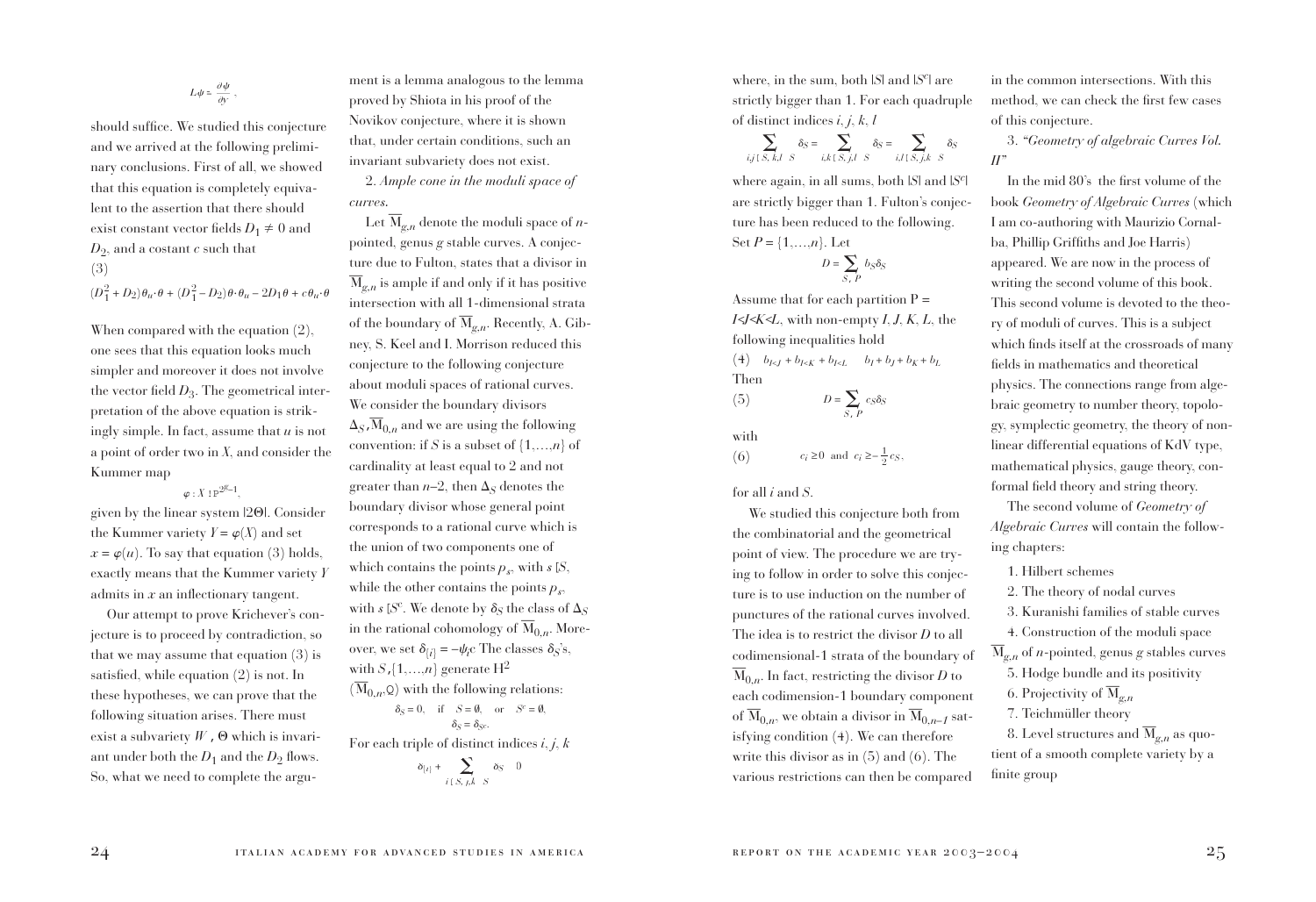9. The theory of quadratic differentials and their trajectories

10. Cellular decomposition of  $\overline{M}_{g,n}$  and first results on its homology

11. Cycles on  $\overline{\mathcal{M}}_{\sigma,n}$ 

12. Witten theory of intersection of cycles in  $\overline{M}_{g,n}$  and Kontsevich's theorem 13. The proof of teh Petri-Brill-Noe-

ther conjecture

14. Hurwitz scheme and Severi varieties.

Chapters 1 to 9 have been written essentially in final form. Chapters 10, 11, and 12 have to be written from scratch. We have a first (old) version of 13 and 14.

During the period covered by this report, I completed Chapter 9, and started a first version of Chapter 10. Here we gave a substantially simplified proof of a well known theorem of Strebel asserting the existence and uniqueness of quadratic differentials with closed trajectories on compact Riemann surfaces. This theorem is then used to give a cellular decomposition of the open part of the moduli space of curves. This decomposition, which is the main subject of Chapter 10, is then used to obtain vanishing results on the low-dimensional rational homology of the open moduli spaces.

## Carla Benedetti

With the term *stylization of daily life* I refer to that process by which a particular experience, one formerly limited to the sphere of art, invades the wider context of life. By virtue of stylization, any object, including the most banal objects of use, can gain an additional aesthetic value and be approached as a work of art. An interesting case is Design, with its capacity to transform even a coffee maker into a unique piece.

This phenomenon is also called the *aestheticization* of quotidian life, but this definition seems to me rather misleading. Stylization of life does not mean that everything has become art, or that art spreads its own alternative potential into the world of life, but, more to the point, that the peculiarities of every individual and of every culture can be *translated* into and communicated as *differences in style*. The "aesthetic experience" does not simply overflow into the quotidian but also intertwines itself with the lifestyles and the *construction of the identity* of individuals or groups of individuals. In the wake of Simmel, I therefore prefer to speak of "stylization," understanding by my use of this term not only the aestheticization of commodities but also the fact that individuals are often induced to communicate their own identity through their

clothes, comportment, gestures, as happens with designer label fashions, street styles, and also with the so-called "subcultures", from punk to drag queens.

Between the late twenties and early thirties American industry—perhaps seeking to recover from the Depression—discovered the decisive role of styling in the commercial success of a product. Producers and advertisers began to theorize about the necessity of giving objects design, color, and beauty, as a sort of "added aesthetic value". One of the most widespread styles of those years was streamlining—that is, aerodynamic design, with its tear shapes, wings, and speed stripes that were meant to suggest motion. It was used in the design of all types of objects, from automobiles to toasters. In its reference to the magic of speed, this style was loosely inspired by Futurist poetics.

"It's difficult to produce something new today," an Italian designer said, introducing her new collection. "I prefer to get inspiration from the clothes of the past, to revisit styles of the past, reinterpret them using new materials." The impossibility of the new—the postmodern credo—has thus become a commonplace even in the sphere of the production of goods.

The *differential value* is in fact not nec-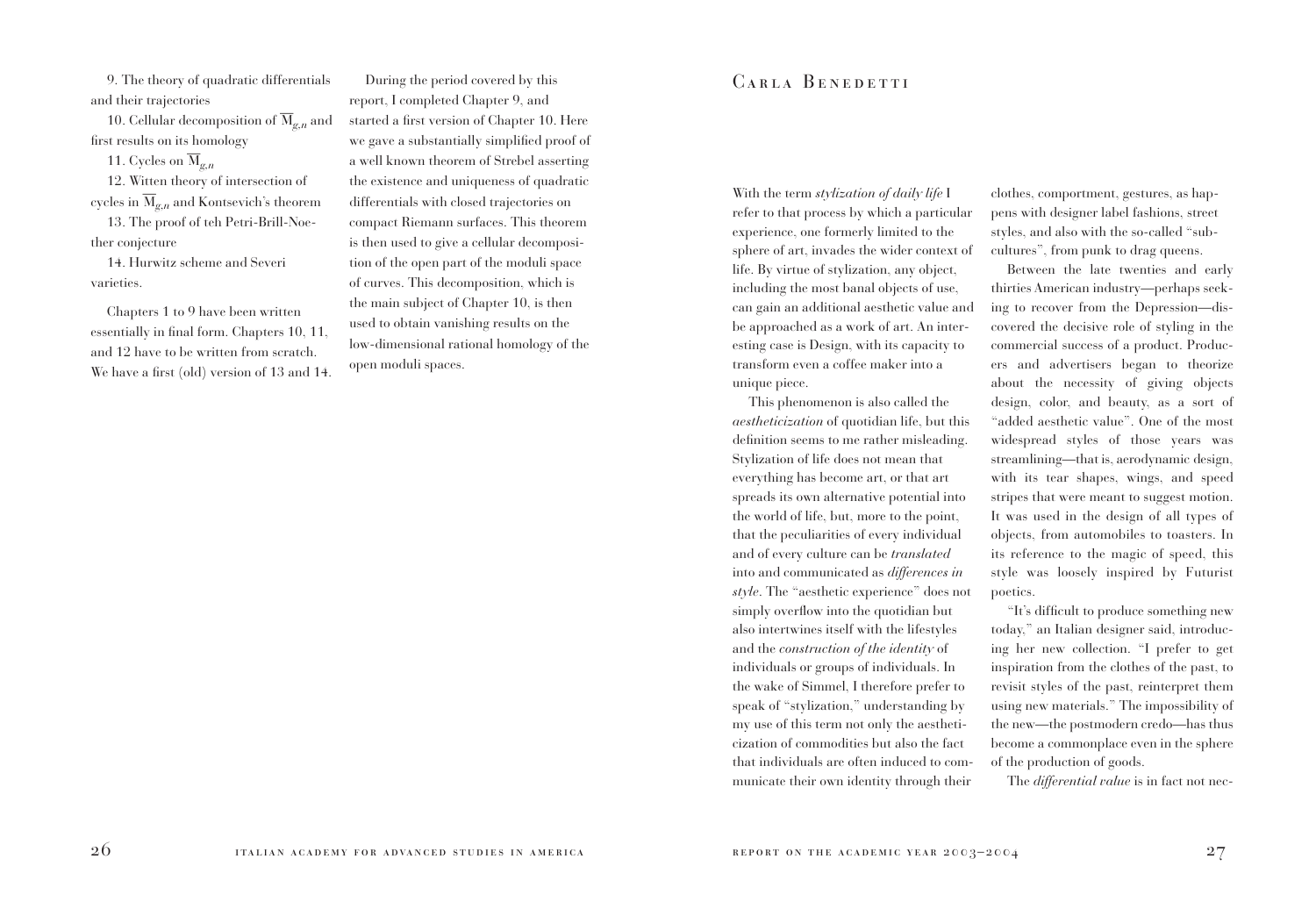essarily produced by new, never before design and fashion: if culture is saturated, seen forms. Thanks to the revival, which is more an aesthetic than a market phenomenon, even what has been passed by can be a bearer of difference and reused again, as fashion—or, rather, as a style, a sort of timeless fashion frozen in a stylistic difference.

Revival, return, remake, retrieval, revisiting, reproposal, recycling, restyling, repackaging…. In the late eighties and most of the nineties, the strongest trend was that of reviving—by quoting, wearing, and consuming—signs that come from the past. In an epoch in which many things change and are consumed with extreme velocity, it may appear strange that we are so eager to return to the past, to the traces of our own history, in order to quote them, represent them, hybridize them. But it is precisely in this way that modernity, through that grand, melancholy elaboration that was the postmodern, has tried to react to its own "exhaustion": an exhaustion that in art has lasted for almost a century by now, and has taken the form of a blockage, a sort of double bind in the face of history and tradition.

The same weariness is felt in industrial

so is the market, and so we reuse forms and styles of the past, reinterpret them, revive the fifties, sixties, seventies . . . nothing really grows old, everything returns; nothing dies, and thus—one could also say—nothing is born.

As literature and art in the late modern period have begun to be perceived as fundamentally self-referential processes (writing that goes back for difference to earlier writing, style that goes back through difference to other styles, etc.), so also styling has begun to be perceived as something that serves only to produce a differential value, and no longer conceals that it is, fundamentally, a restyling. Thus not only do the styles of the past return but restyling itself has gained in aesthetic dignity. No longer looked at disdainfully by designers and architects, it achieves a sort of relegitimatization: it no longer seems an operation of simple aesthetic repackaging (after the stylistic novelty of the object is worn out), but a way of *producing differences*, even at the cost of seeking them in the past—and not only our past but also that which is represented by "other" cultures.

## Gabriele Cifani

My project at the Italian Academy dealt with thearchaeologicalheritage of Rome and cultural identity in post-Fascist Republican Italy.

Roman culture and identity have been at the heart of Italian national ideology since unification in 1861, as indeed they were in the pre-unitary period; it is well known that under Fascism the concept of "Romanitas" was emphasized and used to define the dictatorship and its imperialism.

The nationalism of the young Italian state (1861–1911) used Roman heritage as a strong element of cultural identity, and archaeology played an important role in legitimizing political theories on the basis of scientific research. The majority of the population was ignorant of many aspects of the classical world; despite this the myth of the Roman Empire was the basis first of nationalistic and imperialistic projects (e.g. for Italy's colonial activity in Libya) and later, after the First World War, of Fascist ideology.

During the Fascist period in particular, the archaeological rather than the

literary heritage created a strong sense of cultural identity, and Roman archaeological heritage became very popular as a result of a careful system of propaganda and publicity. The principal archaeological contexts (e.g. the imperial *fora* in Rome) were excavated and incorporated into new urban planning, in order to transmit this new identity by means of a system of sites of memory. The defeat of Fascism in Italy marked the end of a cultural identity based on the myth of "Romanitas" and imperialism, and this had important effects on cultural memory and the perception of archaeological heritage.

My project at the Italian Academy aimed to re-establish the role of the archaeological heritage as part of cultural memory during the five decades from the end of the Second World War to 1992.

For example, after the defeat of Fascism and the end of nationalism, while the main archaeological sites continued in many ways to play the role of timemarkers and places of memory, Roman archaeology in Italy was is no longer a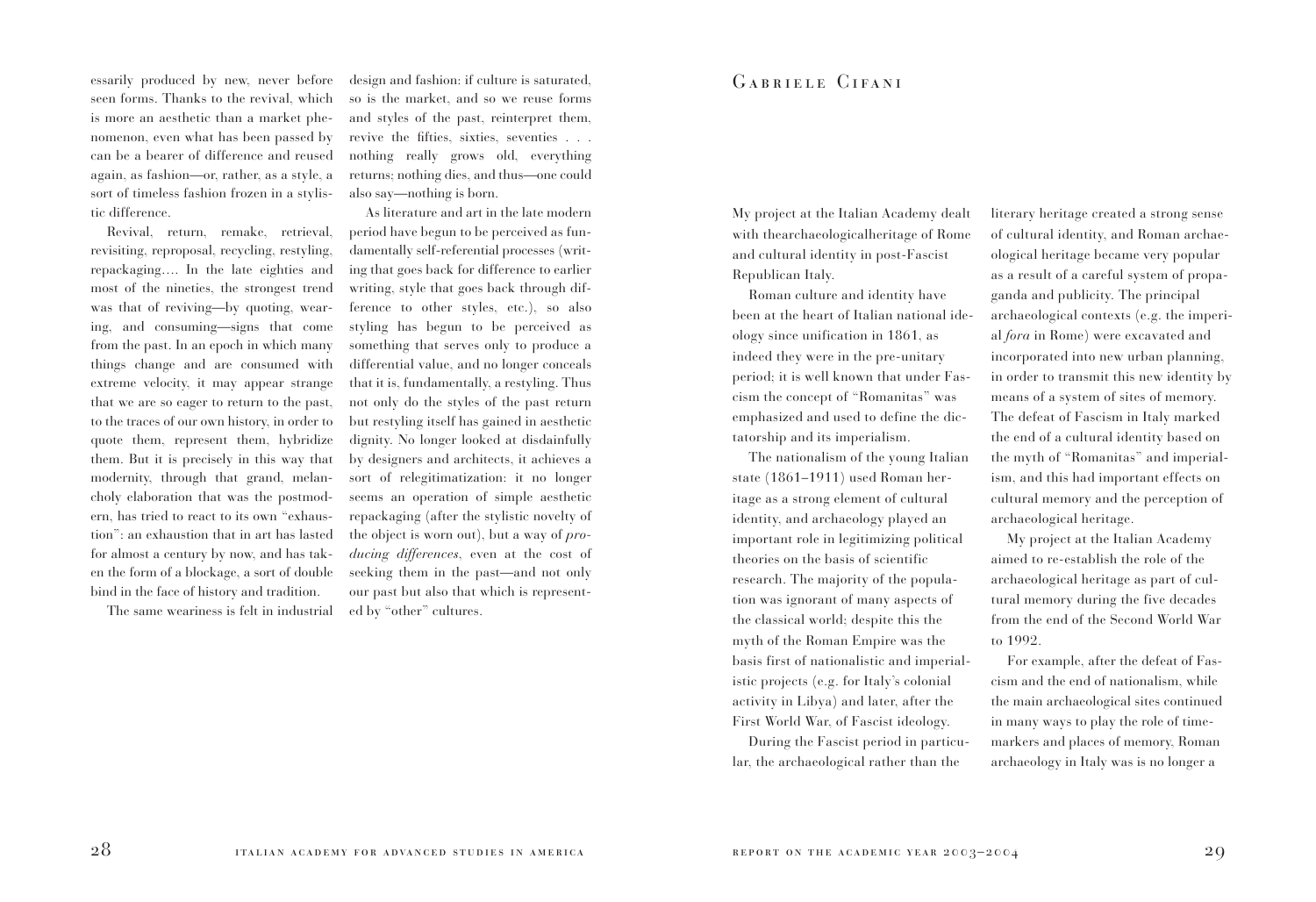legitimation of imperialism, but becoame a shared sense of self-identity within the concept of nationhood, co-existing with a sense of regional identity based on a long tradition of local cultures.

The case of Italy could be a model for European communities, where archaeological heritage might play a decisive role in defining a European identity based on localism. Here one might define the research into three main historical periods.

The first period, from 1945 to 1950, marks the end of the Second World War, during which the first results of the Marshall Plan became more evident in the economy. This phase highlights previous political and cultural evaluations of the management of archaeological heritage, and the important role attributed to cultural heritage in the Republican Constitution.

The second period, from 1950 to 1970, leads up to the attempt to renew Italian archaeology, which began in 1967, with the school of Ranuccio Bianchi Bandinelli, and concentrated around the periodical *Dialoghi di Archeologia*. Here one sees the evolution from a neo-idealistic approach to Marxian theories and its link with the social and economic development of the country (e.g. the effects of dramatic urbanization on the perception of cultural heritage in new urban planning projects.)

The third period will covers the decades from 1970 to the early 1990s, with the enlargement of access to public universities and high schools, the progressive devolution of power from the State to local agencies, the emergence of regional identities in modern Italy, globalization phenomena and the political rise of the European Community.

Finally, the research addresses the role played by archaeological heritage in contemporary Italy in determining cultural identity, and its potentiality and limits in terms of cultural memory and its transmission.

During my Fellowship I was able to conduct my research at Butler Library and Avery Library of Columbia University. In addition, many instructive criticisms were also offered by the other Fellows at the the Italian Academy.

During my stay at the Italian Academy I was invited to present a lecture on archaic Rome at the Center for the Ancient Mediterranean, "A revisionist view of archaic Rome", and another at the "Istituto di Studi etruschi ed italici" conference, "The Etruscans and the others: Rrecent work on archaic Rome."

I was also invited to work as part of a project, coordinated by Professor Larissa Bonfante, to publish of the antiquity collection at New York University. For this project I studied the collection of *bucchero* vases from Etruria.

The Italian Academy Fellowship has been an interesting and instructive pro-

fessional endeavor, and has greatly supplemented my efforts toward developing a scientific project for publication.

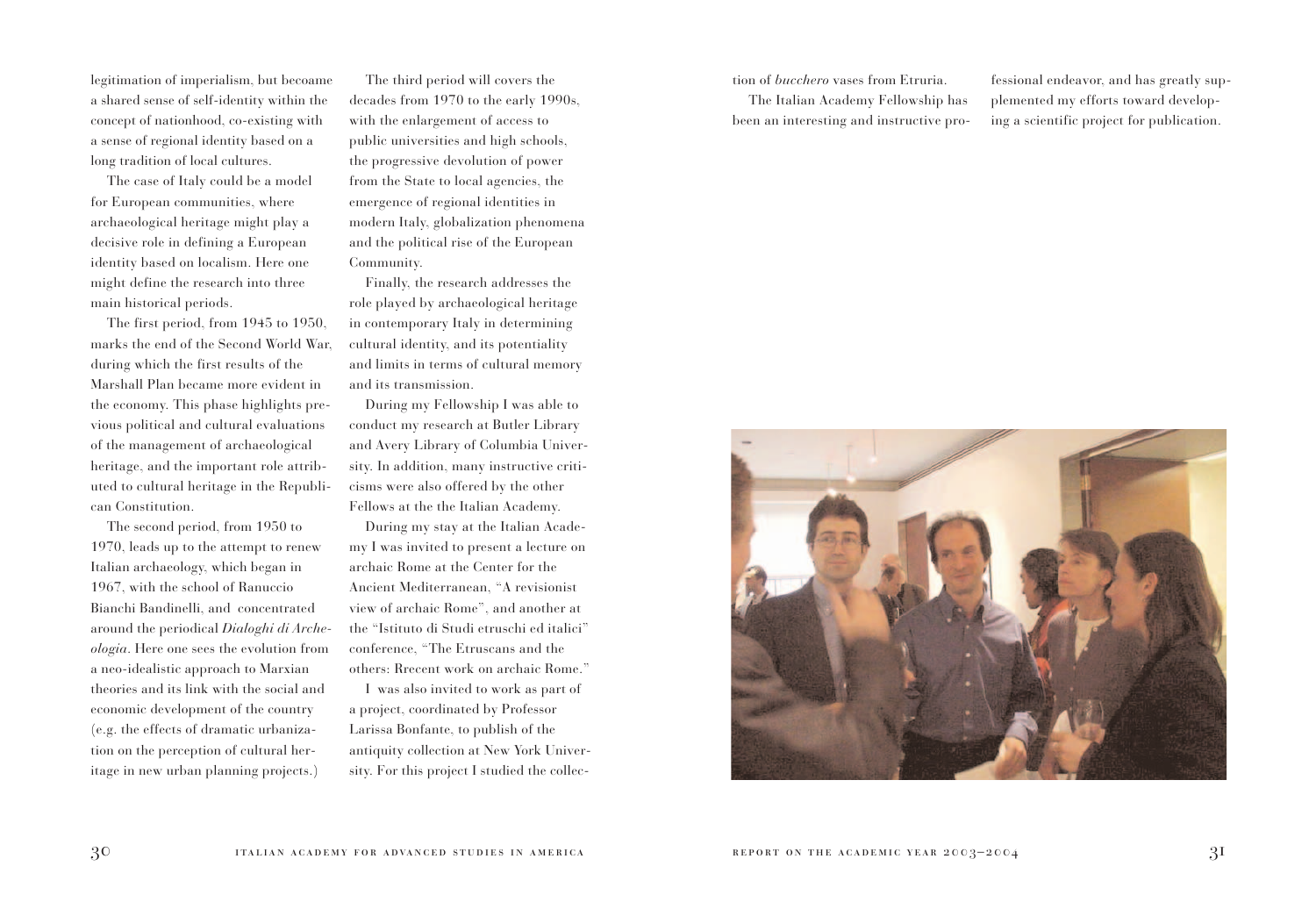## SIMONE CINOTTO

The research I conducted during my Fellowship at The Italian Academy aims at understanding how Italian food (i.e., the food represented, perceived, and sold as "Italian") has been constructed as a cultural commodity in the postwar United States, and delineating the meanings and values implicated in its consumption.

The history of the idea of Italian cuisine in America spans the twentieth century. It is embedded in a continuing transnational flux of goods, people, practices and images between the two sides of the Atlantic. It is a history internal to the West, but that, all the same, conveys narratives of modernity versus tradition, cultural colonialism and imperialism, authenticity and "mechanical reproduction," exoticism and cosmopolitanism. Therefore, I believe that theories on historical change in the dynamics of consumption of the Other may fruitfully be "tested" by this research topic.

I focused on the recent social theory on consumption, which makes the case for a radical change in consumption patterns occurring over the final three decades of the twentieth century. Scholars like Harvey, Jameson, Appadurai, Ewen, Featherstone and Giddens all frame the change in the transition from Fordism to a "flexible regime of accumulation"; and from "cultural territorialism" to the deterritorialization of culture induced by rapid transport and new media technologies. Just as most studies deliver the portrait of a "postmodern consumer" who "plays" with meanings and styles, continuously recreating her or his identity, the "postmodern eater" emerges as one that doesn't evaluate foods only for their taste, appearance, nutritional and gastronomic value, convenience and price, but also for what they communicate in terms of "authenticity," "tradition," "novelty," "environmental sustainability," and so on.

I then concentrated on the history of consumer culture in America. Historians of post-WWII US consumption (L. Cohen, Cross) insist that the 1970s was the historical turning point during which deindustrialization, the segmentation of the market, the increasing commodification of difference and culturalization of consumption coincided. Both the analyses of social theorists and historians helped me to set in a wider frame the "cultural turn" that emerged in the American consumption of Italian food in the 1970s—to fully come into being during the 1980s and 1990s.

I analyzed the recent literature in American Studies which focuses on the domestic (i.e., pertaining to the familial household, and in particular to middleclass women as consumers) side of American imperialism. Within the international, anti-exceptionalist turn in the study of US history, A. Kaplan and others have identified consumption in the private arena as a companion to the American military, diplomatic, and economic expansion of the late nineteenth and the early twentieth centuries.

The consumption of Italian and other "foreign" dishes in American middle-class homes, fostered by cookbooks and other media, is described as a way for women to participate in a far-reaching network of international commerce and cultural exchange; as a means to construe differences and hierarchies (in a sort of popular ethnology); and as a media of geographical knowledge. I rely on this theoretical framework to discuss when and how, in the case of Italian cooking, such a form of cultural colonialism has been challenged and contested, and how it persisted.

Finally, I explored the literature on the deterritorialization of food cultures in the face of globalization. Rather than concentrating on the familiar viewpoints that see globalization as a homogenizing process or insist on the local reworking of "global food" through hybridization or creolization, I have been attracted by the cultural geographers (notably, Cook and Crang) who invite us to take into account, in the study of consumption practices, the geographies of mobility—of people, goods, and ideas. In the case of the consumption of exotic food, they suggest that the val-

ues and meanings that consumers attach to those foods depend on their position with respect to the multiple images and representations about food "origins", "destinations" and "travels."

Much of this literature, more concerned with "cultural translocality" than with the center/periphery paradigm or the local perspective in the study of culture, stresses that the production of difference has become the crucial job of the cultural industry under late capitalism. On the global scale, the result is an "integrated diversity": differences are not erased (rather, they are promoted) but are more mutually intelligible to actors utilizing an increasingly common code of communication.

After the construction of such a complex theoretical framework, I began to sort and examine primary sources.

In the 1950s, popular magazines mostly discussed Italian food in terms of a rational "costs and benefits" pattern. They insisted on a few readily available Italian foods—mostly produced on a mass scale by national industries—and on the role of Americans of Italian descent as reliable "cultural intermediaries." The process underlying the representations was one of appropriation, regulation, and rationalization of cultural difference.

Only from the late 1960s have popular magazines recognized Italian cuisine as a structured gastronomic culture. The process involved the partial detachment of the cuisine from its previous owners, the immigrants and their descendents. The biographies of foods became much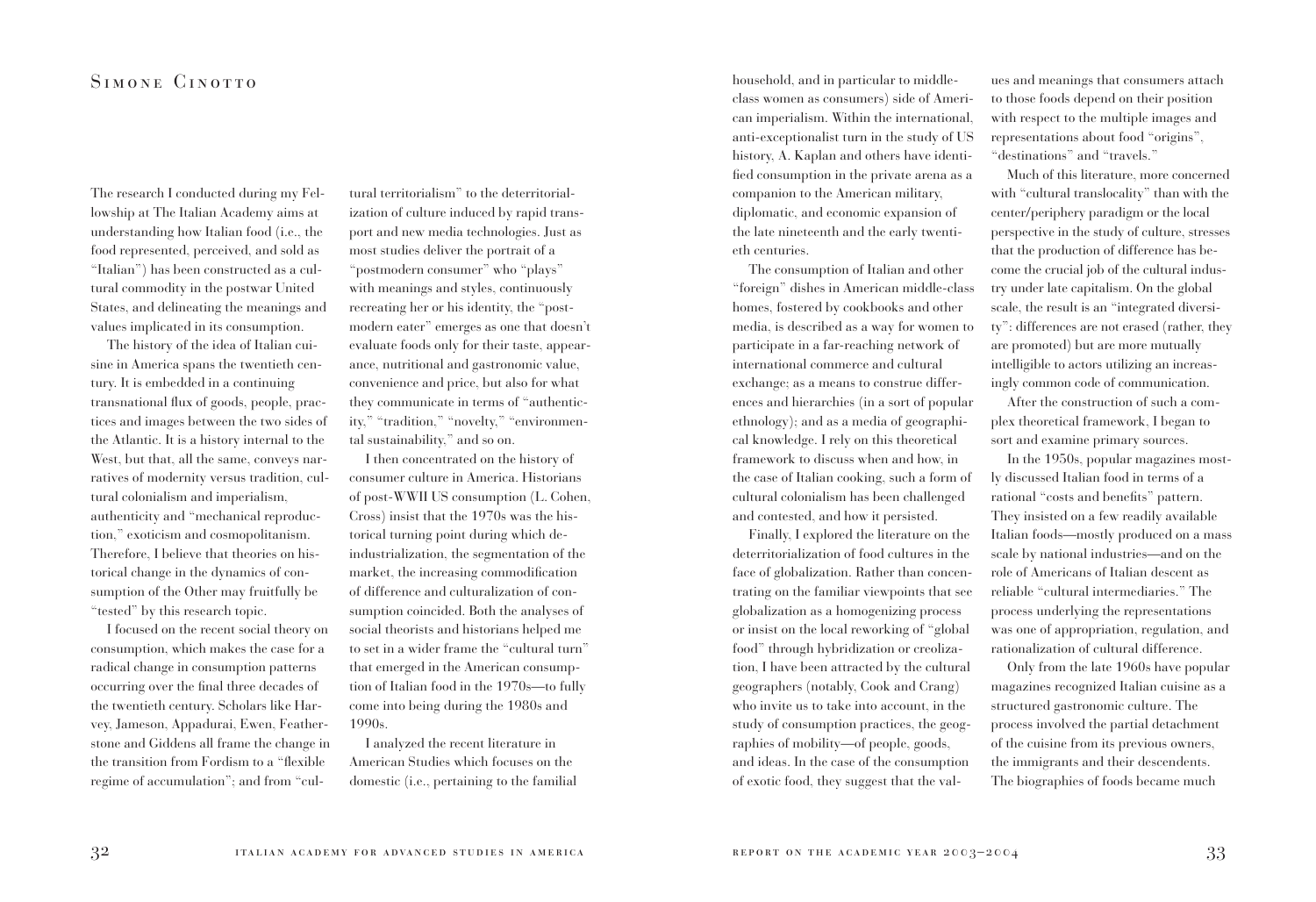more far-reaching, heterogeneous and Annalisa Coliva varied and authenticity-driven. With all detailed in time and space: Italy became the main point of reference for narratives. Diversity became an uncontested value, and popular magazines actively engaged in the production of difference.

Other sources I utilized extensively were the Italian cookbooks published in the US between 1945 and 2000. Cookbooks, directed primarily to a middleclass audience engaged in the exploration of the culinary Other, or to an Italian-American public involved in some form of negotiation of its hyphenated identity, have offered their audience—along with practical cooking advice—lessons on Italian civilization, ideologies of domesticity, history and geography. Over time—with the late sixties again being a turning point—the "culinary stereotypes of the ethnic Other" have become increasingly

the emphasis on the regional cooking, however, cookbooks continued to convey the idea of a national cuisine which is suitable for a cosmopolitan arena. The format of the meals is typically proposed as the overarching structure that binds together—and makes sense of—a fragmenting variety of cooking cultures.

Within the Columbia community I was able to discuss my work with Professor Priscilla Parkhurst Ferguson. Professor Ferguson introduced me to the "Feast & Famine Seminar Series" at the New York University Department of Nutrition and Food Studies, where many food studies scholars in the New York area congregate on a bi-weekly basis. On May 4th I presented some preliminary results of my research at The John D. Calandra Italian American Institute (Queens College/CUNY).

The semester I spent at the Italian Academy proved a wonderful opportunity to develop my research on the topic of selfknowledge, namely the distinctive way adult human beings know their own mental states. This is not only a central topic in contemporary philosophy of mind, but is also fundamental to a better understanding of ourselves and our place in nature. The capacity for such knowledge is what arguably draws the line between adult human beings on the one hand and infants and higher-order mammals on the other.

I arrived at the Academy after working on this topic for about two years, particularly during a previous visit to the Philosophy Department at Columbia, as a Fulbright scholar. Having done most of the fundamental readings and having begun to see the directions I wanted to pursue in my own work—thanks also to constant interactions with some members of the Department, such as Akeel Bilgrami, Carol Rovane and my former PhD supervisor Crispin Wright— what I needed was the time and focus to develop my own ideas. The Academy provided the best possible environment to such an end.

I condensed the results of my intellectual ruminations in the paper I presented at the Fellows luncheon. On that occa-

sion, I took the liberty to engage the audience in a distinctively philosophical talk, making nearly no concessions to the fact that it was mostly composed of nonphilosophers. To my delight, the number of challenging questions that came up in discussion testified both to the fact that, after all, it is possible for philosophers to reach a wider audience without trivializing the topic, and to the fact that the collegiality of the group promotes professionally fruitful interactions amongst the Fellows.

I challenged the *Zeitgeist* that infuses the project in Art and the Neurosciences, according to which a serious study of the mind cannot be conducted without taking into account what science—and, in particular, neuroscience—tells us about it. In the paper, I examine a number of scientific and naturalistically oriented accounts of self-knowledge and I find all of them wanting for principled reasons. The moral to draw, I take it, is that science can take care of the enabling conditions of thought, in general, and of self-knowledge in particular, but cannot fully explain these phenomena, as they are irreducibly normative in nature. Of course many would disagree, but it has been a real pleasure to see that those who were in attendance and had opposite views—first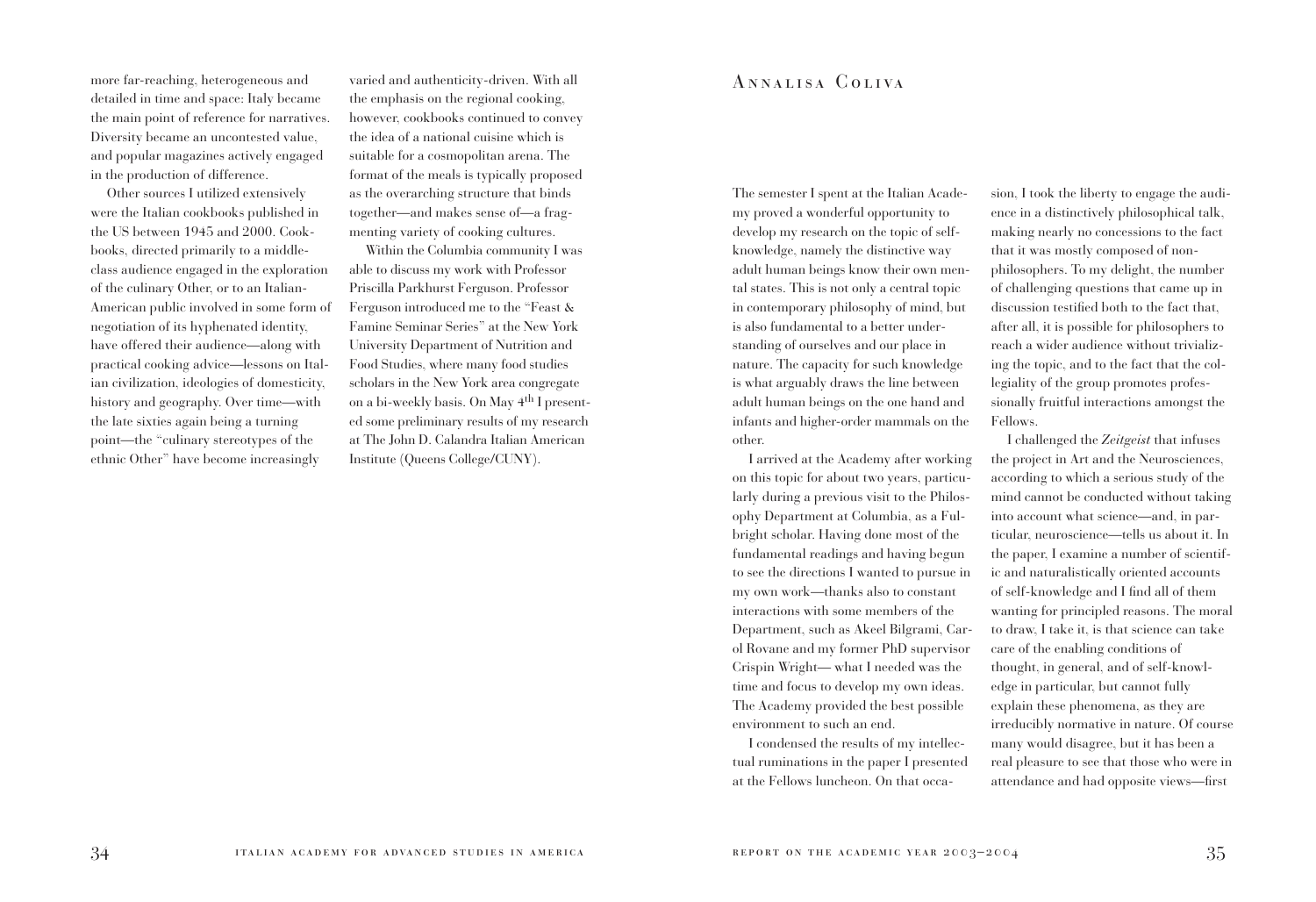and foremost the founder of the project, Professor David Freedberg—took up the challenge of engaging with such an uncongenial point of view.

The ideas I have been developing in these few months will—no doubt—need refinement, but they will certainly remain at the core of my future specialized work in this area. The expected outcome will be a state-of-the art review, a paper on my own proposal regarding the grounds of self-knowledge and their metaphysical implications and, finally, a paper on Moore's paradox, which has been commissioned for a collected volume on *Concepts* (edited by Professor Paolo Leonardi, Bologna). I will contribute the paper on self-knowledge to the conference "Self-Knowledge and the Self", organized by myself for August 2004 in Switzerland, in which a number of internationally and well-known philosophers will participate (including Akeel Bilgrami, Tyler Burge, John Campbell, Jane Heal, James Pryor and Crispin Wright).

I have also made a start on a new academic article on the self and first-person thoughts, entitled "Which 'key to all mythologies' about the self? A note on where the illusions of transcendence come from and how to resist them". After five years of intense and specialized work in this area, I needed to step back and define my own perspective on this topic that lies at the intersection of philosophy of mind, epistemology and metaphysics.

The idea that I have begun to develop is that philosophers such as Descartes,

Hume, Kant and Wittgenstein (at least in some moods) have felt compelled to propound outrageous metaphysical views about the self—identifying it with a mental substance, a mere condition of possibility for experience and thought, or even denying its existence—because they have all somehow been misled by certain features that are characteristic of first-person thoughts. Failing to understand them properly, they felt compelled to endorse extravagant metaphysical views that seemingly offered relief from the initial difficulties.

My sense is that the interesting philosophical work in this area consists, therefore, in identifying the phenomena that led philosophers astray, and in showing that a proper explanation of them does not mandate any revision of the ordinary intuition that selves are identical to human beings with intrinsically physical and psychological properties. This latter view is nowadays known in philosophical circles by the name of—alas—"animalist" conception of the self. My overall suggestion, therefore, is that "animalists" would be better off if, instead of producing arguments in favor of their views, they pursued the quietist line of showing why there is no need, after all, to embrace any revisionist conception of the self.

In addition, I completed an academic paper on G. E. Moore's "Proof of an external world", entitled "Moore's *Proof*: neither transmission-failure, nor question-beggingness, or dialectical ineffectiveness. Just mere irrelevance", which

has been accepted for presentation at the Joint Session of the Mind and Aristotelian Society, Canterbury (Kent), July 9-12 2004, and has been submitted for publication in a scholarly international journal.

Moreover, I worked on two pre-existing projects: firstly, the edition (together with Professor Eva Picardi, Bologna) of a book on the significance of Wittgenstein's philosophy fifty years after his death, entitled *Wittgenstein Today* (Il Poligrafo, Padova, 2004). I wrote the introduction to this volume and contributed a paper on Moore's *Proof*; and secondly, (together with Professor Alex Miller, Macquerie) a 2-volume *Festschrift* in honor of Crispin Wright, accepted for publication by Oxford University Press (and scheduled for 2007). Finally, I pursued the collaboration with the Philosophy Department I began last year, by leading some graduate seminars on the philosophy of John

McDowell and by having regular discussion group meetings on self-knowledge and the self.

In *The Three Guineas*, Virginia Woolf claims that what a woman needs to be an intellectual is a room of her own and a legacy of some substance—the three guineas whence the title of her 1931 essay—which could give her the ease to pursue her interests and to grow as a thinker. What is obviously amiss in Woolf's characterization of the necessary ingredients for intellectual growth is what she, as a member of the Bloomsbury group, took for granted: a congenial intellectual atmosphere, where people are free to experiment with ideas and gainfully interact with each other's. The Italian Academy at Columbia provides both the material and the intellectual support that allows one—if only for the time being—to reach such a "state of grace".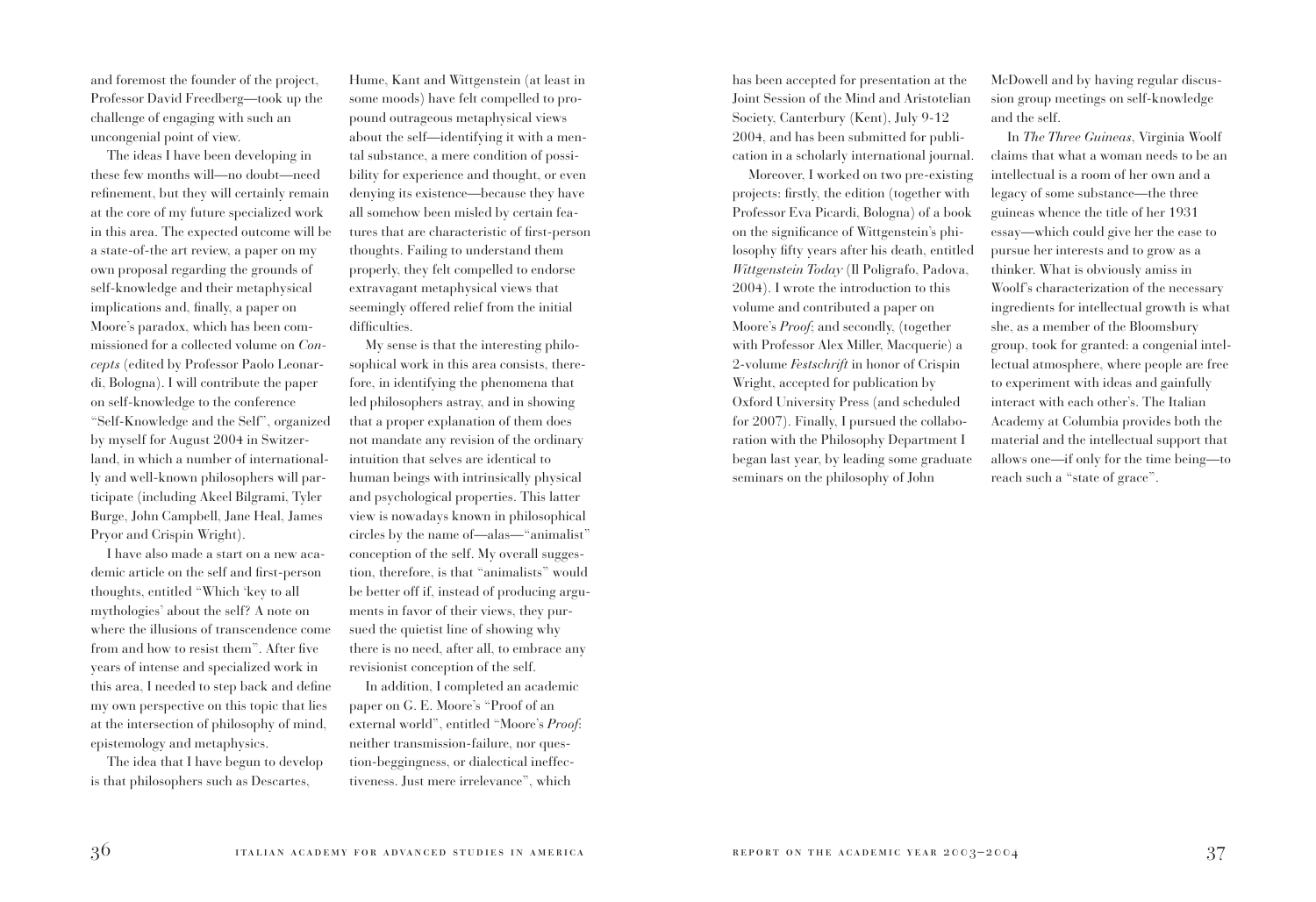## Daniela Del Boca

During the Fall semester 2003 at the Italian Academy, I focused on the analysis of an important puzzle: the contemporaneous low labor-market participation of women and low fertility in Italy and the rest of Southern Europe. In all European countries, the growth in female labor-market participation has been accompanied by a marked decline in fertility coherent with microeconomic predictions. Because women typically supply substantial amounts of time to childcare activities, an increase in their wages increases household demand for child quantity and quality through an income effect, but decreases in demand result from increases in her time cost of childcare.

One of the main implications of microeconomic models of time allocation in the household is that increases in the wage rates of women should lead to increasing female labor-market participation rates and decreasing fertility rates. While there still is some debate in the profession regarding the appropriateness of examining non-traditional applications using the standard tools of neoclassical analysis, there has been a steady stream of empirical and theoretical studies of fertility decisions, both in static and dynamic frameworks.

The novelties of the approach developed in my research are several. First of all, the jointness of fertility and labor-market par-

ticipation decisions of women is explicitly addressed here. The two decisions are recognized as the joint result of the maximization of household expected lifetime utility under budget and time constraints. The desired participation status and the desired number of children depend on the whole sequence of prices and wages (which themselves may be endogenous) and on household preferences. The two types of decisions are therefore simultaneous in the sense that they are the solution to a common constrained maximization problem.

Second, I use an explicitly dynamic framework. By specifying the entire sequence of exogenous characteristics and the unobservable individual characteristics, our model is able to generate a distribution over possible sample paths of fertility and labor-market participation outcomes. Comparative statistic exercises can be performed by changing elements of choice set and examining the resulting change in the distributions of these events. Given the dynamic nature of the phenomena, it is unlikely that we will be able to obtain analytically unambiguous results. For example, a simple change in the unobservable which appears explicitly in the birth decision, has the direct effect of increasing the likelihood of a birth in any period, and hence should result in an increase in the expected level of completed fertility for the

household. However, the strength of the relationship in part depends on the feedback effect of past fertility on the current utility yield from a new birth, and the time path of the exogenous sequences. It is for this reason that dynamic theoretical models of fertility and participation decisions are likely to be of limited interest and the only available method for examining these phenomena in a realistic manner is through estimation and simulation which the research strategy followed here.

The increasing use of panel data allows us to take into account the dynamics involved in the relationship between births and work status of women. Moreover, it allows the inclusion of important factors such as fecundity tastes and other individual and marriage-specific traits. These are important factors in explaining fertility decisions, but are unobservable and often omitted by the researcher. The methodological approach is based on a fixed effect estimator which allows us to take into account the unobserved individual specific components.

Differently than in most analyses of household economic theory based on a unitary approach in which household income is pooled, I consider household behavior as the result of interaction between family members: fertility, as well as women's labor supply, is the object of a bargaining process between the spouses. This choice is quite crucial for policy issues: public transfers (taxes and transfers) do not have a neutral effect on distribution within the family, but influence demand for goods in

a different manner, depending who the beneficiary is. If women have higher income they also have greater control of resources and more bargaining power over the allocation of family resources, and the household choices reflect the women's preferences more closely. The results show that women with more bargaining power prefer to increase their own leisure consumption and have more children, while the opposite is true for the husbands.

Finally, I will analyze the effects also of the social and economic environments that the individuals face. With the increasing availability of household panel data, particularly in developed economies, much current work on fertility has focused on the impact of "environmental" variables on household fertility decisions. This is a natural development, since even in Western Europe, in which virtually all countries enjoy a high standard of living, we see very large differences in fertility and labor-market participation patterns. While some of these differences may reflect cultural attitudes regarding gender roles, some may be produced by systematic differences in choices faced by citizens.

European countries have in fact adopted different combinations of social and labor-market policies and this allows us to compare similar families that are subject to different policy environments. This comparison across countries shows there are important trade-offs in terms of wage differentials, career perspectives, labormarket attachment, and children's welfare. If policies are to be evaluated in terms of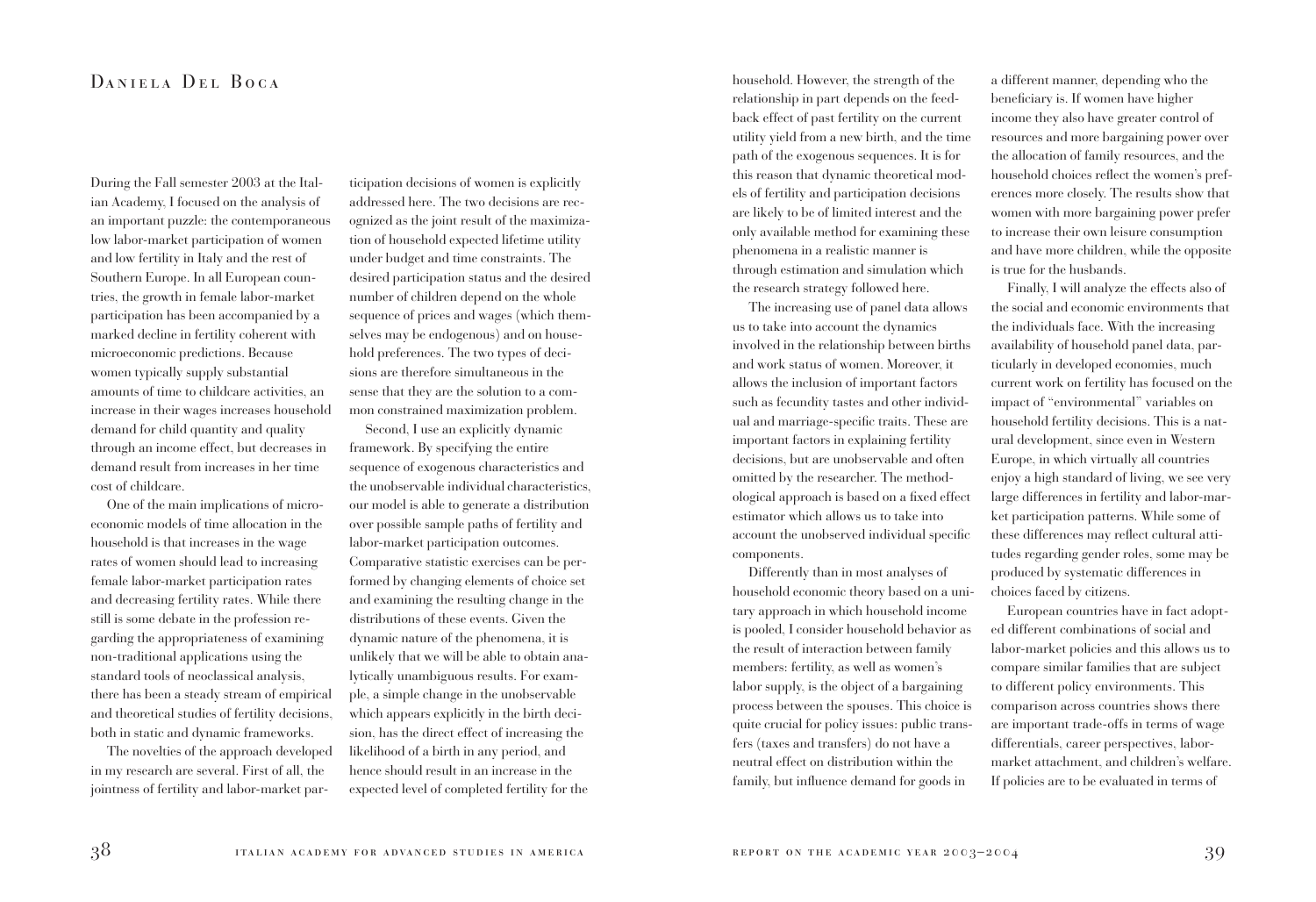the resulting levels of female participation and fertility, our results indicate that the "best option" is a combination of part-time employment, childcare, and parental leave immediately following the birth of the child (a combination offered in Denmark, Sweden, and Norway, where in fact both fertility and female employment are high). This solution allows women to continue working during their childbearing years, enabling them to remain attached to the labor-market, while directly taking care of their children, at least part-time. It must be recognized that even this "first best" combination of part-time work and parttime motherhood can have a negative impact on the career perspectives and wages of young mothers, but empirical tests suggest that this impact is limited.

Finally, the policy mix chosen by other countries makes it more difficult to combine work and childrearing. When fulltime jobs are the only available entry into the labor-market, fewer women choose to participate in the labor force, even if they typically enjoy rather stable careers and high earnings. However, this comes at the cost of lower fertility and lower participation rates, especially in the absence of available and affordable childcare (as in the case of Italy and Spain). Here, cultural attitudes need to be considered, too: it is a fact that informal childcare (grandparents and/or other relatives) is often preferred by a significant proportion of households, even when formal child care is available and affordable.

Our results suggest that in countries

where female labor force participation is low, reaching the Lisbon target of 60% female employment by 2010 requires a policy mix that lowers the costs of labormarket participation, especially for those women whose return to work is also lower, i.e. the poorer and less educated. Social and labor-market policy should be aimed at facilitating the use of flexible work arrangements.

Fiscal systems should be modified in the direction of lower marginal tax rates for low and average income levels, and also the introduction of a minimum income scheme should be given serious consideration in those countries that still lack it. This combination of policies would allow poorer families now excluded from the labor-market to pay for the costs of labor-market participation of women with children.

I benefited greatly from the suggestions and comments given by my colleagues at The Italian Academy. The School of Social Work, The Center for Income and Wealth (CIW), and The Clearinghouse on International Developments in Child, Youth and Family Policies at Columbia University also provided other important inputs and data for my research.



daniela del boca

## Ellen J. Esrock

My goal for the 2003-4 year at the Italian Academy was to investigate specific issues in the theory of imagination and memory, topics which I pursued through scholarly study, conference travel, as well as participation in a Columbia graduate seminar in Art History. Although I completed a number of research projects, the primary outcome of this period was the articulation of a distinction between two uses of bodily awareness in reading, which I applied to a short story by Italo Calvino. The implications of this analysis extend beyond the genre and medium.

My purpose was to formulate the concept of using one's bodily processes for what I call a *reinterpretation*, which involves the processes of the somato-viscero-motor (SVM) systems. By SVM, I refer to the *somatosensory* system, which includes our tactile sensations on the body's surface (touch), and from deeper inside, our *proprioceptive sensations*, those detecting vibration and spatial position, as well as the kinesthetic senses of bodily movement and balance. Additionally, I include the *visceral functions* of the autonomic nervous system, those involving the regulation of the heart and lungs, the intestines, the blood vessels, the stomach, the skin, and with the *motor system* as it pertains to the operation of the muscles in

all systems throughout the body. These bodily systems have multidimensional, sensory input into the brain, and there are also brain representations of these systems.

A reinterpretation, the locus of my theoretical work, is best described by contrasting it with another kind of reader response that is more familiar, though not discussed extensively in literary studies, which I call a *simulation*. With a simulation, (1) the reader activates many of the bodily components that might be activated were she to experience in real life what was described in fiction. A reader might *simulate* the actions performed by characters or the emotions felt by the characters or narrator: the Frankenstein monster gestures, and the reader experiences the motor activations of a similar gesture. Furthermore, (2) the reader *projects* this experience into the text, that is, she experiences this simulation as a property of something that does not originate in her own body but as a property of the fictional construction—its characters, objects and landscapes, as well as the formal and material features of the literary work itself—its narrative structure, rhythmic devices, and spatial layout.

Take as an example of a simulation the common experience of falling, which forms the backdrop of Calvino's fictional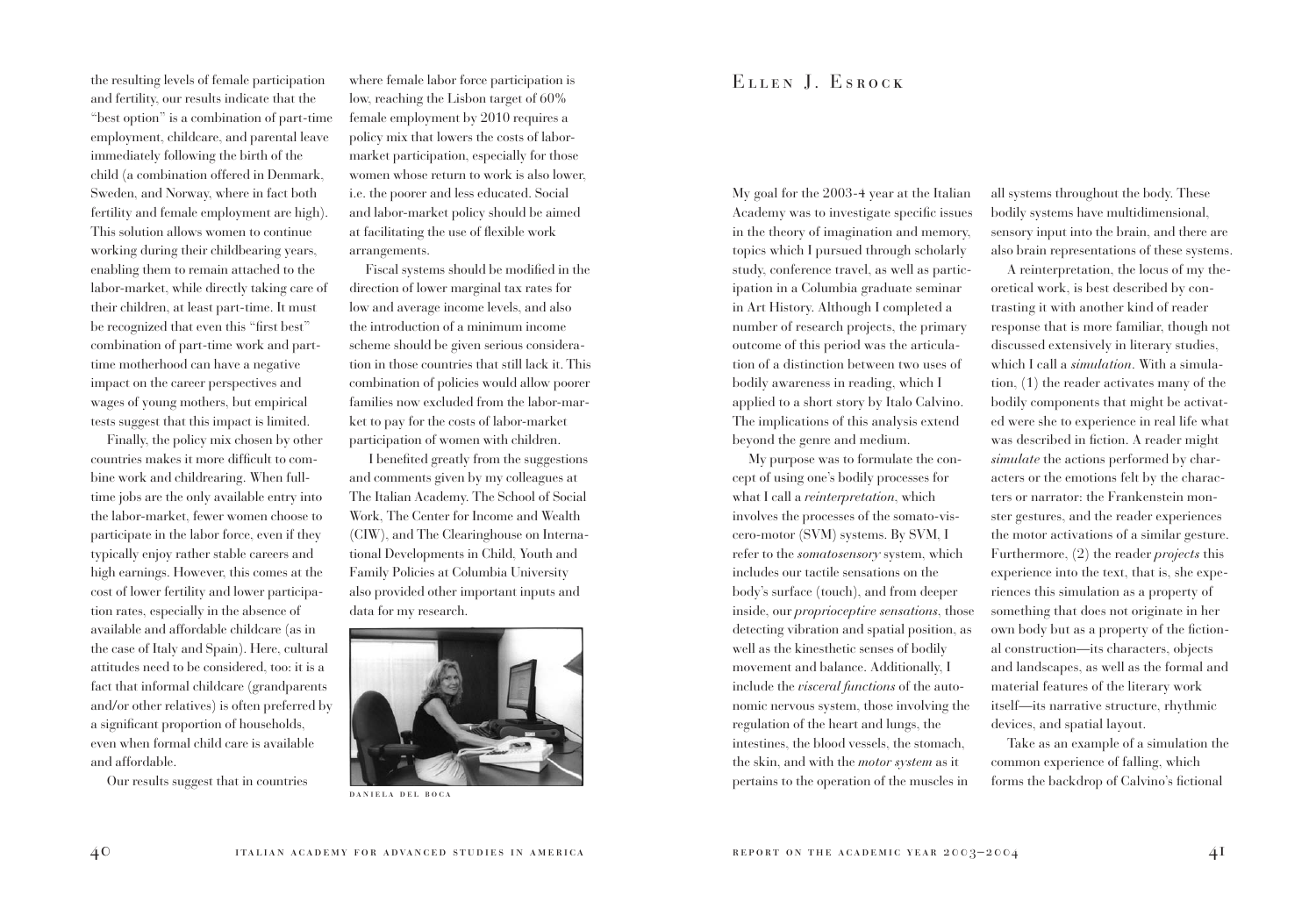world. The reader who forms a simulation will draw either upon his autobiographical memories of falling, e.g., a real-life episode in which the reader tumbled down the snowy hill as a child, or to a fund of general, semantic knowledge of what falling is like. Both episodic and semantic memories of falling would be distributed throughout the brain and recombined to form a simulation in response to textual descriptions of sledding, slipping, and so on. The reader's simulations would entail either the on-line activation of bodily components involved in falling or the activation of brain maps.

This is only one kind of simulation. Motor activations and associated somatic and visceral sensations might also contribute to the process of simulating the emotions of a fictional persona. Attridge (*Poetic Rhythm*, 1995) explains that there is a physical basis for the expression of emotions through breathing, which can be translated into poetic rhythms:

The choice of a particular rhythmic form can also imply a certain emotional coloring. Though the association of rhythmic qualities and emotional states is no doubt in part a matter of cultural condition, it seems likely that there's a physiological connection as well, since emotions manifest themselves directly in the way we expend muscular energy. When we speak, we impart to our words a rhythmic quality expressive of our feelings—light and rapid, heavy and slow...what's unusual about verse it that it has the capacity to *build in* these qualities, so that they become an inherent feature of the lines. (p.14)

In effect, by reading certain lines of poetry aloud or silently and thus experiencing a sense of muscular energy and the tactile dimension of its rhythms, a reader might form bodily images that contribute to the simulation of an emotion, which she attributes to something exterior to her own self—to a fictional character, a narrative voice, or some other supervening emotional tone of a poem.

In a reinterpretation the reader does *not* activate the same bodily components that might be activated were she to experience in real life what is described in fiction. Rather, the reinterpretation deploys other SVM components to function as the bodily counterpart to the text. Although the two parts of a simulation could be easily described independently of one another, with a reinterpretation it is a bit more complex. In a reinterpretation, the reader (1) becomes aware of some component of the SVM systems and redescribes, or *reinterprets,* it as something that corresponds to a component of the fictional construction. Furthermore, (2) upon the reader's reinterpretation of this correspondence, she projects the reinterpretation of her own SVM systems into the fictional construction—the world of characters, actions, objects, and landscapes created by written signs—as well as the physical qualities of the material object that supports the inscription. As a result of the reinterpretation process, the reader creates and experiences the reality of the fictional world and its material construction by using the very substance of the reader's

own body. Our belief that we *lose* our bodies in reading may very well reflect the fact that we have reinterpreted them as nonbodily—as part of the verbal reality.

Another way of explaining this reinterpreted body state is though Damasio's notion of a background emotion. Although Damasio locates these background emotions within a broad typology that has been said to underemphasize the role of motor processes as the prime mover of the system (Panksepp and Watt, *Neuro-Psychoanalysis*, 5 (2), 2003), I suggest that we can use this concept of the background by foregrounding the role of action. Damasio argues that these background emotions are constituted by one's ongoing awareness of the somatosensory system, which he defines in broad terms that include the viscero system. Although the brain continually receives feedback signals from these autonomic processes to form a *composite* of the various bodily readings, we can also become aware of a particular component of this bodily state, such as racing heart or hot face (*Looking for Spinoza*, 2003, p.87). This feedback provides us with a constant background awareness of our body's somatosensory system: 'The background body sense is continuous, although one may hardly notice it, since it represents not a specific part of anything in the body but rather an overall state of most everything in it' (*Descartes Error*, 1994, p.152). He restates this in other terms: 'It may be quite inaccurate to say, as we often do, that the neural signaling that goes on in

the brain stem and hypothalamus is never conscious. I believe that part of it is continually made conscious in a particular form and that it is precisely what constitutes our background feelings' (p. 126).

In short, both a simulation and a reinterpretation involve a projection of something bodily into the fiction construction, but they differ in terms of what is being projected. With the simulation, it is something like a bodily approximation of what might be happening in the text were it real life, while in the reinterpretation, there is not this imitative configuration of the reader's body but some use of the somato-viscero-motor systems that functions as a correlate to the text.

Simulations seem a more straightforward response to text than reinterpretations, so why might reinterpretations occur? I suggest that if we think of the reader as an actor and not a passive recipient of language, and the text (constituted by its opportunities) as something that permits the reader to engage in some kind of desired encounter, then the reasons for reinterpretation will be more comprehensible. Whether our active engagement with the textual world is motivated by the genetically primitive emotions instigating play, exploratory behavior, or social attachment to the reality of the fiction (Panksepp, *Affective Neuroscience*,1998) or involves a regression to a more developmentally primitive state of pleasure seeking, we might conceive of the reader as moved to engage in some kind of motor action that brings about fulfillment of his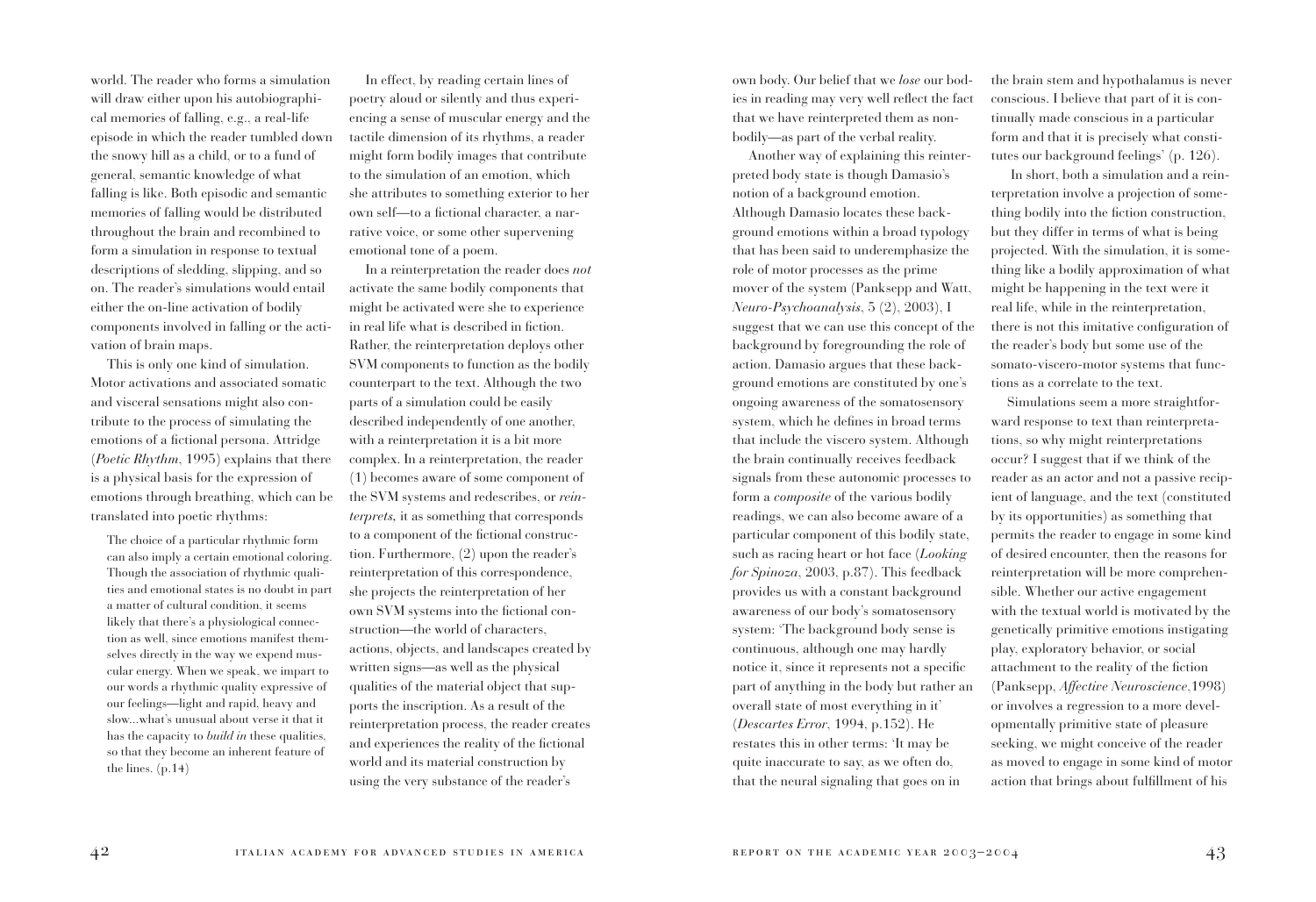however, most of these behaviors will not culminate in any kind of real, deliverable action—we do not slay a dragon or embrace a fictional lover—and thus what begins as a motor preparation to act might appear in consciousness, instead, as a motor image. Alternatively, the motor preparation might be so rudimentary that it is not discernable as an image but, rather, contributes to a network of other connections, parts of which might become conscious. As a basic motivation,

textually focused desires. In reading,  $\qquad\qquad$  then, we have the reader seeking some  $\qquad\qquad\qquad$   $G$  I O VANNI  $\qquad$   $G$  I O R G I N I end through motor action and associated somatic and visceral functions.

> On the basis of this research I shall further pursue the development of more sensorily-specific models of response to literary and artistic works. Ultimately, such investigations might enrich our understanding of both how we engage literature, the visual, and the performing arts and how we form connections to other human beings with whom we share a common space.

The perfect setting offered by the Italian Academy allowed me to pursue my research project, which focused on the importance of civic pedagogies in order to create good citizens in a multicultural liberal society. My first step was to research extensively at Butler Library, looking for books and articles essential for my research unavailable to me in Italy. I pursued two lines of research, one more historical, the other more theoretical and interpretative. The current debate about values and coexistence of different peoples in liberal societies often seems to be inconclusive because it has at its foundation a profound disagreement about the notion of the human being and of human nature. My readings led me to believe that a similar disagreement presented itself in the past, in classical Greece: it is no wonder that many contemporary authors (as diverse as Martha Nussbaum, Leo Strauss and Alasdair MacIntyre) rely heavily on the doctrines of Plato and Aristotle in order to present us with a view of the good human being and the good citizen. However, Plato's and Aristotle's doctrines can be viewed as responses to the challenge posed to traditional Greek values by the Sophists and by the experience of continued exposure to different cultures, which became typical in the Fifth Century

BCE. The Sophists emphasized the manmade nature of laws and political arrangements, which previously were viewed as a reflection of a divine cosmological order, and brought the issue of diversity to the center of the political debate: arguing that there is no objective standard by which we can 'measure' the truth-value of moral and political ideals, they resorted to a 'pragmatic' notion of truth to overcome a seemingly inevitable relativism. Their positions, I came to realize, seem to be mirrored in the contemporary debate about multiculturalism. Here we find advocates of post-modern positions that appear to endorse the Sophistic argument of the relativity of all values. Their occasionally good-hearted defense of alien cultures often issues in the toleration of practices and traditions that are repulsive to our eyes. Some contemporary political theorists therefore resorted to the Aristotelian and Stoic view of the shared capacities (for rational thinking, compassion and so on) that unite human beings across barriers of space and time, and that enable us to speak of a 'commonality' among human beings and of an existing human nature.

I explored these themes in the first paper I delivered at the Fellows' seminar. On this occasion I examined the views of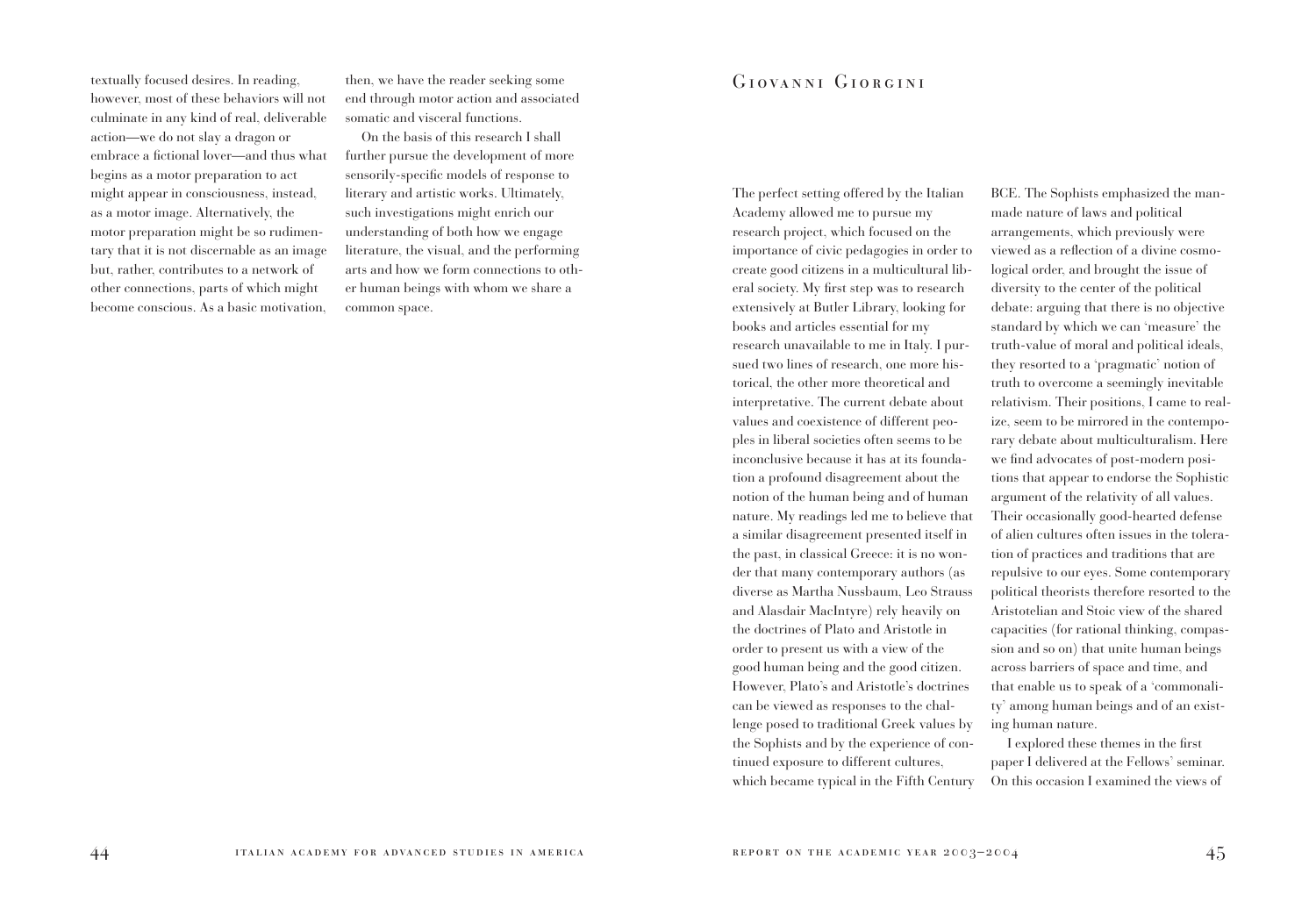two of the most interesting contemporary political philosophers (Nussbaum and MacIntyre), who are also the most prominent advocates of an Aristotelian approach in solving the problem of how to create good human beings in a multicultural society. After reviewing their conclusions, I focused instead on the viability of an Aristotelian approach centered on the education in the constitutional values of a specific State. I maintained that, whereas we should not give up the liberal ideal of having good citizens living happily together inside a democratic State, as MacIntyre would want us to, the philosophical attempt at eliciting a notion of 'human nature' that is not tainted by local bias has proven to be unsuccessful. I concluded that the best course left to us is to consider history, and to identify the good that human beings have always pursued, and the evil they have always tried to avoid. These are the values that have historically enabled citizens to live well in a State, and those that made States head for disaster (the example of totalitarianism in the twentieth century is illuminating.) It is thus possible to identify goods and values that have historically proven to be 'good' throughout places and times, which enables us to go beyond relativism. It is then the task of the governments to try to educate citizens according to those values.

A cognate theme pursued by many authors is the relative importance of rational faculties, feelings and sentiments in prompting human beings to act. Typically, liberal authors emphasize the role of reason and are wary of other factors entered in the explanation of our actions. Recently this approach has been questioned by authors such as A.J. Wingo, in his *Veil Politics in Liberal-Democratic States* (Cambridge, 2003). During my stay at the Academy I explored the implications of his approach in a paper that was accepted and published in the journal *Politeia*: "Under the Veil: Reasons for Acting and Forbearing" in *Politeia* 19 (2003) n. 71, pp. 108–114. Whereas Wingo maintains that citizens in liberal States are prompted to act by emotional and irrational reasons, and this fact should be exploited in order to establish and support liberal regimes, I tried to show that what appear to be 'irrational' actions often turn out to be perfectly rational, once we have a correct notion of rationality that does not equate it with means-toend reasoning. Accordingly, I emphasized the importance for liberal theory of having a theory of action that, while not shunning the significance of emotions, does not label them as 'irrational.'

One of the most common criticisms leveled at neo-Aristotelian authors is that their notion of human nature is too abstract, too far removed from the local, specific features that real human beings necessarily possess. The enterprise of eliciting a number of core features that would identify 'human nature' –it is typically argued- gives us an idealized vision that abstracts from all the negative aspects human beings have displayed throughout history. I tackled this line of objection by

recurring to history and to an acknowledged 'realist' author: Machiavelli. His notoriously pessimistic view of human nature is matched by his reliance on the importance of educating both citizens and statesmen in order to have a well-ordered society where human beings can live peacefully and happily. The sinister fame still surrounding Machiavelli's works forced me to argue elaborately for my 'urban' portrait of the Florentine secretary as a supporter of the all-importance of education. I devoted my second Fellows' seminar paper to Machiavelli and his view of the role of the good citizen to avoid the establishment of tyranny.

An offshoot of this part of the project is a paper I wrote on the role of the tyrant in Machiavelli's political thought and that I was invited to deliver at the Columbia Seminar in Political Thought. Here I focused on the figure of the tyrant that looms over Machiavelli's picture of politics, and that represents an ever-recurring possibility of all political arrangements.

Far from being a supporter of tyranny or a counselor to tyrants, Machiavelli tries to instil in citizens and statesmen alike those values that will make them seek a regime where everybody lives in freedom.

Another offshoot of this part of the project is a paper I wrote on the causes and consequences of anarchy according to Machiavelli, which I delivered at a conference held at the University of Bologna. I revised the paper, which is currently in press in the proceedings of the conference.

Finally, besides attending the always stimulating Fellows' seminars at the Italian Academy, I participated in the meetings of the Columbia Seminar in Political Thought and attended some conferences in Classics. Also, being in such a vigorous intellectual environment as Columbia, I took this opportunity to confront my views on how to create a common 'liberal' identity in a multicultural society with colleagues in the Philosophy and Political Science Departments, such as Akeel Bilgrami, David Johnston and Nadia Urbinati.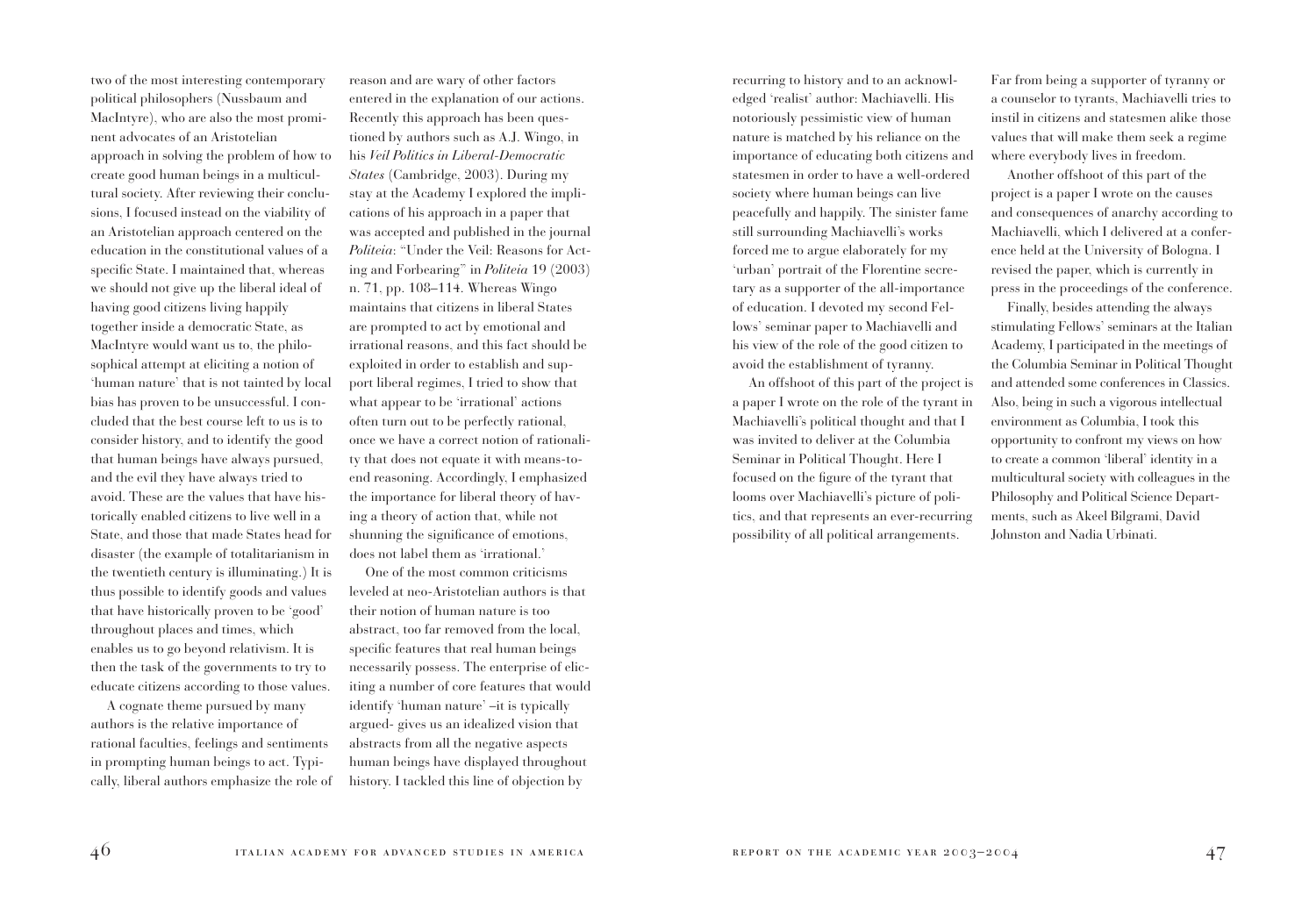## FABRIZIO LUCCIO

The nature of chance has been the subject of deep philosophical as well as mathematical speculation since antiquity. In modern times the issue grew in importance, and was satisfactorily settled in the 1960s when Kolmogorov in Russia, and Solomonoff and Chaitin in the USA, arrived independently at similar conclusions that developed a sound mathematical theory of random phenomena. According to them *a sequence of arbitrary characters is random if it does not have a generating rule that can be described with a sequence shorter than the original one*. Thus, randomness was linked to the properties of a given phenomenon (or sequence), rather than to the properties of the source generating the phenomenon itself, so that there is no contradiction in a random source generating a non-random sequence, as for example a roulette stopping on 5 one hundred consecutive times.

The theory behind this fact is quite sophisticated, lying somewhere between probability calculus and computational mathematics. The main consequence, however, is simply stated: the most economical way of describing a random sequence is to write it down, while a nonrandom sequence can be reconstructed in full from a shorter definition. In particular randomness implies the impossibility of *compressing* a sequence, an operation of paramount importance in data transmission.

In an effort to find some common rules, I began a dialogue with the other Fellows and with scholars at Columbia, seeking to learn how the concepts of randomness and compactness appeared in their own fields of study. I initiated these exchanges with a speech on randomness, given at the Academy in September 2003, and continued with a series of informal meetings among several Fellows; my particular motive was to investigate the role of randomness in the cognitive sciences, and in art and literature.

As a computer scientist, I actively participated in the Columbia University seminar series dealing with the theory of computation, and in another on quantum computing; I myself gave a presentation on the role of randomness in mathematics and computation, to colleagues from Columbia University and from New York University.

A notable outcome of these discussions has been the decision to organize a multi-

disciplinary workshop on randomness, to be held at the Italian Academy in October 2004. Together with professors Carla Benedetti, Giorgio Einaudi, and David Freedberg, Director of the Italian Academy, I organized the conference and selected topics and speakers.

As with most research, many of the original questions that I posed to myself are still open, if not amplified by my studies. Among these questions:

· The mathematical theory of data shows that the higher the probability of occurrence of a given item in a stream, the shorter the sequence of characters must be for its efficient encoding. This also seems to happen in natural languages, where common words tend to be short. Is this a general rule? How did the morphology of words evolve in human languages? · How "efficient" were the signs selected in the development of phonetic alphabets? And what happened in non-phonetic writing systems?

· DNA sequences seem to be scarcely compressible; still, we are reluctant to accept that our genome is a random sequence. How does this comply with the mathematical theory of sequences?

· The theory asserts that a random sequence contains the maximum amount of information compared with the ones of same length. But how does our culture, or the surrounding environment, or even our genetic heredity, influence the amount of information that a message adds to our knowledge? Are we not inclined to discard a random message as being meaningless?

To answer these questions I shall need the active involvement of scholars in many different fields. It is my hope that the continued workshop on randomness will provide a forum for advancement.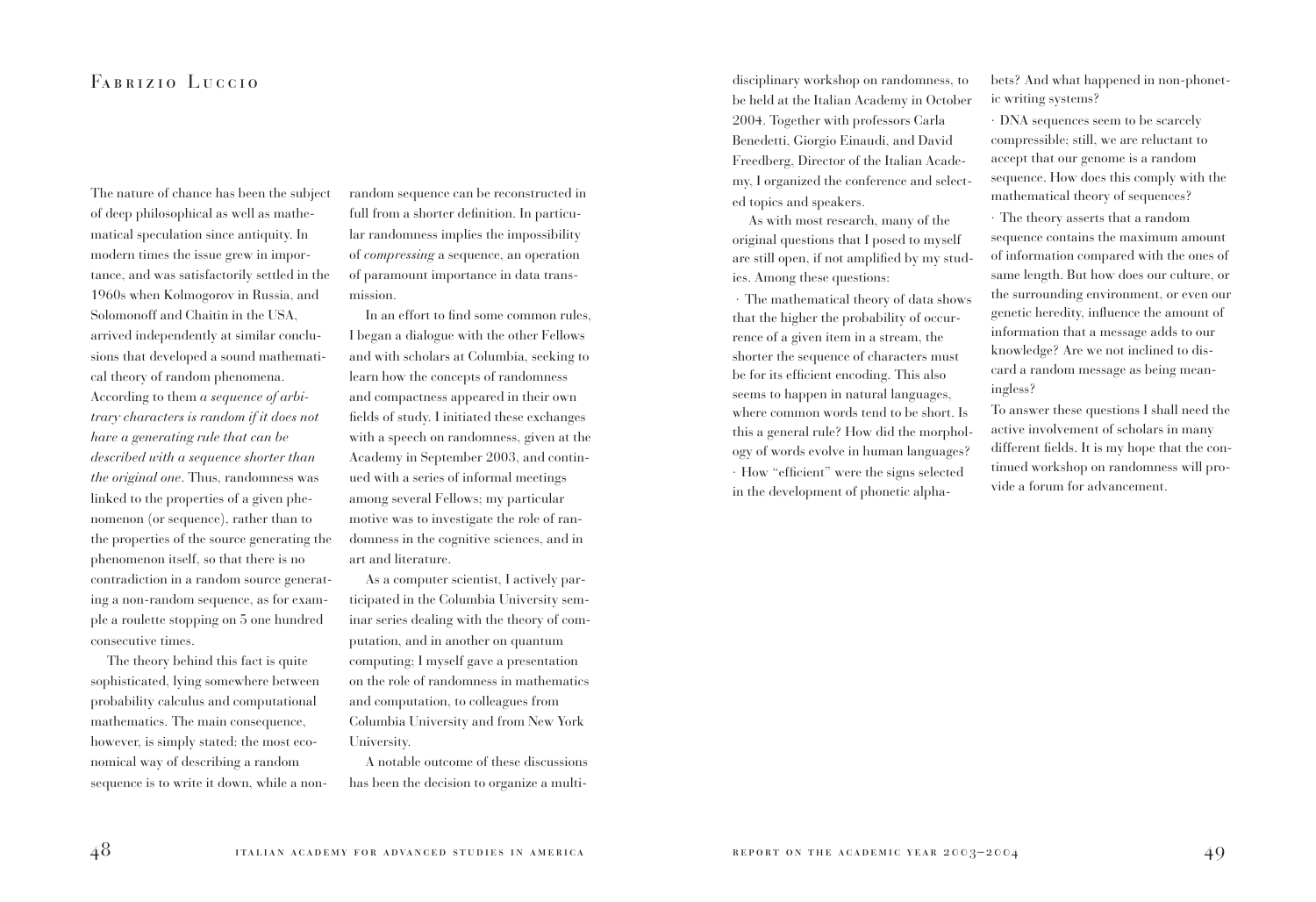## Setrag Manoukian

In the course of a three-month stay at the Italian Academy I worked on my book, *City of Knowledge, Culture and History in Contemporary Shiraz,* in which I discuss the production of knowledge in the city of Shiraz as a way of understanding contemporary Iranian society.

Newspapers, magazines, radio and TV in Europe and the United States often discuss the relevance of intellectual engagement among the new generation of Iranians and their response to the present political and social situation. Social theorists and analysts of different persuasions and positions, Iranian (Sorush, Kadivar) as well as foreign (Habermas, Popper and Foucault), are avidly read and discussed.

The attention of the media, however, is largely devoted to immediate political concerns and focused almost solely on the city of Tehran, the megalopolis that seems to contain all of Iran in itself. What receives less attention is the degree to which such debates and confrontations are caught up in questions about the limits and possibilities of "culture", a word that began to be used in Iran early in the twentieth century with an anthropological meaning and a prescriptive bent. These days the concept is particularly resilient in official discussions as well as

in informal settings. Culture (*farhang*) encompasses a broad spectrum of practices, intersects with religious and political trajectories, and is crucial in reflections about identity and the nation. I am interested in understanding how this field came to be constituted, what the conditions are for its production and the forms of knowledge that implement it.

As anthropologists often do, I chose to study these dynamics in a specific city, Shiraz, which since its foundation in the eight century CE has been an important cultural center, so much so that it is often called the "City of Knowledge". In the twentieth century the city became more and more identified as the site of "classical Persian culture" in opposition to modern and bustling Tehran. During the Pahlavi monarchy, the discourse of Shiraz as repository of Persian culture connected the main ruins of the Achaemenid empire (which are in large part in the region surrounding Shiraz) with two of the major poets from Shiraz, Sa'di and Hafiz. The pre-Islamic imperial past and poetry were mobilized to celebrate a racialized and nationalized vision of culture. The revolution of 1979 reversed this discourse by rejecting the monarchy's interpretation of the past, substituting it with a religious paradigm. As several scholars have noted,

however, national trajectories loomed large in the emergent state and now, more than twenty years after the revolution, several of the elements of "Persian classical culture" are emerging anew, in a transformed constellation. The municipality and other institutions in Shiraz are promoting a vision of the city as the "cradle of Islamic-Iranian civilization" while reinterpreting the Achaemenid empire according to the limits of acceptability of public state discourse. These initiatives are paired with a growing attention to the amelioration of public space, and the production of a public through spectacles for entertainment.

For an ethnographer such as myself, studying the production of knowledge does not stop at tracing the genealogy of certain discourses; rather, it implies spending time with people who are engaged in this production. During my many stays in Shiraz, I became more and more interested in the ways in which the discourses mentioned above are articulated in people's lives. In my conversations I came to realize how history and poetry functioned as different modalities in the reproduction of what people called the

"culture of Shiraz". Fragments of national and local history combined with poetry to produce a less uniform and more conflicted version of "culture", in which comments about the dire economic situation and the price of books mixed with a vague nostalgia or a particularly evocative verse. While history with its embedded quest for truth remained more elusive and conflicted and was seen as mostly untrustworthy, poetry constituted a more secure ground, one that depended less on the political situation of the day and afforded more recognition. University professors, shopkeepers, students and local intellectuals relied on poetry as a more stable imaginary, as something that could dispense answers to the large and small questions of social and personal life. It is this poetic power of recognition —the result of the particular location of Shiraz within the national imagination implemented through the cultural policies of the monarchic and Islamic states— that makes poetry the dominant discourse of culture, a discourse that crosscuts differences on religion and politics and constitutes a particularly effective modality of power.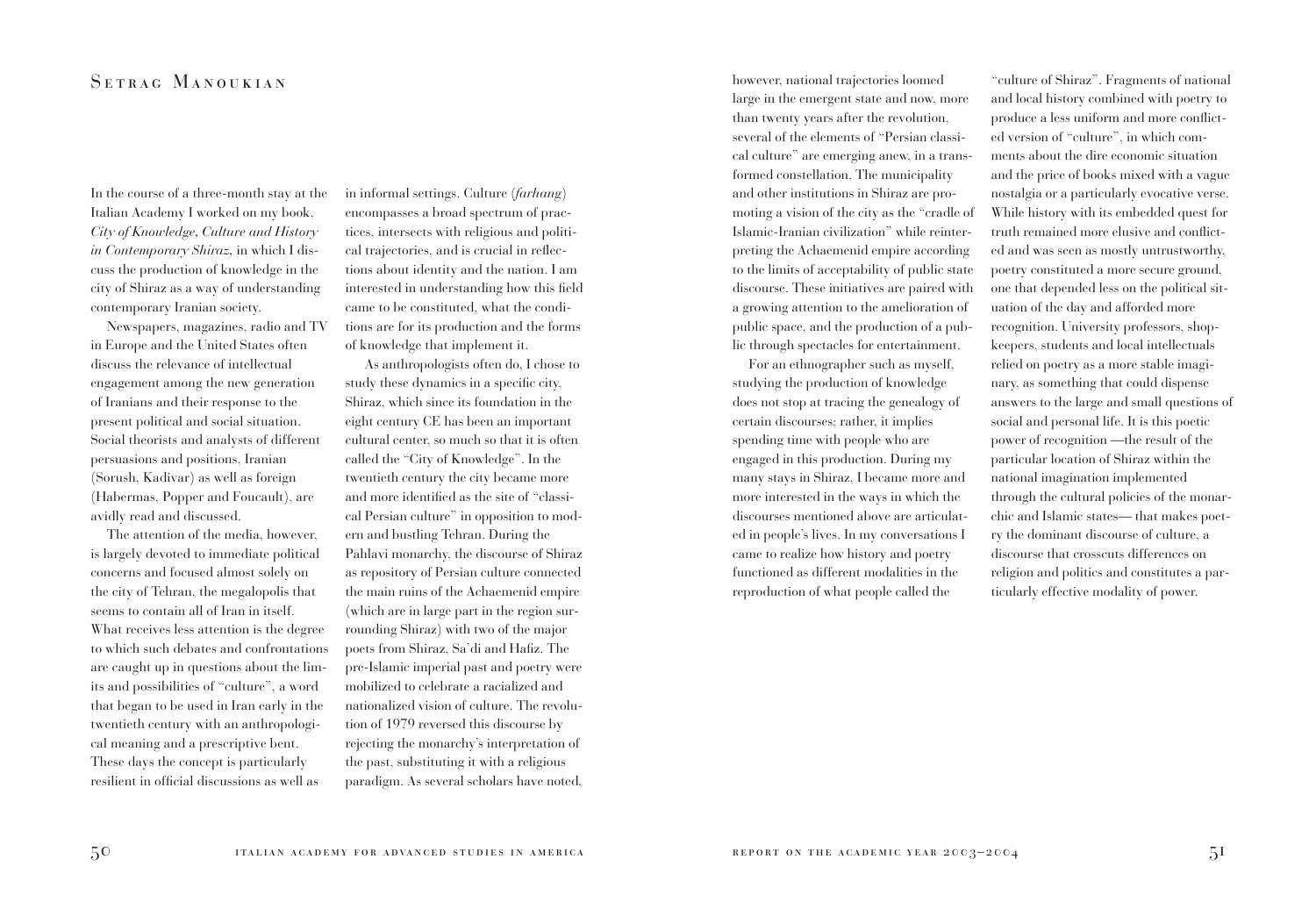## Marco Mariano

My research on *LIFE* magazine and the "Atlantic community" [AC] as a Cold War construction can be summarized as follows: During the first month of my stay at the Italian Academy I focused on the origins and the development of the idea of AC from its first formulation during World War I to its definitive articulation during and in the aftermath of World War II. While Walter Lippmann was its most forceful and authoritative proponent, he was by no means an isolated voice. An extensive examination of the literature on history and international relations allowed me to trace the complex web of intellectual currents and historical experiences that brought about the emergence of the Atlantic outlook: the longterm Anglo-American rapprochement in international affairs, the interaction among American and British diplomats at the Versailles Conference (1919), the foundation of twin organizations dedicated to create a forum for the discussion of international politics in the inter-war years (Chatham House, the Council for Foreign Relations) and, finally, World War II and the German challenge to Anglo-American interests and political culture. The war added an ideological dimension to the Anglo-American alliance, which now was articulated in

terms of "culture" and "civilization" at least as much as in terms of "national interests." For its advocates, AC came to provide a re-definition of "Western civilization" updated to the total challenge posed by totalitarianism.

Such a geographical/geopolitical expression of the idea of "civilization", I argue, was strongly ideological. In this preliminary inquiry on the genesis of AC I have been able to explore its strong religious underpinnings (AC as a Christian bastion against godless totalitarianism) and was an expression of an implicit racialized outlook (AC as the white core of world civilization). It was the reformulation of old assumptions about Anglo-Saxon superiority, now reinforced by the encounter with the Catholic Church. American Catholics played an important role in the development of AC., e.g., the Columbia historian and U.S. Ambassador to Spain Carlton Hayes among others. At the same time, Pius XII became an indispensable ally in the construction of a Western/Atlantic world including North American and Western European countries, which supposedly shared political and economic principles and institutions (liberal democracy, individual rights and the rule of law, free market and free trade), cultural traditions (Christianity and, more generally, "Western civilization") and, consequently, national interests.

To sum up, AC emerged as a hybrid combination of Anglo-Saxonism, liberal internationalism, geopolitical realism, and Catholic conservatism.

The second phase of my research focused on *LIFE* magazine as a relevant tool for the construction and dissemination of AC ideology in the 1940s. As a consequence, I dealt with a variety of methodological issues.

First of all I tested my assumption about *LIFE* being a legitimate choice for a study of the cultural dimension of Euro-American relations. On the one hand, the literature on the history of American journalism clearly singles out Time Inc. as a case study of great interest for its pathbreaking influence in the development of mass circulation periodicals. Among Time Inc. publications, *LIFE* was specifically aimed to be an all-purpose magazine ranging from entertainment to hard news and targeting the emergent post-Depression American middle-class. As the quintessential middlebrow magazine, *LIFE*, unlike more sophisticated publications, can be seen as an indicator of widespread cultural and political orientations. On the other hand, far from being a neutral record of the twists and turns of American public opinion, the magazine was informed by the strong entrepreneurial and intellectual leadership of its publisher, Henry R. Luce. While hardly unique as a mass circulation magazine (the circula-

tion of *Look* and *Saturday Evening Post* was remarkable), *LIFE* was peculiar as it expressed the urge for an American "mission" in world politics and, consequently, turned out to be a major advocate of what Luce himself defined as "the American Century".

However, my concern with *LIFE* is not limited to its major role in the history of American journalism. I studied *LIFE* as a general interest newsmagazine whose appeal is mostly visual, as it relies on photographs as much as on text. I dedicated the third part of my research to the theoretical implication of the visual transmission and reception of news.

The "realist effect" traditionally associated with photographs has been crucial in the advent of pictures in the printed media, and particularly in the tabloid newspaper of the 1910s and 1920s. Photojournalism reached its full potential in popular magazines like *LIFE* and its European antecedents of the inter-war years: the purported ability of photographs to "record" reality make them a very effective tool in the creation and popularization of ideology; pictures as sources of news portray as "natural" what is indeed artificially and intentionally constructed as "reality." A semiological study of the relation between photographs and text (captions, articles, advertisement) allows us to deconstruct the supposed objectivity of photojournalism and reveal its political, racial, and gendered assumptions; it also exposes the contradiction between the emotional impact of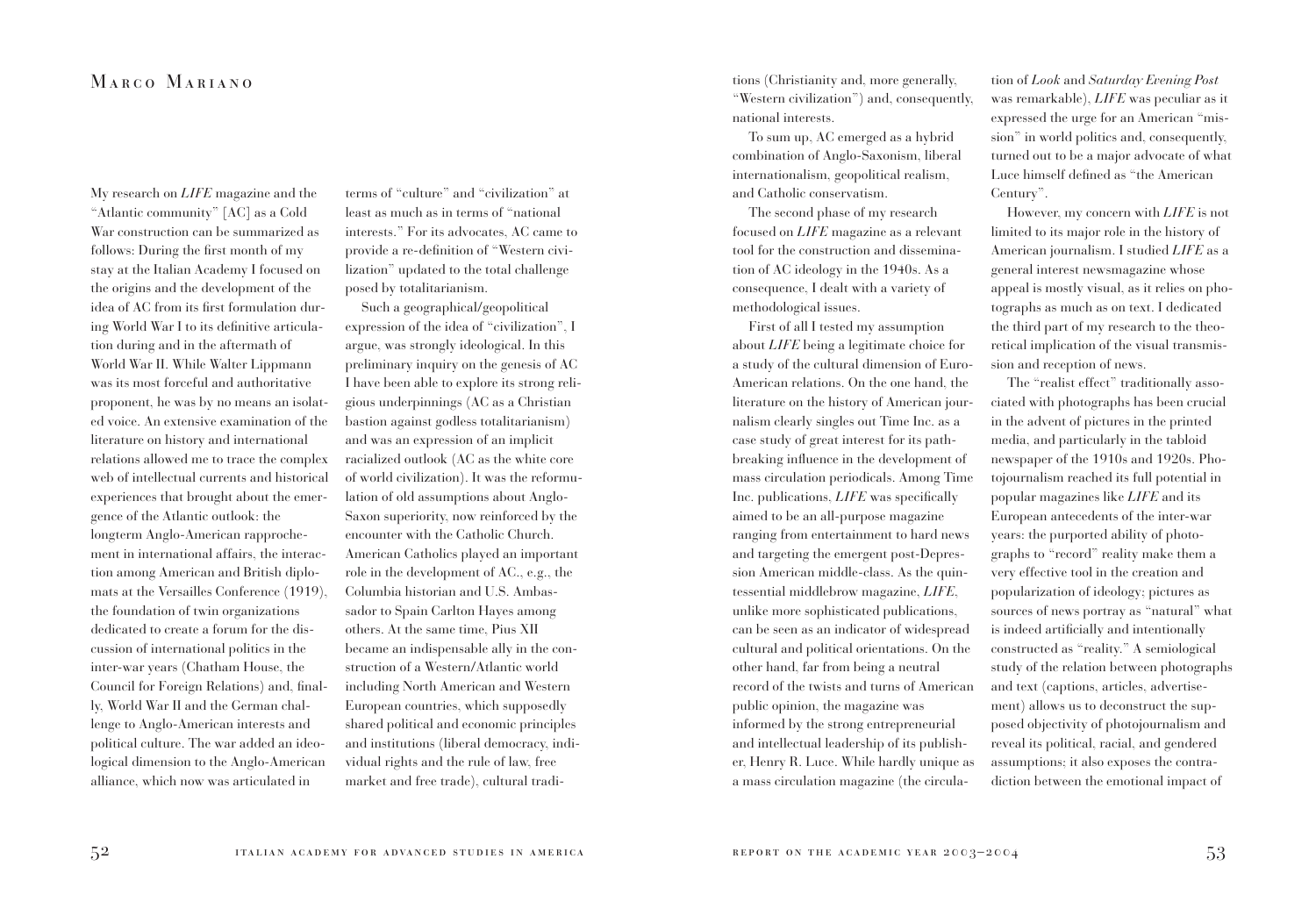supposed status as objective proof.

In the specific case of foreign news, maps as well as photographs play a major role. American involvement and, after December 1941, direct participation in the war implied, among other things, a reconsideration of America's place in the world. The end of "hemispheric isolationism" not only led to a rediscovery of the cultural and historical ties with Europe, it also reshaped ideas of boundaries geography. I argue that *LIFE* was a primary vehicle of the rise of popular cartography during the war years. Mapmaking, far from being an objective record of geography, molds and reflects our "geographical imagination"; it is a graphic expression of our sense of "situatedness". *LIFE* maps now emphasized that the United States were part of an Atlantic, Euro-American space which was shrinking considerably thanks to the technological progress in the construction of ships and planes.

The final part of my research focused on the place of Italy in the AC. I assumed that a middlebrow magazine like *LIFE* could provide a telling picture of Italy's marginal political and cultural role in the Atlantic context. Indeed, the textual and visual analysis of *LIFE* coverage of Italian

photographs on the observer and their politics and society offer abundant evi-  $A_{NDRE A}$   $P_{INOTTI}$ dence of how pre-existing American assumptions about Italy merged with the postwar urge to include it in a "family of nations" with shared traditions, values, and interests.

> The study of the Italian case also allows us to draw more general conclusions regarding AC as a cold war construction. The "invention" of an Atlantic identity implied a reconsideration of American history and the search for a usable past. America re-discovered Europe in the 1940s and while, on the one hand, it assumed the political and economic leadership of the Western world, on the other it relied more than ever on Europe as the repository of symbols and traditions. Italy played a crucial role in this respect thanks to both the rise of the Catholic Church as a key player in the Cold War ideological warfare and the inclination of the American establishment to see the United States as "the new Rome". The reception of AC in Europe and particularly Italy was half-hearted, however: nationalist resentment merged with old assumptions of cultural superiority, thus leading to a mixed reaction toward the increasing American influence in postwar Europe.

My research project at the Italian Academy dealt with collective and social memory, as handed down through images. Belonging both to the artistic and to the non-artistic realms, images are the concrete sedimentation of the past experience of anonymous subjects. Even when they are the product of noted individuals, images share with an anonymous community a collective way of perceiving which is expressed and preserved in the images themselves. The traditions of morphology as conceived by Goethe, and of an "art history with no names" as developed by the Germanspeaking *Kunstwissenschaft* between the late-nineteenth and early-twentieth centuries, constituted the background of my research and its general conceptual frame.

I started from the German art historian Aby Warburg, and in particular from his unfinished project of the *Mnemosyne-Atlas* as a map of visual body formulae, in which Western culture expressed its emotions through centuries (the so-called *pathos-formulae*). I devoted my initial efforts to studying important sources for the elaboration of the concept of *Nachleben*, the survival or literally the "postlife" of imaginative structures. In Jacob Burckhardt, Warburg had a significant forerunner in the criticism of the history of artists (*Künstlergeschichte),* which was

meant to be substituted by a history of the constant structures of artistic processes. On the other hand, Warburg found in the field of the neurophysiological approach to the question of memory – in Ewald Hering and Richard Semon above all – central issues concerning the foundation of a general theory of image-memory. In his famous lecture of 1870 entitled *Über das Gedächtnis als eine allgemeine Funktion der organisierten Materie,* Hering succeeded in transforming a subject that seemed specifically to belong to the field of neurophysiology into something that also appealed to the human sciences and philosophy. Hering's lecture would not only influence Warburg, but also a number of the major intellectual figures of the time, including Ernst Haeckel, August Forel, Bertrand Russell, Samuel Butler, Ernst Mach and Friedrich Nietzsche. Warburg was persuaded that the question raised by Hering's discourse had to be solved with the instruments of his library, the *Kulturwissenschaftliche Bibliothek,* founded in Hamburg.

Hering's theory of memory, in which material traces inscribed on the nervous substance of the brain and transmitted through subsequent generations, was then expanded by Haeckel's pupil Richard Semon. In his chief work, *Die Mneme als*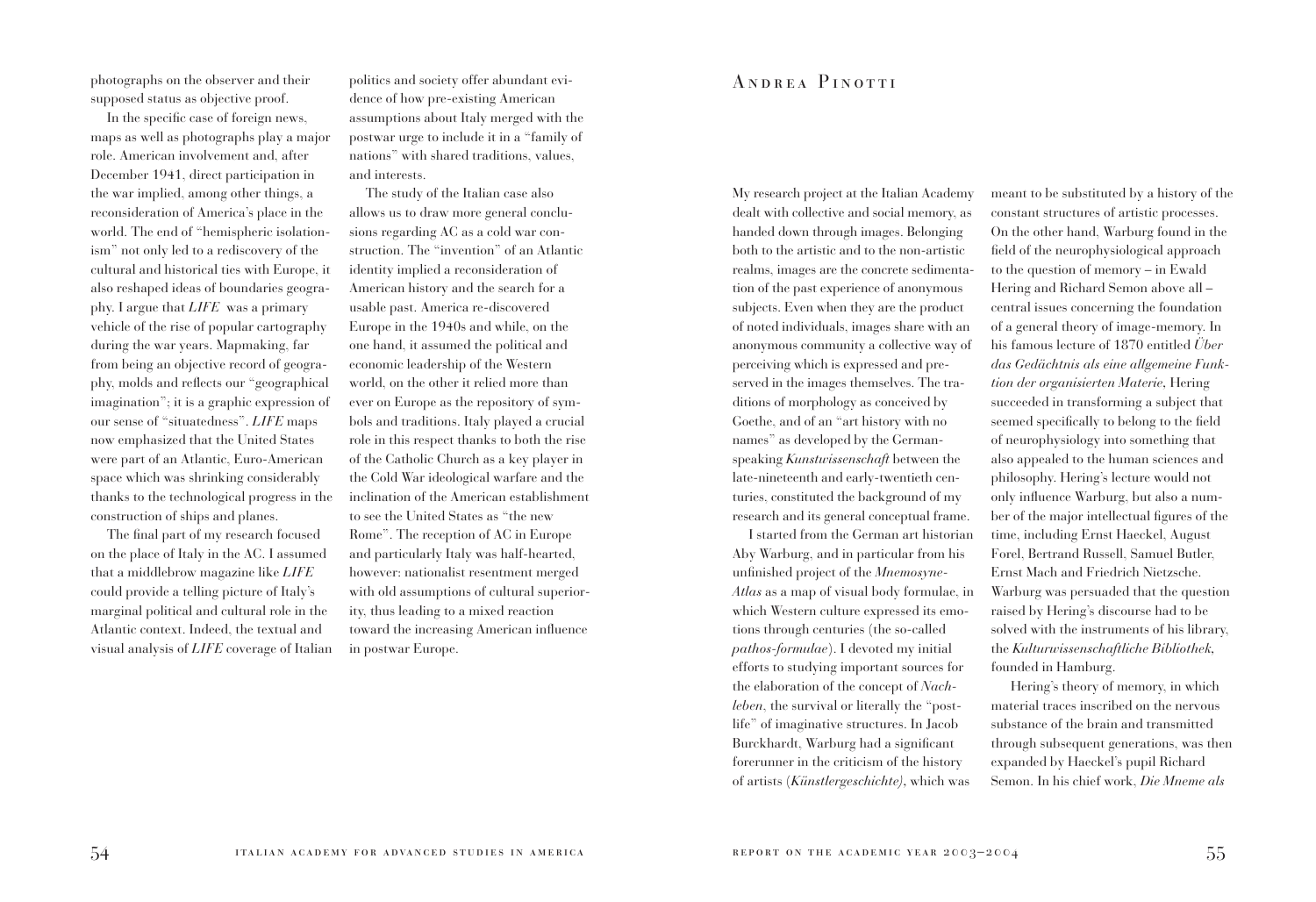*erhaltendes Prinzip im Wechsel des organischen Geschehens* (1904), Semon coined the neologism "engram" in order to characterize the material track that Hering had thought of as the physical condition of memory. Warburg was deeply influenced by such doctrines and imported their categories into his theory of visual culture, emphasizing the energetic aspects of the mnestic transmission of imaginative structures. The engram thus became a dynamogram, that is, a trace or sign (*gramma*) that preserved a condensed amount of energy (*dynamis*).

These theories of memory were certainly fundamental to Warburg's approach to the memory of images, but in emphasizing an "ancient event" as the material cause of the nervous effect (the "cerebral trace") that is subsequently transmitted through generations, Hering and Semon also presented a number of difficulties for Warburg. He was more interested in the possibilities of images (schemes, *Urbilder*, *Formeln*) as transcendental structures than in the images in themselves. But how could a historically determinable concrete event be an *a priori* condition of possibility for a series of images conceived as variations on a never-given theme? In my research I tried to understand Warburg's position within the context of the materialization of the *a priori.* I also compared his approach to the one developed by Jung in his theory of the collective unconscious and of archetypes, a theory which is similarly indebted to Semon's *Mneme* and to

Burckhardt's originary images (*Urbilder*).

As the cases of both Warburg and Jung make clear, central to the discussion of the human sciences in that period was the morphological concept of type (a never-given theme of infinite variations) and the method of comparative typology. I therefore decided to focus on two examples of typological analysis of the image realm, in order to verify applications of such a method to the history of images.

In the first semester, my investigation of how images relate to emotionally expressive body postures led to an analysis of the historical and formal link pointed out by Warburg between Manet's *Dejeuner sur l'herbe*, Marcantonio Raimondi's *Judgment of Paris* and a Hellenistic sarcophagus in theVilla Medici. This allowed me to reflect upon the meaning of the concepts of "model" and "origin". In discussing Warburg's discourse and its fruitful contradictions, I set a *historical* interpretation of such concepts against the *morphological-typological* one (this conceives the model as an *originary* theme of multiple, possibly infinite variations, and the origin as a non-chronological condition of possibility of historical figurative phenomena). The opposition of the original to the originary (Walter Benjamin's distinction between *Entstehung* and *Ursprung*) implies a different way of understanding temporality and memory. In the historical model, the single derived phenomena are more or less close to the Prime Mover,

and consequently memories are more or less "faithful" to it; while in the morphological model, each historical manifestation is conceived as a variation of a theme which, in itself, is never given, and which never existed in a determined historical time. The theme exists in a mythical time and in this sense history is a constant variation of myth.

In the second semester I focused on another aspect of the typological-morphological paradigm: the question of how images tell stories. In this, I followed the lead of Franz Wickhoff (together with Alois Riegl probably the most important writer in the first generation of the Vienna School). Wickhoff articulated three main states of figurative narration: isolating, continuous and complementary. I examined the typological structures, or the conditions of possibility of such narration, along similar lines. Here, as is apparent from the so-called "art history with no names" (*Kunstgeschichte ohne namen),* personal issues in art history (who did what) yield to impersonal, anonymous modalities (how something is done, regardless of who did it first).

My investigation of Warburg's typology for the visual representation of emotions as expressed by bodily postures (his wellknown *pathos-formulae*) and Wickhoff's typology for the figurative representation of narrative structures offered me a double opportunity. From an epistemological point of view, I could verify the possible application of the morphological-typological paradigm to specific historical issues. From the point of view of the history of ideas, I could analyse two critical representatives of the morphological tradition within the context of human sciences (and particularly art history and *Kunstwissenschaft*) in the late-nineteenth and early-twentieth centuries. It became clear to me that Burckhardt and Warburg in the history and theory of images, Jolles, Propp and Benjamin in the history and theory of literature, Spengler and Frobenius in the philosophy of culture, Jung and Eliade in the history and psychology of religion, Cassirer and Wittgenstein in philosophy are all to be seen in terms of the survival and reelaboration of Goethe's morphological thought in the field of the humanities.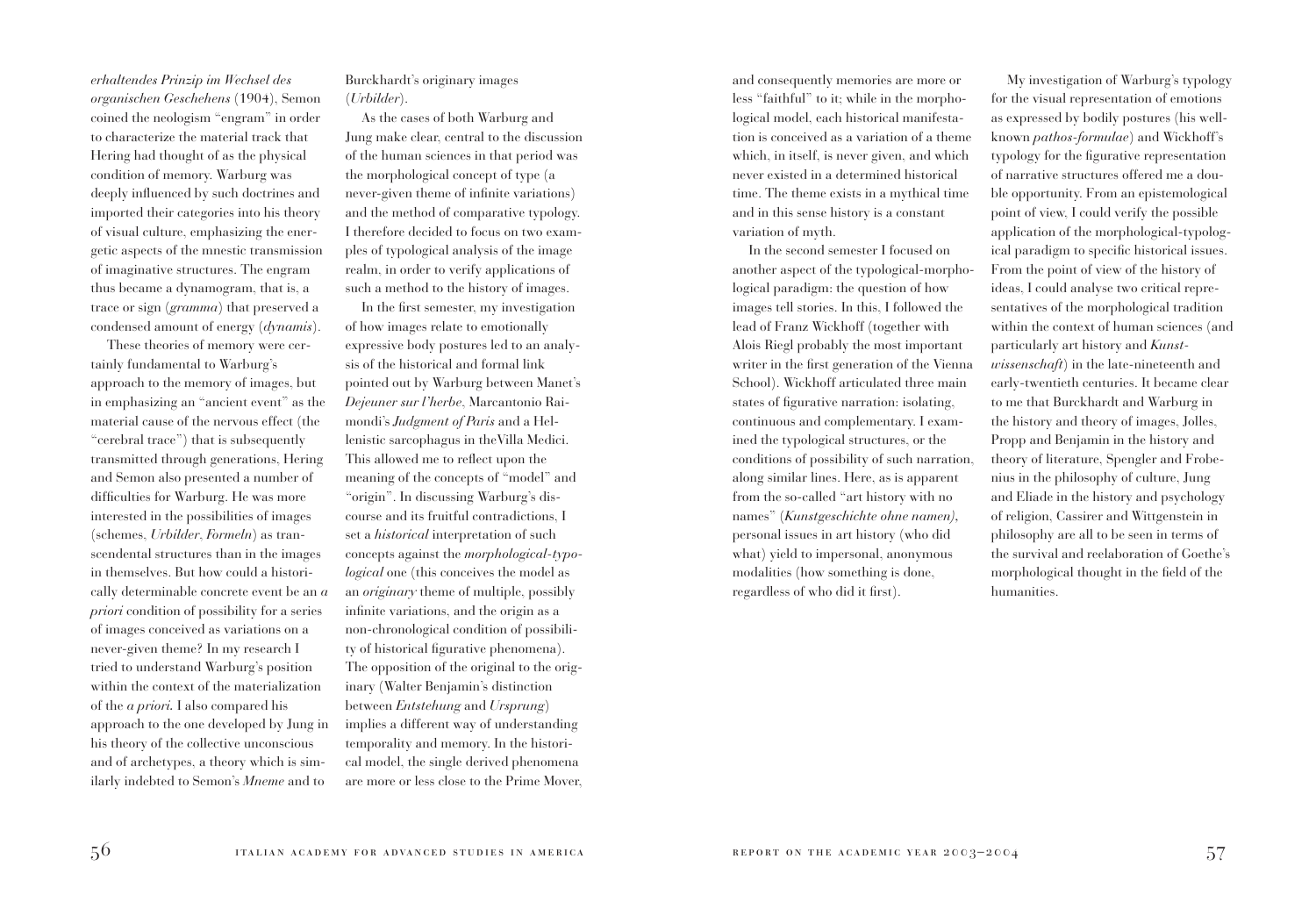## Eileen Reeves

The central portion of my study, and the idea with which I began, was the role of magnetism in early modern notions of communication. Because these beliefs did not, for the most part, result in any successful adaptations of electromagnetism to devices for communication, studies of them have been very few, and tend to cluster about either anthropological approaches to sorcery or historical analyses of the Inquisition and similar societal controls in sixteenth and seventeenth century Europe. I began by examining the contexts of two contemporaneous notions of magnetism and communication, both well-entrenched in Northern Italy: the practice of baptizing magnets with *nomina barbara* in early modern love magic, and the supposed adaptation of the magnetic compass to an alphabetic dial for the transmission of long-distance messages. Before I came to the Academy, I imagined that these involved quite unrelated groups of society, and that they were representative, roughly, of magical and scientific beliefs. That is to some extent true, and I recently found an encyclopedic text, the *Musæum Francisci Calceolarii…*(Verona, 1622) that had a long and contemptuous description of the diabolical use of the magnet in rites of erotic coercion, and a rather brief depiction of

the use of the magneto-alphabetic dial by friends separated by great distances and even through prison walls, and strongly qualified by the ambiguous term *mirabilia.* But the fact that the earliest depictions of the pseudo-telegraphic dial specified that its function depended upon its baptism with *nomina barbara,* and the casual discovery of Holy Office records indicting several individuals with strong ties to a scientific community for dabbling (with unknown results) in love magic involving the baptized magnet convinced me that such distinctions were in many cases too tidy, and that it would be better to view the two practices as specialized subsets of a general theory of communication in which the magnet was at once the medium and the embodied ideal of economy, celerity, and secrecy.

What really interested me about the pairing of these two practices was the quite dramatic rehabilitation the magneto-alphabetic dial had undergone: how had it been so effectively transformed into something that looked like a precursor to the telegraph, when its original description—or the first known to me, Daniel Schwenter's *Steganologia & Steganographia aucta* (Nürnberg, 1600?)—explicitly linked it to *nomina barbara*? Some of the ready absorption

of the lodestone into the world of nonoccult communication can be explained, I now realize, by the fact that the magnetic compass inherited the traditional associations of language with the wind rose; Seneca's observation in *Natural Questions* V. 17.1, for instance, that the existence of "defective nouns," those that cannot be declined in all six cases, had its parallel in those rare locales where the winds did not blow from all twelve quarters, is of this sort. To choose an early modern example of this sort of transference from a communicative wind rose to a magnetic compass whose information had nothing to do with messages sent by humans, in a letter of 1607 Johannes Kepler expressed some doubts about the use of the magnetic compass for those far out at sea, writing "Pilots amid the ocean waves *do not hear the voice coming from far away in the heart of the continent* clearly enough to guide themselves by it."

Such impressions of the talkative magnet tally with the early modern term for its needle, *lingula, languette,* and *zünglein*—the insistence on the diminutive being an implicit recognition of the very limited and predictable nature of the message—and would be the backdrop of what interests me here, the presumed adaptation of the magnet's expressive features to communication between humans. It strikes me as no accident that one of its earliest promoters, Famiano Strada S.J., chose to call the needle a *volubile ferrum* in order to signal not just its ability to turn but also the added measure of loquacity it

gained when employed in this manner. My sense that the magneto-alphabetic dial had undergone some sort of rehabilitation that distanced it from other rites involving *nomina barbara* was confirmed when I compared descriptions of its use to early depictions of the miraculous translations of the first five books of the *Old Testament* to Greek by seventy-two elders at Alexandria, for the physical particulars of both situations—isolation in stone cells, simultaneous letter-by-letter transmission, and a specialized clientele of priestly scribes are always the same, though in the case of the dial, the motive force is not the Holy Spirit but a kind of terrestrial alternative, the wind rose.

Thus far, in a rather systematic search of texts involving magnetism and related phenomena from 1600 through 1800, I have found 19 different discussions of the device, clustering for the most part in the first half of the seventeenth century, and then peaking again in the late eighteenth century as interest in an actual telegraphic device rose. The occult origins of the device—its alleged dependence upon *nomina barbara*—are explicitly acknowledged by only four writers (Schwenter, Anselm de Boodt, Athanasius Kircher S.J., and Joseph Glanville) and their reasons for such allusions differ in motive. Despite what I see as rather remarkable parallels between the *mode d'emploi* of the magneto-alphabetic dial and the legend of the Septuagint, I have as yet found no text that sutures the two traditions together. It is my hope, however, that I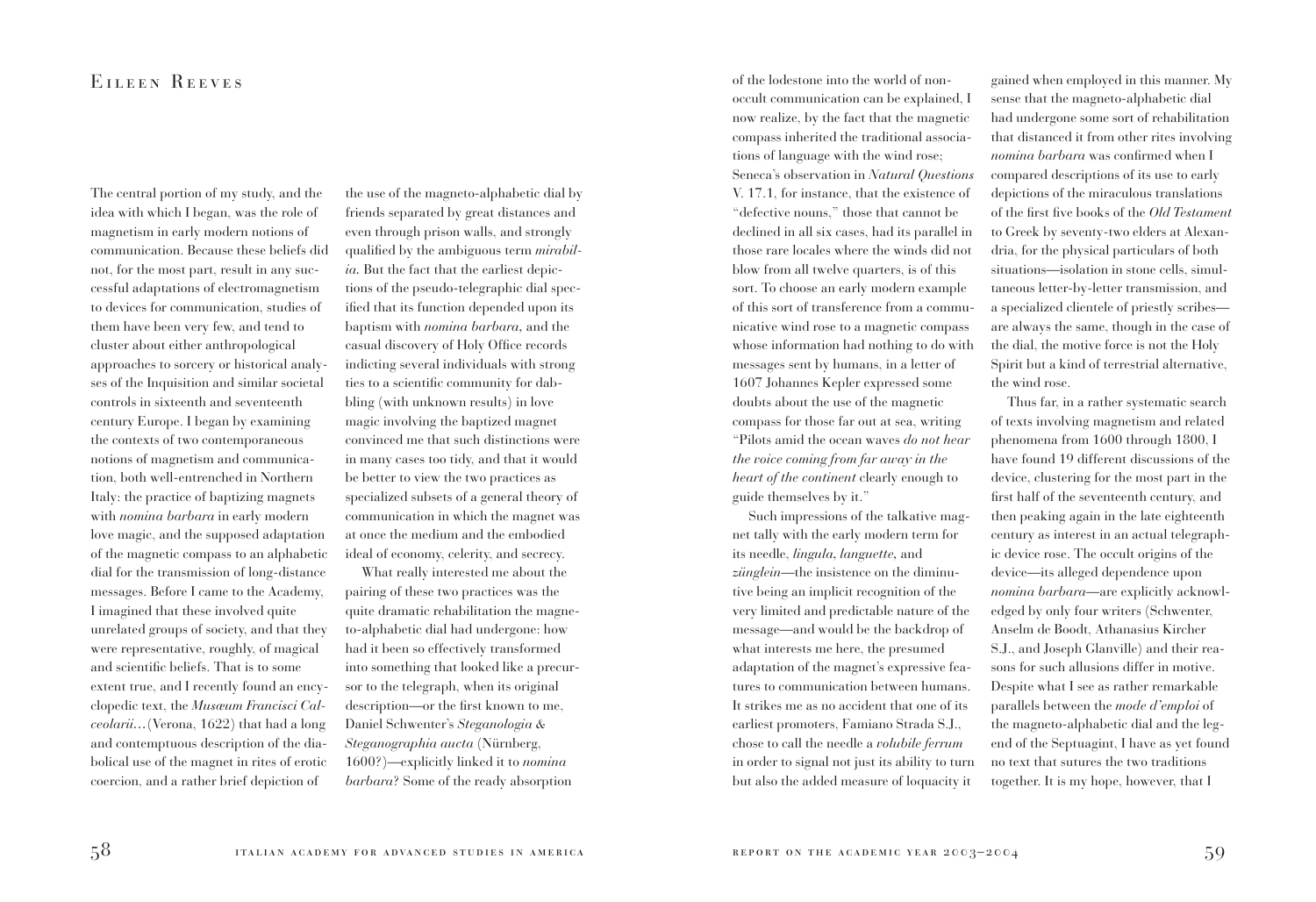will encounter something of this sort when I begin to look more closely at the emergent theories of translation of the early modern period.

In the meantime (and to supplement what I see as a missing piece of the argument) I have added a third text involving magnetism and communication to the original pair, Bishop Ussher's bizarre allusion to the iron casket of Arsinoe, suspended forever in midair in a lodestone cupola in Alexandria, in the midst of his discussion of the support and awe Ptolemy (her husband and brother) had for the translation of the Pentateuch. I argue that this surd element, this thing that embarrassingly defies the project of successful cultural transmission embodied by the legend of the Septuagint, acts as what I would anachronistically term a kind of static, a resistance to the fiction of a translation reached by something other than discussion, strife, and eventual consensus, and altogether remote from the changing particulars of language. The model of translation implicitly adopted here, and in opposition to the miraculous model of the Septuagint, would be that of the King James Bible. To put the matter differently, the introduction of magnetism, and in the shape of something so poorly assimilated to a Judeo-Christian tradition, in a context devoted to translation and to the dream of the instantaneous but profoundly mysterious transmission of messages, seems to point to the conflation of the bogus alphabetic dial with that other and more powerful legend underwriting human communication. I have done a search of the literature involving caskets suspended by magnetism—a regular motif in both medieval romances and travel literature of the early modern period, and even included in Benjamin Franklin's *Course of Experiments* in 1751—and have found, somewhat to my surprise, that the default setting for such allusions is Mohammed's tomb, suspended under a lodestone cupola at Mecha; the earlier and rarer instance is that of Arsinoe at Alexandria. While this means I do not have a wealth of information about cultural reactions to Ptolemy's simultaneous support for the translation of the Pentateuch and his monument to Arsinoe, it does convince me that Ussher's reference was hardly casual.

Because the much contested notion of translation—either from one language to another, or from word to signal appeared a constant in my project, I decided to bracket this central focus with an opening chapter on *nomina barbara,* and a closing one on translating machines, the latter involving, of course, the lodestone. Thus far, I have found no early modern studies of the cultural function of *nomina barbara,* and those devoted to the appearance of such words in late Antiquity, apart from a crucial essay by Jan Assman, tend to show, through linguistic analysis, the occasional decipherment of the nonsense into semantic sense. I am much more interested in the fact that the vast majority of these words remain resistant to such scrutiny—they simply

cannot be decoded—and would prefer to show what they conveyed in a more global way to those who trafficked in them. Drawing upon three actual instances of their usage, and with the additional context provided by a passage from François Rabelais' *Quart Livre,* I have tried to present *nomina barbara* as a reaction to the dominant practices of Humanism, particularly as the intellectual goals of the latter were buttressed by the emergence of printing.

What I think the argument needs at this point is a more nuanced presentation of Humanism, one that relies more on early modern texts, and less on twentiethcentury notions of what this movement involved, for if I am to show that the *nomina barbara* offered, *grosso modo,* a kind of resistance to it, I would like to be reasonably sure that a coherent and consistent set of Humanistic practices existed and, more importantly, was visible to an early modern population. I am especially interested in what Humanists, and anyone that I might identify as their opponent, have to say about translation in particular, and about the transportation of select aspects, mostly textual, of a Greco-Roman Antiquity to the early modern period in general. My sense thus far, basing myself on the rather polemical recent work of Laurence Venuti in *The Scandals of Translation* (1998) and especially *The Translator's Invisibility. A History of Translation* (1995), is that the emphasis has been since the early modern period on the commensurability of cultures, on pre-

cisely the sort of triumphalism that Humanism, in my view, would have embodied. A somewhat different picture, one with more attention to strategies and anxieties other than the illusion of transparency and fluency studied by Venuti, emerges in both the discussion of gnosis in George Steiner's classic *After Babel* (1975)*,* and that of the dictatorial "spirit" of the original text in Douglas Robinson's *Who Translates? Translator subjectivities beyond reason* (2001), and I think these works, and the primary texts to which they lead, will help me establish a more authentic relationship of Humanism to *nomina barbara.* (I was interested to find in this connection that in *Who Translates?* Robinson posits the myth of the magnet in Plato's *Ion,* where the rhapsode's unschooled and mystical interpretation of Homer is a link in some sort of communication of sympathy whose attractive force reaches from the poet all the way down to the spectator, as "an early theory of translation.")

My last chapter will examine an exceptional variant on the magneto-alphabetic dial, one in which linguistic translation and the translation of a word to a signal were supposedly combined, such that foreigners possessing no common language might converse with each other. What little that is known thus far about the scheme—certainly wholly impractical in the seventeenth century—appears in the correspondence of Marin Mersenne, and as far as I know was ridiculed by most observers, at least one of whom argued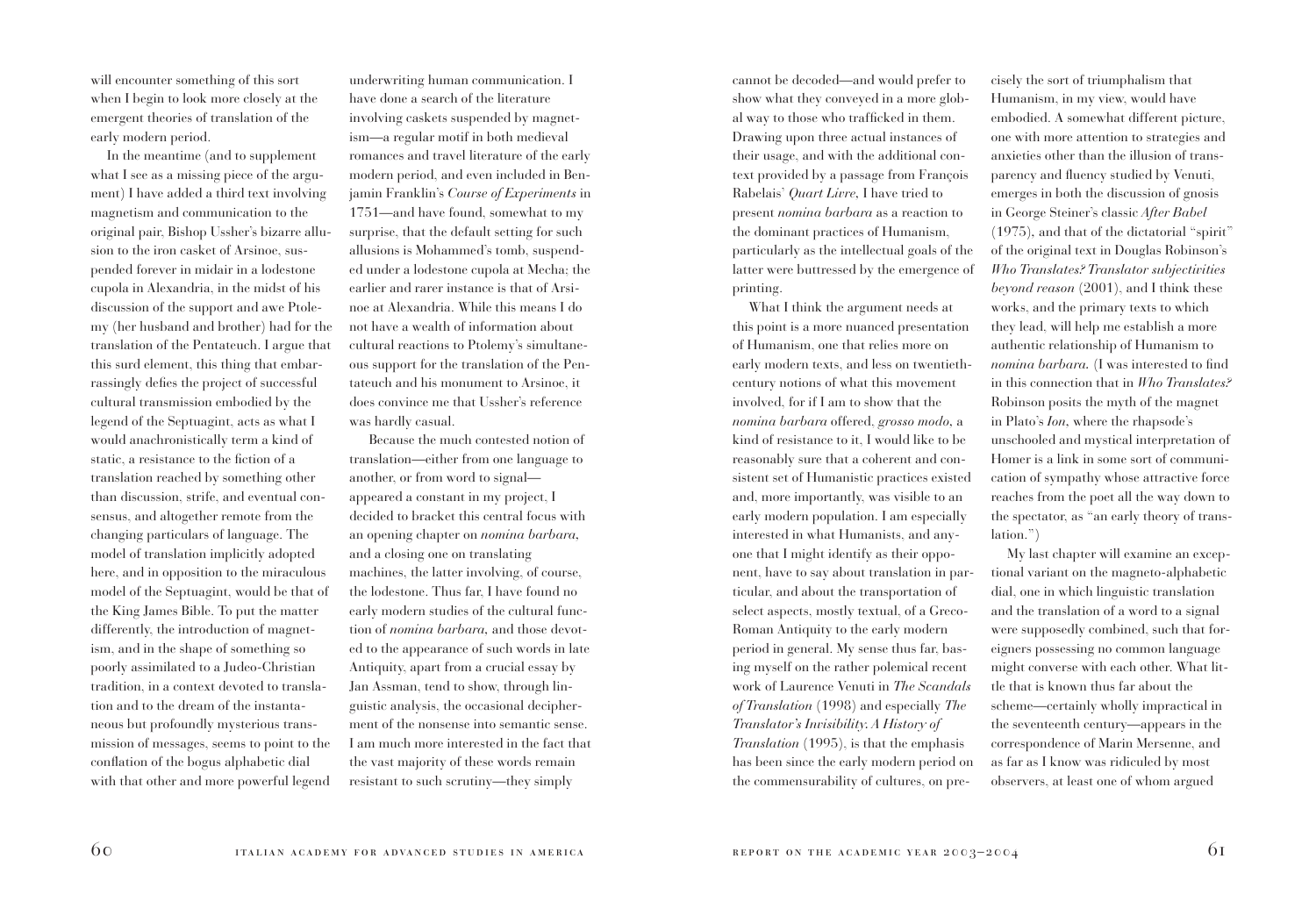that if it permitted a European to con- influences of language upon it, in fact, is  $\rm{M}$  a  $\rm{R}$   $\rm{N}$  and  $\rm{M}$  and  $\rm{M}$  and  $\rm{N}$  and  $\rm{N}$  and  $\rm{N}$  and  $\rm{N}$  and  $\rm{N}$  and  $\rm{N}$  and  $\rm{N}$  and verse with someone in China or Japan, why not the moon as well? Given the extensive correspondence networks of Mersenne and his addressees, and the fact that stillborn inventions generally do not receive much scholarly attention, but persist nonetheless in these texts, I believe it likely that I will find more references to this particular device. What interests me is above all the implicit sense that there existed some third linguistic region something neither French nor Chinese, for example—and that it served as a matrix to both these languages and all others, that it resided somehow in the entire globe, and was articulated by the lodestone. This impression of a global subscript to all human communication, for those who believed in it, was quite clearly utopian, and is also distinct from other conventional *linguae francae,* those of mathematics and music; the cultural specificity of the latter, and the varying

an issue with many of those who spoke out against the magnetic translating machine. It is not clear to me, at this very early stage in my study of the device, that this last chapter will differ fundamentally in its conclusions about the possibilities and limits of early modern communication than those raised by the *nomina barbara* in the first.

I would like to emphasize in conclusion how much I have enjoyed this past year at the Academy, and what a wonderful opportunity it is for scholars to work there. I particularly like the fact that we do not necessarily share the same intellectual agendas or backgrounds; for me, the chance to learn both about the particulars and the approaches of disciplines adjacent to or even rather remote from mine was a great privilege, and in this era of narrow specialization, a rare one. I am very grateful for all that the Fellows and the Academy gave me this year.

I have been researching the paradoxical salience of supernatural fantasy and speculation in post-Enlightenment culture, and the book I've now almost finished is called *Figuring the Soul.* It explores different approaches and techniques of representation that have been used with popular and widespread appeal in order to communicate the elusive, imponderable and metamorphic concept of individual uniqueness – in common speech, someone's spirit, his or her soul.

I arrived at the Italian Academy in September 2003 with the book in a state of rubble, accumulated over nearly a decade, and I spent the semester identifying pieces and concentrating on placing them in a design that would give them coherence and impact. The material had been organised into various talks and seminars, articles and essays, and it needed a period of intense, uninterrupted concentration to take it apart and reassemble it as a whole with an elegant line of argument. My time in New York was invaluable: in the studiolo at the Casa Italiana, I was able to think quietly day after day without other duties (and not *too* many distractions, though New York outside the window did beckon me out now and then). My work did not

therefore consist principally of original research, but of revising, condensing, adding nuance and cogency (at least so I hope). I was able to take a long view of the theme and the manner of its unfolding, and by the end of my stay, I was revising the last section. I could not be more grateful for the chance to work in this way, and the Fellowship far exceeded my expectations, in the generosity of the hospitality and the stimulus of the company, the atmosphere in the Academy itself, on the campus of Columbia, and in the heart of academic activity much farther afield.

After the Introduction, the book opens with "Waxworks: Living Likenesses"; this medium offered, since the late l8th century when it first became an entertainment, the highly particular physical portrayal of a person, seen externally and as objectively as forensic methods can create a real semblance. Yet waxworks strike us as uncanny, even ghostly; they look so animate, yet remain inert. This approach to grasping the essence of a person did not satisfy the need; the Romantics and after them, the Surrealists, explored soul, or individual consciousness, along very different lines, taking subjectivity as the key. So in the next chapter, "Fata Morgana: Visions of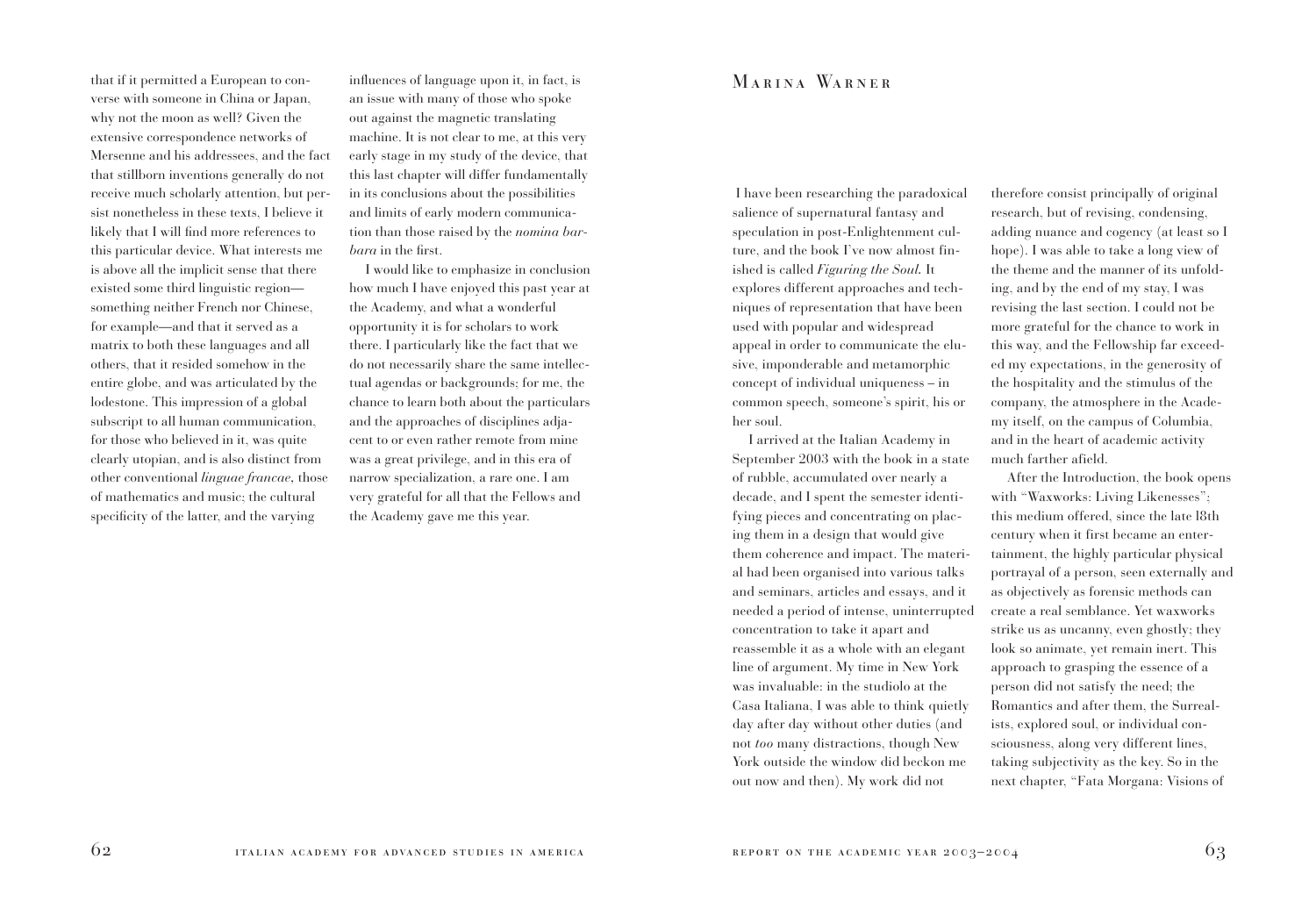the Invisible", I revolve the angle of view, and take us into the eyes of the thinking subject who sees castles in the air, signs in stones, and faces in clouds, who is able to discover meaning and order in phenomena according to personal fantasy. The beholder in this way signs what he or she perceives, and so brings subjectivity into play as the chief mark of self. By the early twentieth century, the Rorschach test had adopted this function of visual intelligence into clinical psychology, in order to read character.

These highly contrasting approaches to the problem of figuring the soul of someone, the first by depicting the outer person, the second by diagnosis of inward cognition, lead on to an account of "the mind's eye", or "eye of the imagination" in relation to photography and portrait photographs; I gave part of this chapter ("The Mind's Eye: Imagination's Mirror") at one of the Wednesday seminars, when we discussed with some warmth the paradoxical closeness of early camerawork to projective imagination. In order to give the Fellows a larger sense of what I am trying to say, I brought in arguments from later in the book, about the relations between soul and technology. For example, in Chapter 5, "Shadow-Catching", I discuss the idea that the camera steals the soul, while Chapter 6, "Dream Figures", argues that the medium was used as an extension of fantasy, not only as an instrument of record. Julia Margaret Cameron wanted to capture the soul of her sitters, but she

also made poetic tableaux of scenes she imagined, often inspired by literature or religion, not lived or experienced circumstance. The fear of the camera's powers strikes me as not entirely unfounded, for many reasons arising from the eerie temporal space occupied by the photograph, and tied to the evergrowing and highly ambiguous role of celebrity in contemporary culture. The idea is routinely attributed to Others and described as a product of superstition and the savage mind, but I argue that when we in the West set the belief at a distance, we are attempting to undo our own anxiety. In the early history of photography, the camera and the projector created pictures of things that the human eye could not see, such as ghosts and fairies. They became prostheses for the inner eye of the imagination, as demonstrated by the tableaux of angels and cherubim, poetic figments and fancies, in the work of the Victorians.

My colleagues made very helpful comments, and the response was lively, as this theme touches on the overall topic of Memory, Culture and the Neurosciences. Also, I was fortunate that Michael Taussig, the professor of Anthropology, attended, and added keen insights from his wide-ranging research into dreams, visions, and other states of heightened consciousness; he also alerted me to pay attention to local history of the state of New York during the nineteenth and twentieth centuries, when messianic utopians, visionaries and spiritualists teemed in the state's "Burned Over Ground". He brought with him Stefan Andriopoulos from the German department of Columbia, who is also working on the relations between psychology, culture, and the emerging mass communications media of modernity, with an inspired article on the psychic associations of television in its early years. His research into German fears about the camera's powers of soul-stealing also offered me fascinating points of comparison. These kinds of contacts and exchanges were truly valuable, and the ambience of the Academy makes them possible.

I was very apprehensive about giving a lecture in the Academy, which I did towards the end of the semester. As Chapter 4 from my book ("'My Airy Spirit': Breath, Vapour, Liquor, Cloud") was proving the hardest section of all to organise and prune, I knew that working towards a public account of my thoughts would force me to clarify them. My chief interest lies with the metaphors used to convey "soul", in the "logic of the imaginary" (a phrase of Roger Caillois), which connects airiness in manifold forms to the "ethereal body". I am not attempting definitions of such intractable terms as"soul", "spirit", "essence", but arguing that the material imagery at their foundation, as in the word "spirit", has shaped and moved aspects of modern experience. The affinities between baroque visions of other worlds, for example, and Victorian attempts to experience spirit states continue to unfurl nebulous and evanescent figures of speech.

The book ends with chapters on psychic photography and the quest for ectoplasm in scientific circles up to the twenties of the last century. The Society for Psychical Research, founded in the l880s by luminaries of Cambridge University, sedulously investigated spirits and the paranormal, often using the latest technologies. The most influential discoveries and inventions of a uniquely productive era in the physical sciences were intertwined with the quest to understand what the spirit might be. Another form of light? Radiant matter? A fourth state of matter? In a period when the electromagnetic field was being analysed, and new gases were detected in the apparently empty air, many theories of the life force, the vital spark, and the animating principle were proposed. One of the most curious offshoots was the phenomenon of ectoplasm, imponderable stuff from the other side which mediums produced during séances, from the l870s for around fifty years. These sessions were handled according to the highest scientific principles then in use, and produced some astonishing photographs - before embarrassment and failure put a stop to that particular wrong turning in twentiethcentury scientific inquiry.

To conclude, I discuss the new dimensions of imaginative experience opened by digital and virtual reality imaging, and the ways that present-day experience has become etherealised, producing a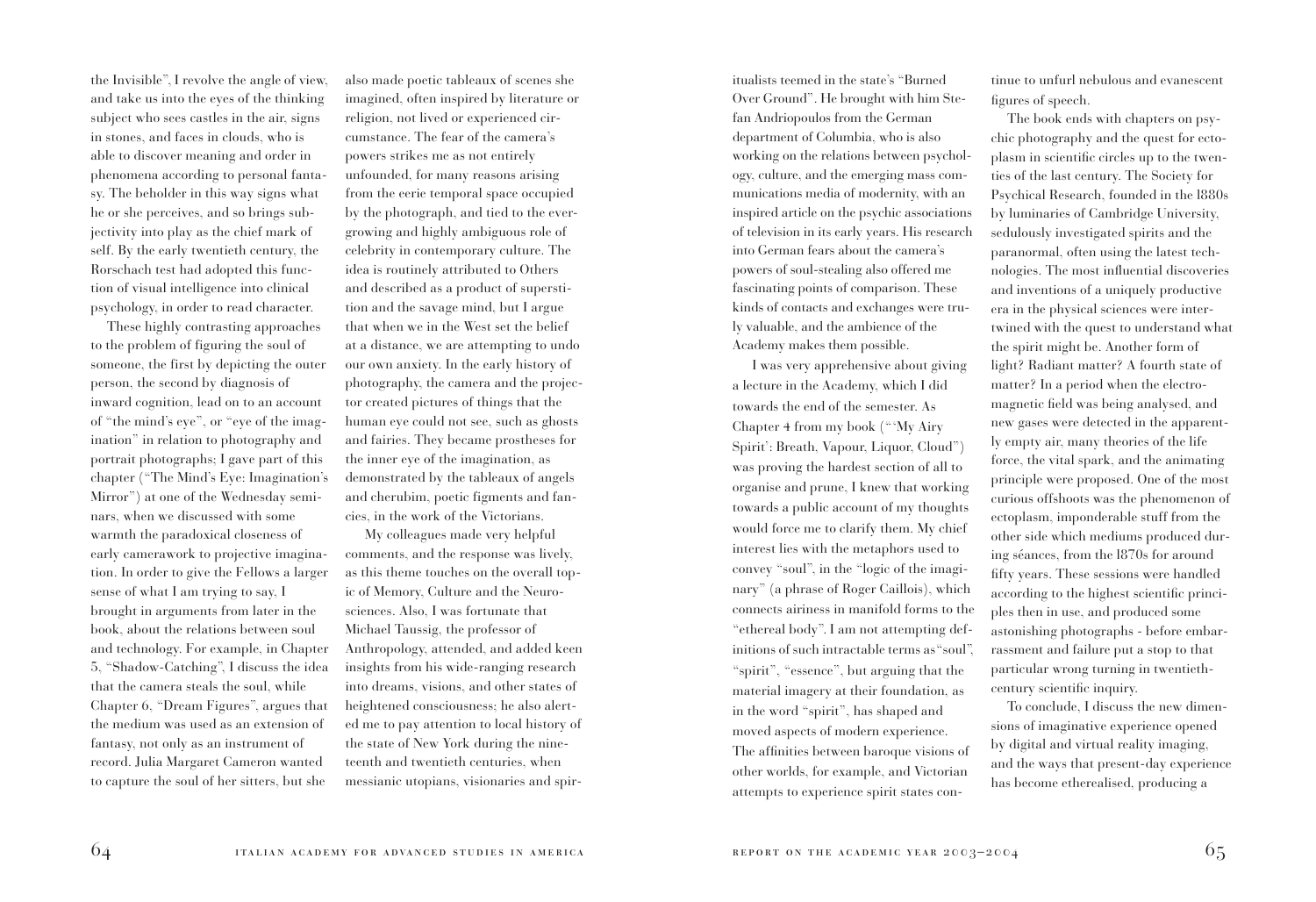familiar, if disorientating, common state of disembodiment, ubiquity, and suspension of time. The metaphors that govern thought about spirits – airiness, lightness, insubstantiality, malleability – have found a new habitation and a name in mass media technology, which can beam a perfect semblance of a person who never existed at all across time and space into the quasi-eternal zone of the virtual. I was able to develop some of these ideas for a talk at the Dia Foundation in connection with an installation by the artist Pierre Huyghe, who explores the immateriality of figments conjured by film and digital media, as evoked by the title of one of his works, "No Ghost Just a Shell".

During my stay at Columbia, the Bowdoin College Museum in Maine held an exhibition "Disembodied Spirit", which Alison Ferris selected, juxtaposing contemporary artists who explore ideas of haunting with earlier images of spirit encounters. I was invited to give a lecture at the opening and saw some remarkable examples of spirit images, many of them American, and unknown to me beforehand. I also visited Northwestern University, to take part in a symposium in the Program in the Study of the Imagination, at which I heard many far-ranging papers. I visited the Clark Institution, where by coincidence the Museum was displaying a small show on the very topic of the Burned Over Ground.

Professor Freedberg inspired us all at the weekly seminars and on other occa-

sions with his challenging questions, his huge range of interests, and his high expectations. The campus was most fertile and stimulating territory, and the Academy's activities enriched it: the conference on Macchiavelli, with a splendid panel with Quentin Skinner and David Freedberg, was a highlight. Both the Premio New York artists showed us their work in different ways and these encounters were fascinating, thoughtprovoking, and hugely enjoyable. (I was able to include both the art of Alessandra Tesi and of Sarah Cirací in the talk I gave at the Dia Foundation.) The staff were so thoughtful and kind to us, no detail too trifling for them to help with, and all the major arrangements made most providently.

The Italian Academy offered an unrivaled base, excellent fellowship in more ways than one, superb opening hours, perfect quiet, and a wholly wonderful opportunity to deepen my inquiry into strange, modern attempts to apply technological media to understanding and representing continuing mysteries of our human condition.



marina warner

# Description of Programs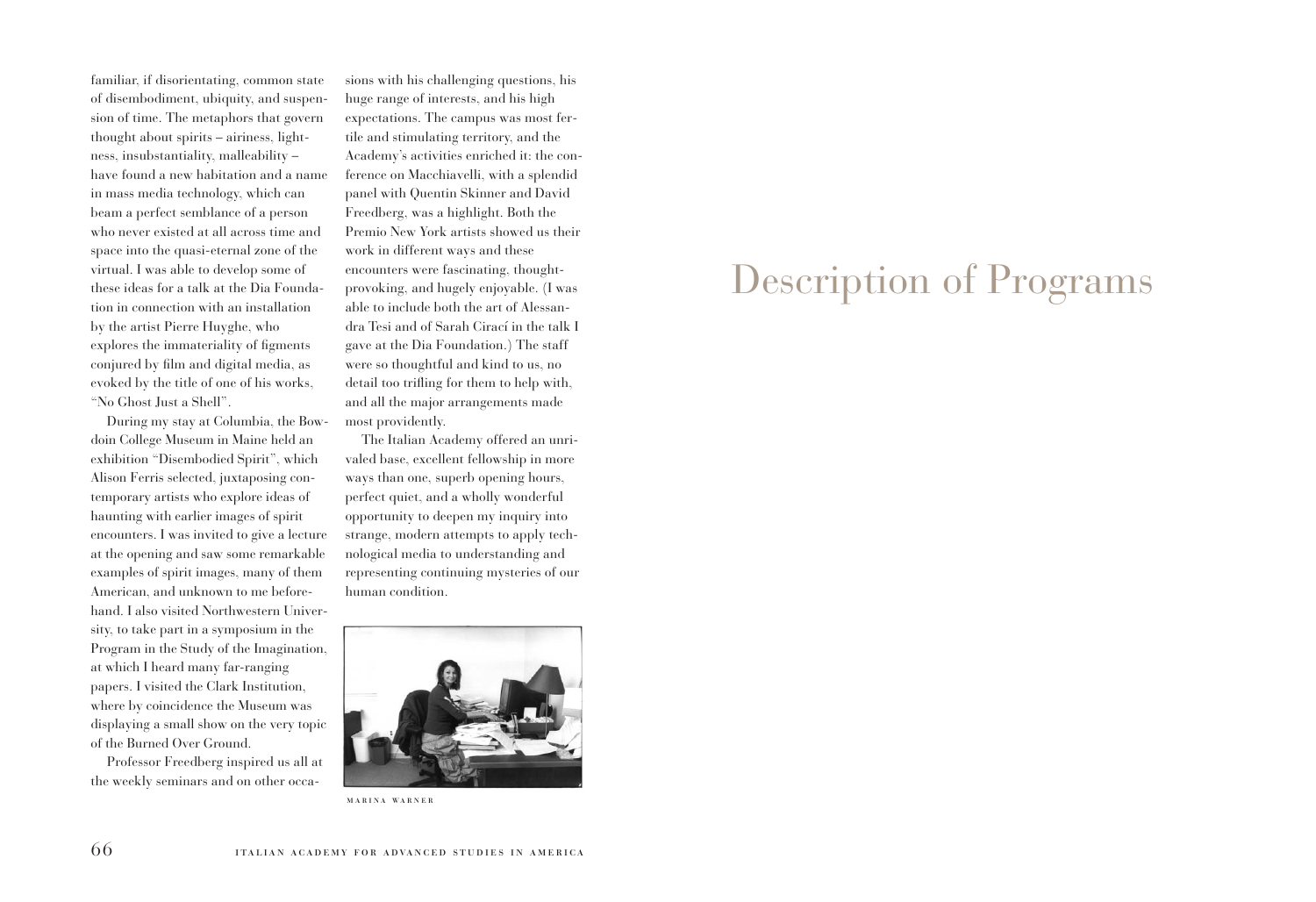# Fellowship Program

I N 2003-2004, the Fellowship<br>Program at the Italian Academy<br>continued to focus on issues relating n 2003–2004, the Fellowship Program at the Italian Academy to cultural identity, cultural transmission, and cultural memory. It has a twofold aim: to foster the conservation of the many aspects of culture that are increasingly being lost, and to forge genuinely new links between the arts, the sciences and the social sciences.

Applications were therefore invited for Fellowships in all areas relating to the study of cultural identity, cultural transmission, and cultural memory, particularly – but not exclusively – with regard to

Italy. Theoretical, monographic, and positivist approaches were equally welcomed. Applications dealing with the scientific, sociological and technological aspects of culture and memory were encouraged. Fourteen Fellowships were awarded in 2003–2004, with two reserved for the Academy's ongoing Art and Neurosciences Project.

Preference was given to candidates who planned to work with scholars in relevant areas at Columbia, but other candidates were also considered. In all instances, Fellows were encouraged to work with departments and faculty members at Columbia.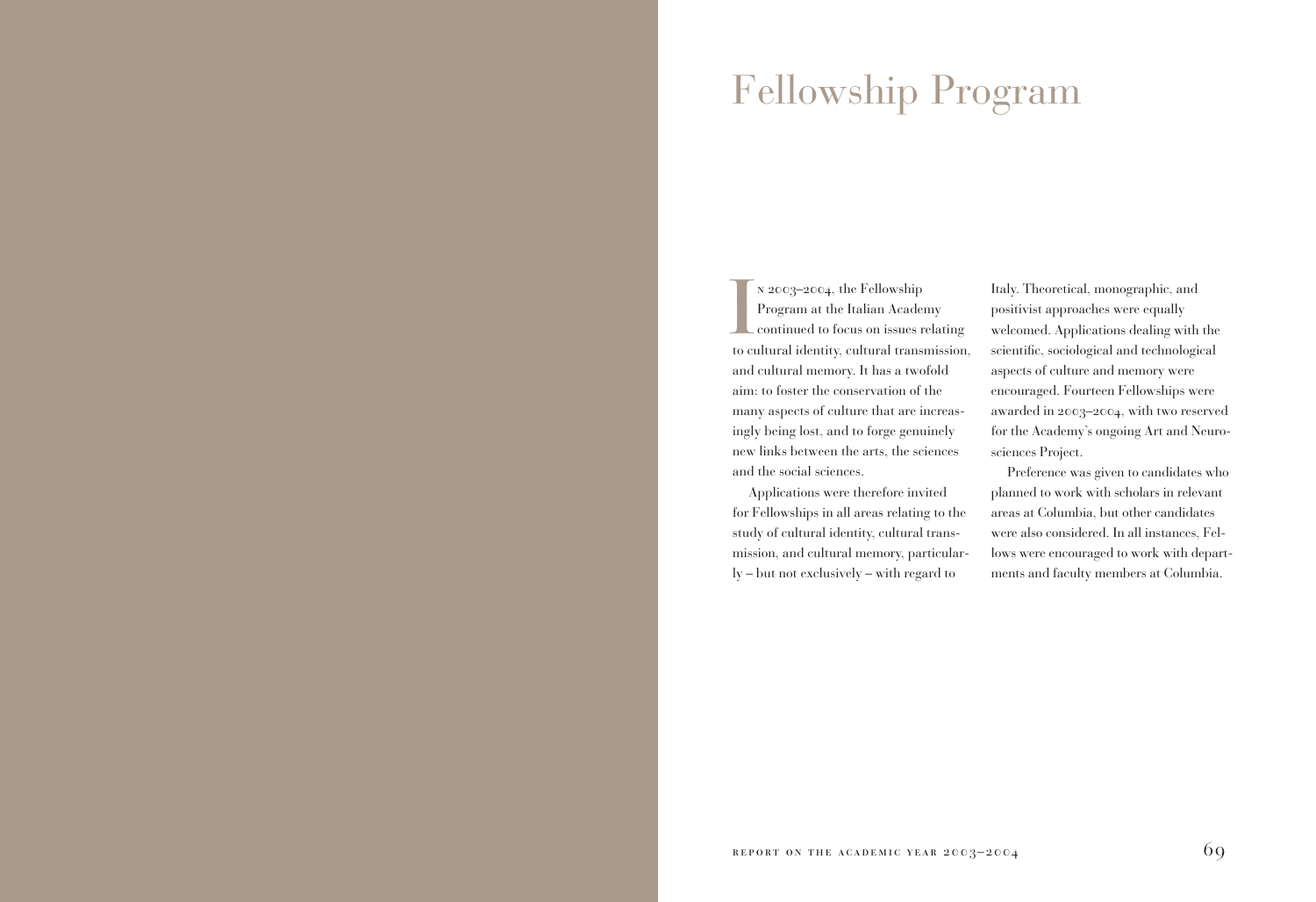# Premio New York/ New York Prize

In April 2002, the Premio New York/New York Prize was established on the basis of an agreement signed by the Italian Academy and the Italian Ministry of Foreign Affairs. The Prize is awarded by the Italian Academy and the Directorate General for Cultural Advancement and Cooperation of the Foreign Ministry.

A jury of distinguished experts in the field of contemporary art choose between two and four of the most promising young Italian artists to spend a year or a semester at Columbia. Each artist is given an office at the Academy and a studio at the

Columbia School of the Arts, and is offered the possibility of having an exhibition of his/her work at the end of their period in New York. The aim of this distinguished prize is to offer the most promising young Italian artists the opportunity to develop their work under outstanding artists and in the context of the stimulating contemporary art environment of New York City. It is also to encourage the exchange of ideas between Italian and contemporary Italian and New York artists.

# Activities of the Academy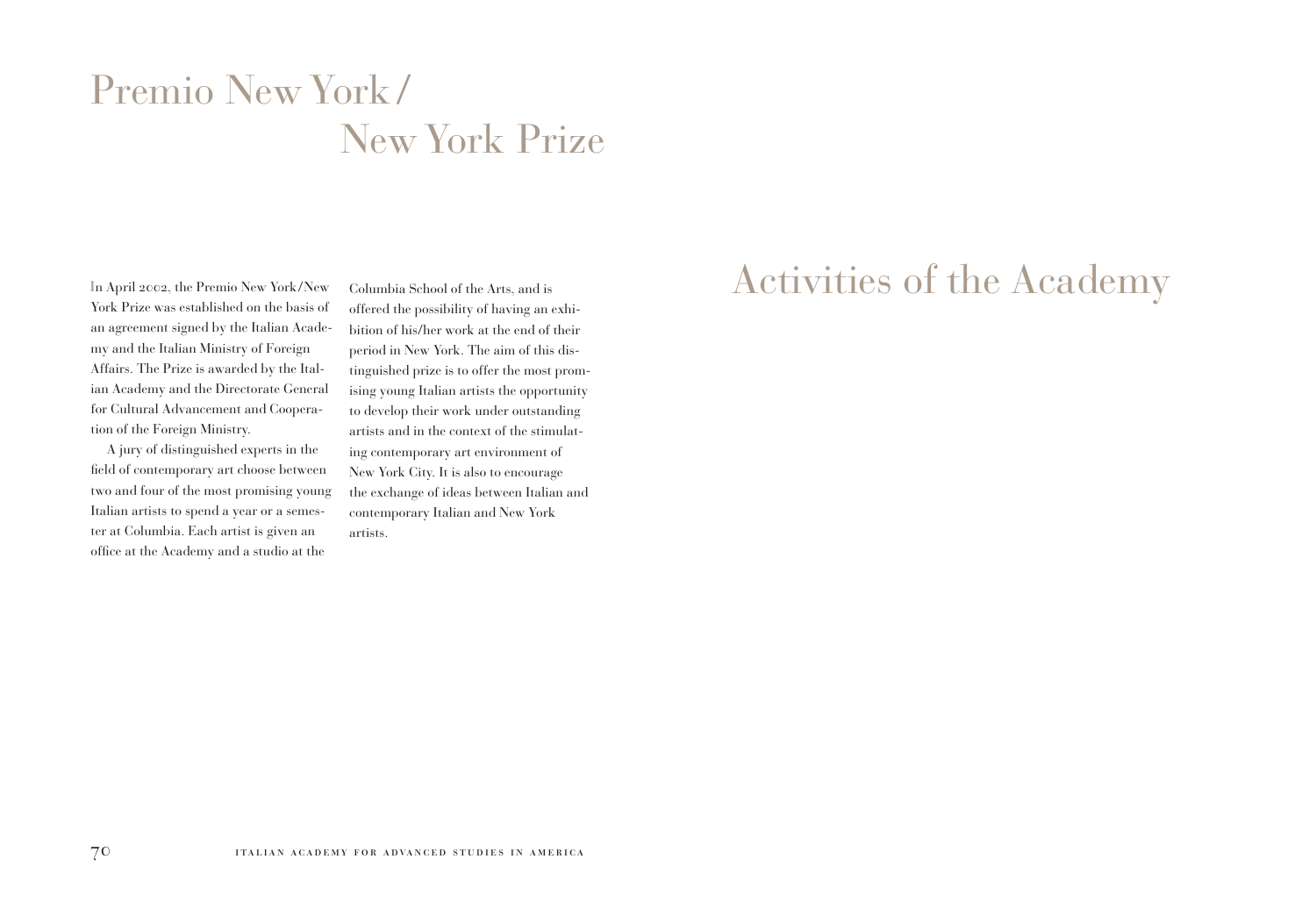# The Italian Academy Film Series

*xploring Stereotypes: Italians in*<br>*America on Film* will be the Itali.<br>Academy's sixth series in our onary and very successful Film Series. Our *America on Film* will be the Italian Academy's sixth series in our ongoing and very successful Film Series. Our elegant and spacious Teatro is packed for each film with a devoted audience made up of not only the Columbia University community, but of the New York community at large. Before each film we serve an aperitivo to set the tone of the evening; we engage a speaker to present the film in order to enhance our audience's viewing; and then afterwards we host a question and answer session for those who seek a deeper understanding of the film, its context, and its wider cultural significance. It is our aim to choose films that go far

beyond the usual made-for-export fare that portrays the clichéd, good-natured, pasta-loving, Latin lover or seductress. Our films are selected with the desire to allow our audience to experience Italy in as many of its manifestations and incarnations as possible. The incredible success of the Film Series so far has been both surprising and exciting for us. The interest in Italian film in New York City, whether it be for a renowned classic such as *La dolce vita* or for a lesser known classic such as *I tre fratelli,* has been far beyond our expectations, revealing New Yorkers' desire for a fuller understanding of Italian culture that it is our pleasure and purpose to fulfill.

jenny m c phee , *curator*

### FALL  $2003$

*Visions of the South: Geography as Character in Italian Cinema*

*La Terra Trema* by Luchino Visconti Speaker: Richard Peña

*Viaggio in Italia* by Roberto Rossellini Speaker: Ingrid Rossellini

*Divorzio all'Italiana* by Pietro Germi Speaker: Antonio Monda

*Salvatore Giuliano* by Francesco Rosi Speaker: Gaetanna Marrone-Puglia

*L'Avventura* by Michelangelo Antonioni Speaker: Nelson Moe

*Pasqualino Settebellezze* by Lina Wertmuller Speaker: Ruth Ben-Ghiat

### SPRING 2004

*Visions of the North: Geography as Character in Italian Cinema*

*Il Posto* by Emranno Olmi Speaker: Antonio Monda

*Prima della Rivoluzione* by Bernardo **Bertolucci** Speaker: Leonard Quart

*Senso* by Luchino Visconti Speaker: Phillip Lopate

*Rocco e i Suoi Fratelli* by Luchino Visconti Speaker: Nelson Moe

*La Notte* by Michelangelo Antonioni Speaker: Alexander Stille

*Miracolo a Milano* by Vittorio De Sica Speaker: James McCourt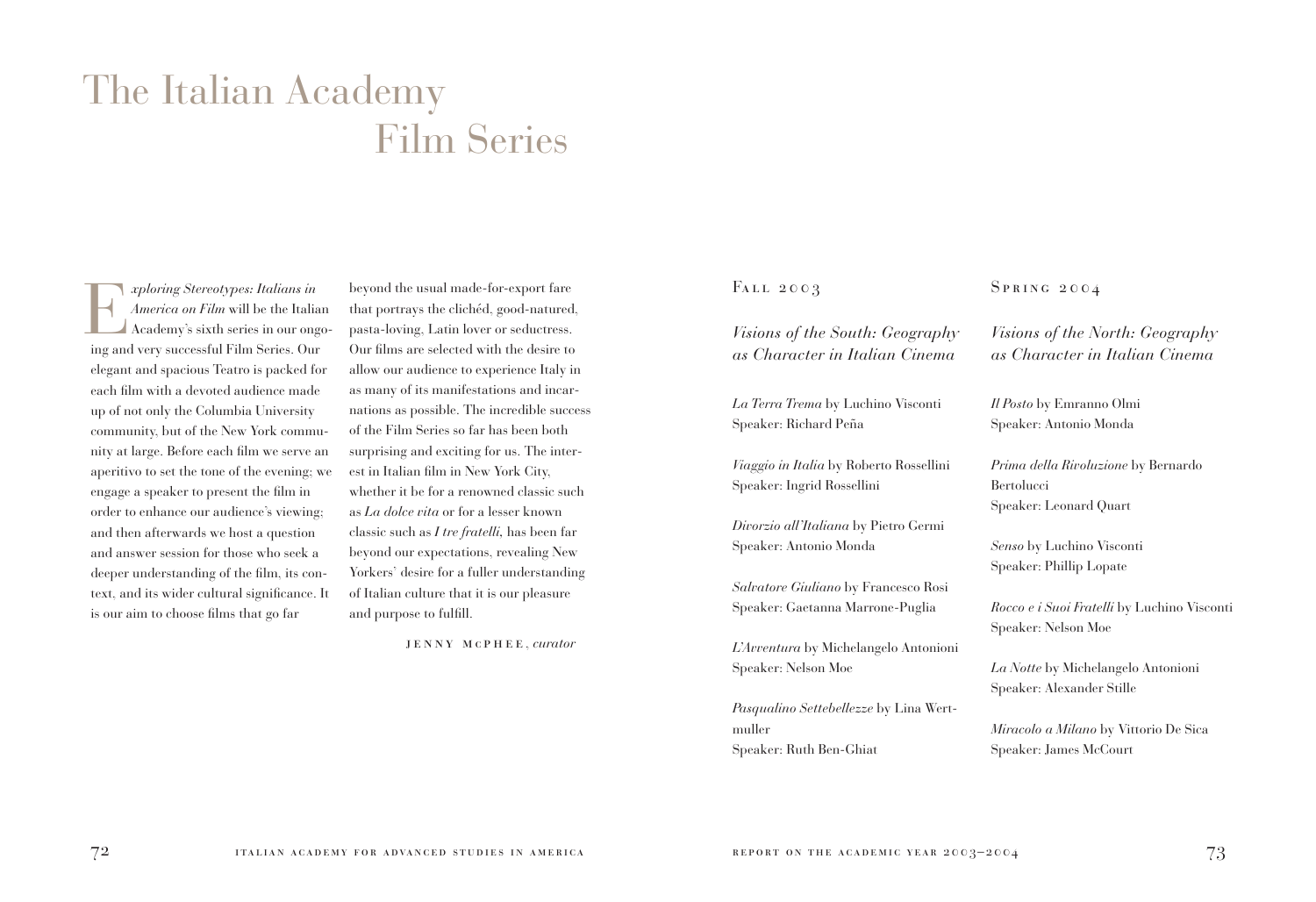# The Italian Academy Concert Series

The Italian Academy's first season of<br>
concerts featuring contemporary<br>
music was a series of three concerts concerts featuring contemporary in the Fall 2003, *Contemporary Classic Italian: Music of the Last Fifty Years.* The aim of these concerts is to present the public with first-rate performances of music composed in recent years by Italians along with music by other composers influential to and influenced by the Italians. In October, the Italian pianist Emanuele Arciuli played a program in the Teatro that was praised by a critic in the *New York Times* as "an excellent recital" with music by Giacinto Scelsi, Morton Feldman, John Cage, Ivan Fedele, Claudio Rastelli, and Frederic Rzewski. The November concert was with Antares, a young chamber music group that performed music by Gyorgy Ligeti, Luigi Nono, Scelsi, Elliott Carter, Nicola Sani, and Luciano Berio. In December, a concert focused on Berio's solo *Sequenzas*, with performances of those challenging pieces by soprano Joan La Barbara, violinist Vesselin Gellev, and accordionist William Schimmel, among others. All of

these first three concerts were lauded in the *New York Times.*

The Spring 2004 series, *Solo at the Italian Academy,* showcased three virtuosic musicians all of whom happened to be women. Pianist Marilyn Nonken played a spiky, ultra-modern program in March consisting of music by Arnold Schoenberg, Luigi Dallapiccola, Salvatore Martirano, and Charles Ives. In April, soprano Lucy Shelton offered an excellent program mixing old and new music, with a definite focus on Italy: an Italian cantata by Handel, Berio's *Sequenza III for female voice,* and songs by Dallapiccola, Scelsi, Rossini, Donizetti, and Berio. The May recital was by world-renowned cellist Frances-Marie Uitti, who performed an entire program of music written specifically for her by Salvatore Sciarrino, Jonathan Harvey, Gyorgy Kurtag, Iannis Xenakis, Sylvano Bussotti, Scelsi, and Berio, along with an improvisation by Uitti herself in collaboration with author Diane Williams, who appeared as a special guest reading from her own work. In presenting these concerts to the

public and the Columbia community, the Italian Academy provides an increasingly uncommon service. The admission fees for these concerts are kept low to ensure that anyone with a sincere interest in attending can afford to do so. And the artistic quality and academic interest in the concerts redound to the prestige and importance of the Academy. The audience

FALL  $2003$ 

*Contemporary Classic Italian: Music of the Last Fifty Years*

OCTOBER 8, 2003 Pianist Emanuele Arciuli

NOVEMBER 5, 2003

Antares (Vesselin Gellev, violin; Rebecca Patterson, cello; Garrick Zoeter, clarinet; Eric Huebner, piano)

December 3, 2003

Luciano Berio *Sequenzas* with Joan La Barbara, soprano, William Schimmel, accordion, Vesselin Gellev, violin, Michael Beit-Halachmi, clarinet, Miriam Kapner, oboe

for such music is inevitably smaller than for films or popular or even more familiar classical music, but the number of tickets sold has grown with each successive performance, and soon enough the Teatro will be full of intelligent, committed people eager to hear a live performance of music written in our own time.

rick whitaker , *curator*

### SPRING 2004

### *Solo at the Italian Academy*

March 10, 2004

Pianist Marilyn Nonken

April 7, 2004

Soprano Lucy Shelton, accompanied by pianist Karl Paulnack

May 5, 2004

Cellist Frances-Marie Uitti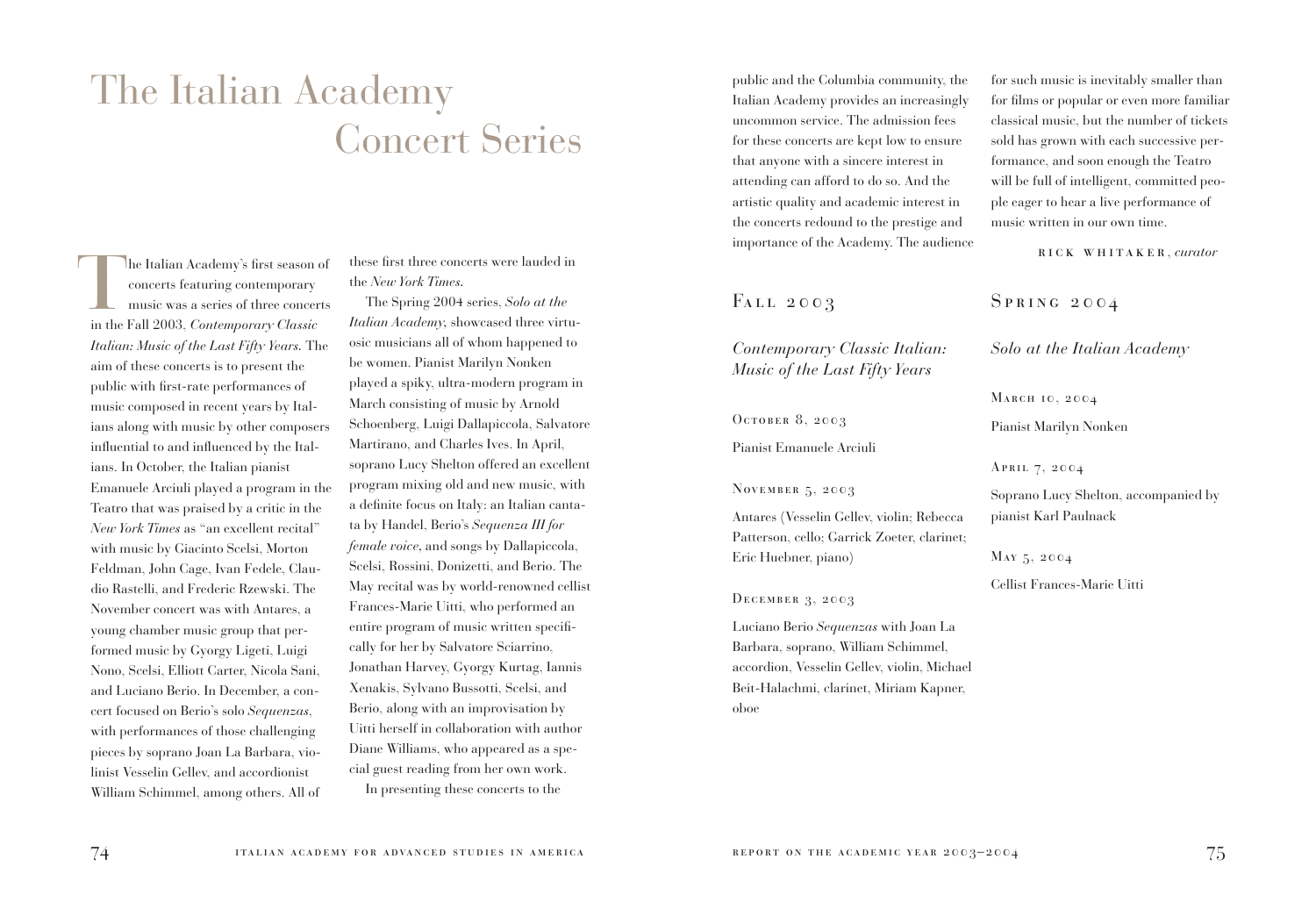# Exhibitions

# Fellows' Seminars

*2003 Winners of the Premio New York:*

Sarah Cirací *Dimensional Jump* April 12, 2004

Alessandra Tesi *Glass Movie/Film di Vetro* April 27, 2004

*Guest Artists:* Iannis Delatolas *Photographs* OCTOBER 15, 2003 Allison Jeffrey *Fountain Paintings* NOVEMBER 15, 2003 Marina Berio *Untold Stories* March 10, 2004

Fausto Fornasari, The King Studio, Italy *Splendors of the Reniassance: Princely Attire in Italy* June 2, 2004

## FALL 2003

| "Touching Art: Intimacy, Embodiment,     |              | "A Story in Color, at Notre Dame in       |             |
|------------------------------------------|--------------|-------------------------------------------|-------------|
| and the Somatosensory System"            |              | Paris"                                    |             |
| Ellen Esrock                             | SEPTEMBER 17 | Alessandra Tesi, Premio New York Artist   |             |
|                                          |              |                                           | NOVEMBER 12 |
| "Randomness"                             |              |                                           |             |
| Fabrizio Luccio                          | $OCTOBER$ 1  | "Style, Difference and Uniqueness"        |             |
|                                          |              | Carla Benedetti                           | NOVEMBER 19 |
| "Memory and Image"                       |              |                                           |             |
| Andrea Pinotti                           | OCTOBER 8    | "Public History and the Production of the |             |
|                                          |              | 'Culture of Shiraz'"                      |             |
| "In the Mind's Eye: Thought-Pictures and |              | Setrag Manoukian DECEMBER 3               |             |
| Ethereal Presences"                      |              |                                           |             |
| Marina Warner                            | OCTOBER $15$ | "Civic Pedagogies, Cultural Identity and  |             |
|                                          |              | the Issue of Liberal Education in Italy"  |             |
| "Of Language and the Lodestone"          |              | Giovanni Giorgini                         | DECEMBER 10 |
| <b>Eileen Reeves</b>                     | OCTOBER 22   |                                           |             |
|                                          |              |                                           |             |
| "Why are Fertility and Participation"    |              |                                           |             |
| Rates So Low in Italy (and Southern      |              |                                           |             |

Europe)?" *Daniela Del Boca* October 29

"Is Italy an 'Atlantic' Country?" *Marco Mariano* NOVEMBER 5

fabrizio luccio